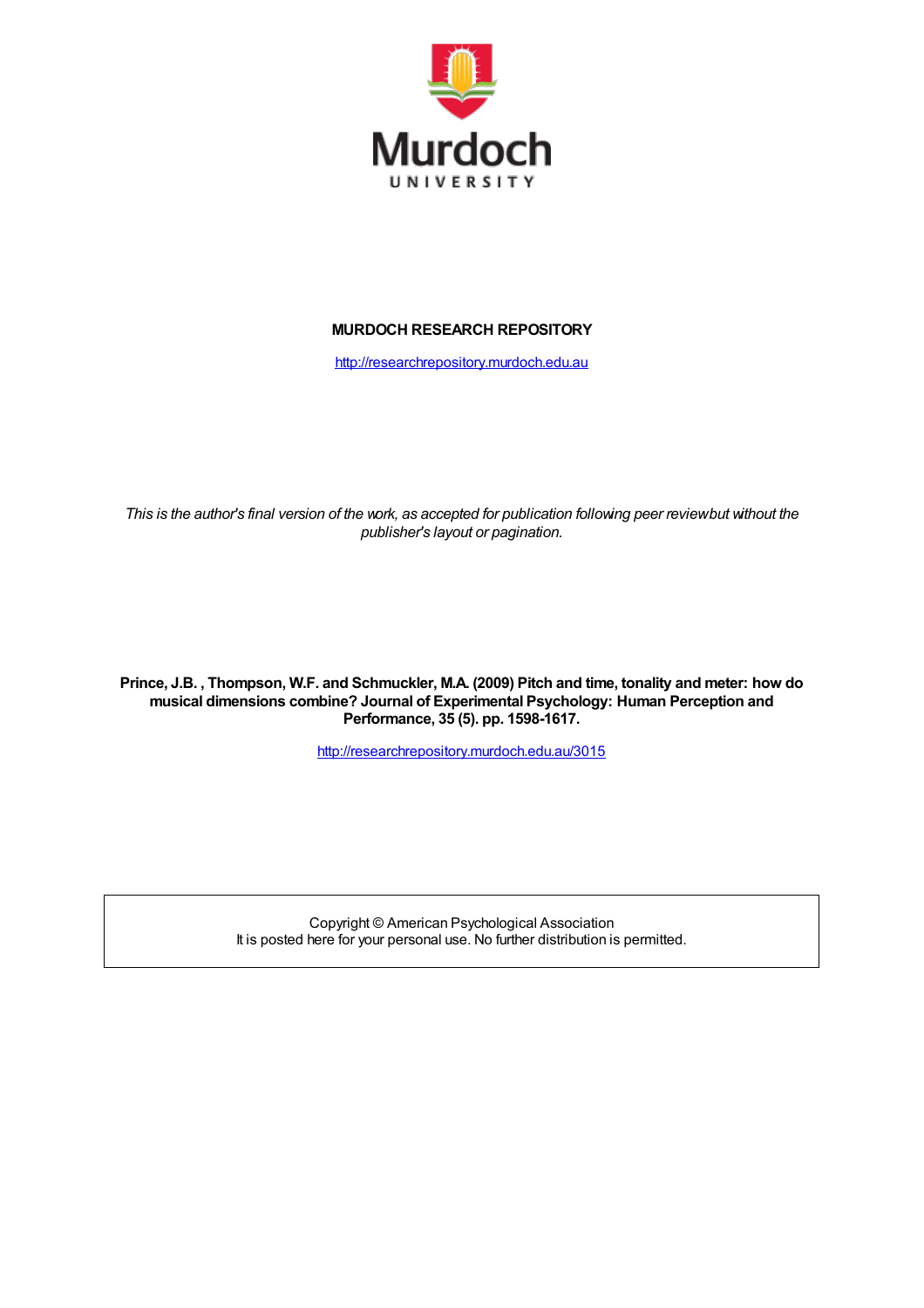# Running head: MUSICAL DIMENSIONS

This article may not exactly replicate the final version published in the APA journal. It is not the copy of record.'

Prince, J. B., Thompson, W. F., & Schmuckler, M. A. (2009). Pitch and time, tonality and meter: How do musical dimensions combine? Journal of Experimental Psychology: Human Perception and Performance 35(5), 1598-1617. doi: 10.1037/a0016456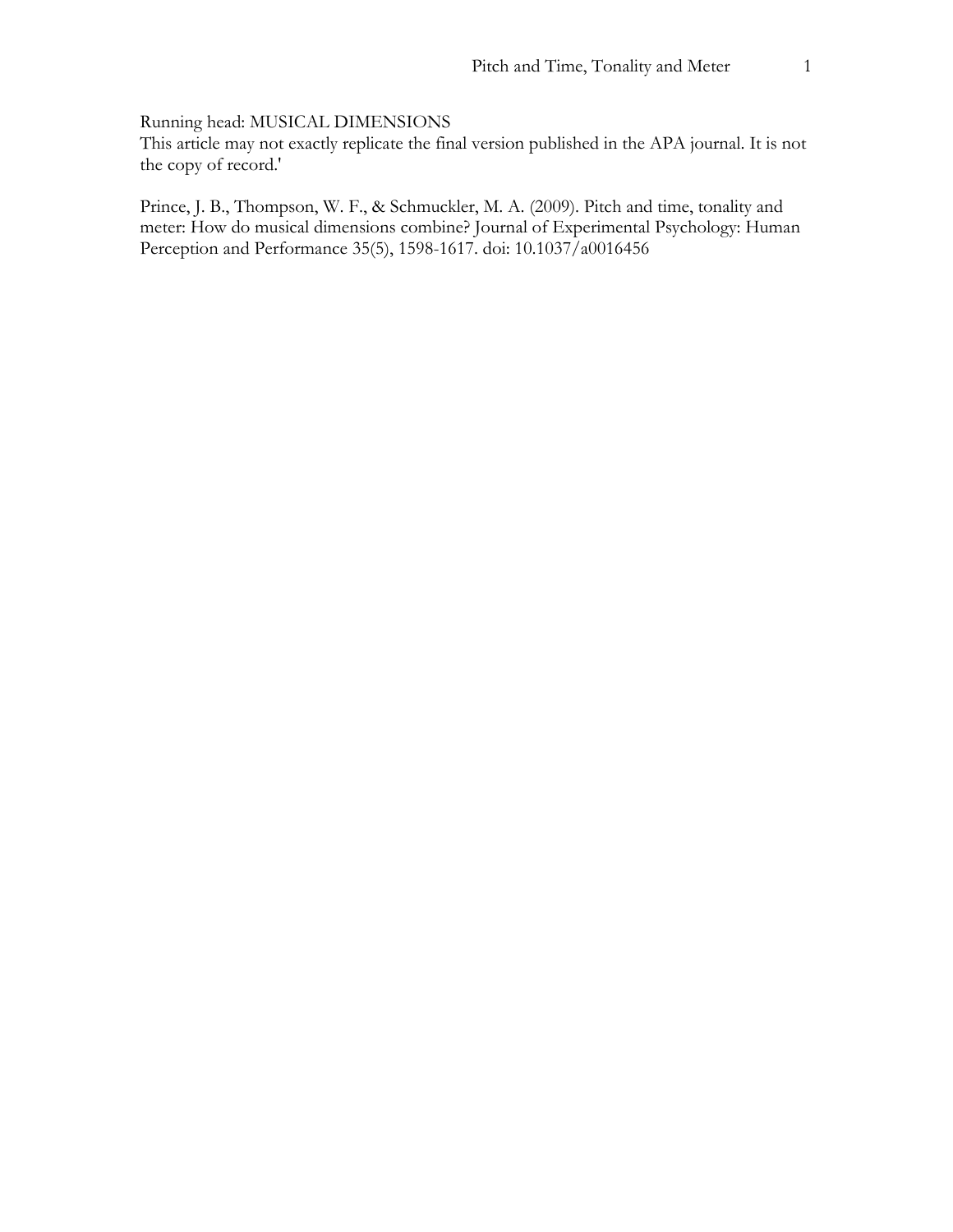Pitch and time, tonality and meter:

How do musical dimensions combine?

Jon B. Prince

University of Toronto Mississauga

William F. Thompson

Macquarie University, Sydney, Australia

Mark A. Schmuckler

University of Toronto Scarborough

Address correspondence to: Jon B. Prince Department of Psychology University of Toronto at Mississauga 3359 Mississauga Road N. Mississauga, Ontario CANADA L5L 1C6 Telephone: 905-608-9691 jon.prince@utoronto.ca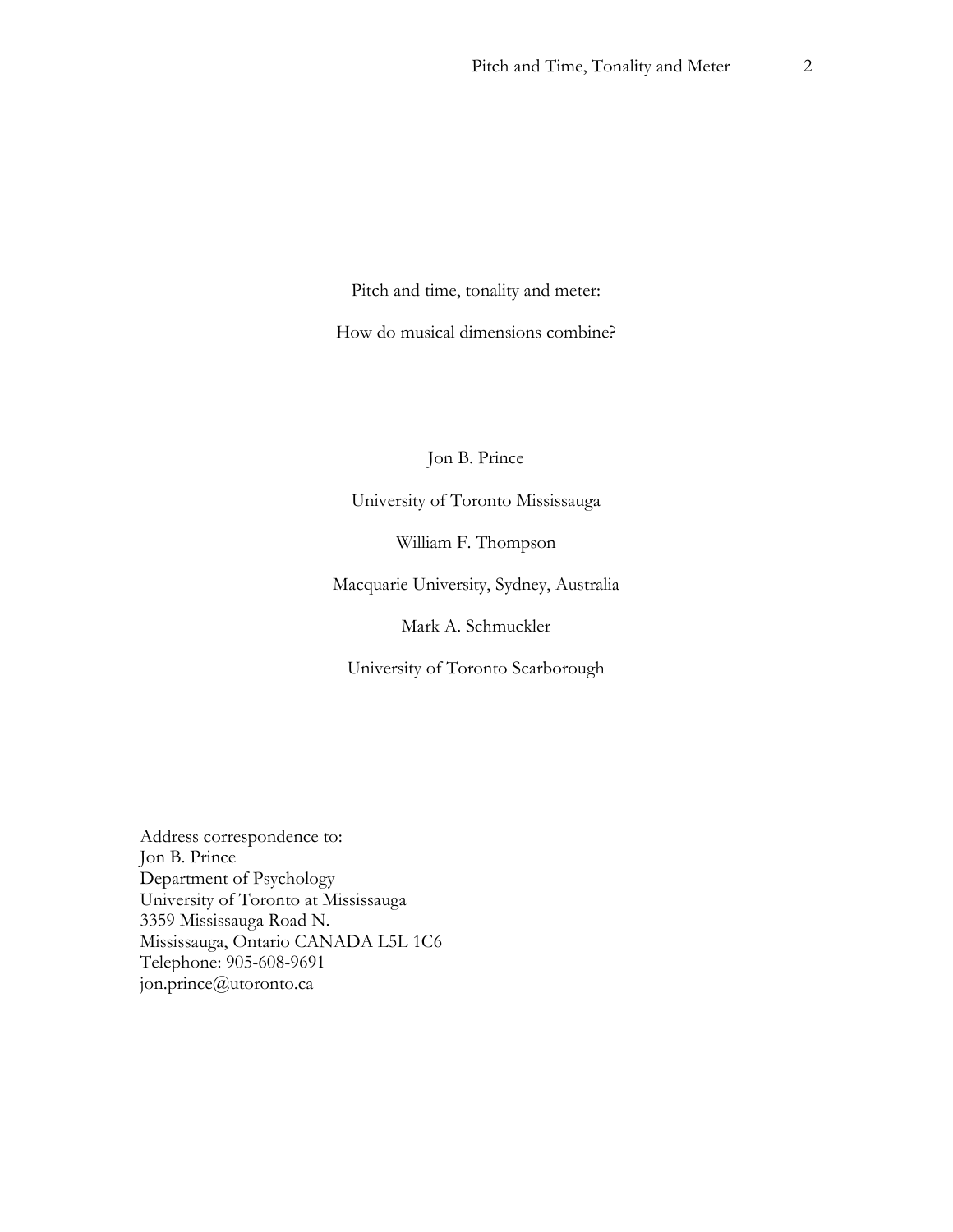We examined how the structural attributes of tonality and meter influence musical pitch-time relations. Listeners heard a musical context followed by probe events that varied in pitch class and temporal position. Tonal and metric hierarchies contributed additively to the goodness of fit of probes, with pitch class exerting a stronger influence than temporal position (Experiment 1), even when listeners attempted to ignore pitch (Experiment 2). Speeded classification tasks confirmed this asymmetry. Temporal classification was biased by tonal stability (Experiment 3), but pitch classification was unaffected by temporal position (Experiment 4). Experiments 5 and 6 ruled out explanations based on the presence of pitch classes and temporal positions in the context, unequal stimulus quantity, and discriminability. We discuss how typical Western music biases attention towards pitch, and distinguish between dimensional discriminability and salience.

Keywords: Pitch, Time, Music, Dimensional Interactions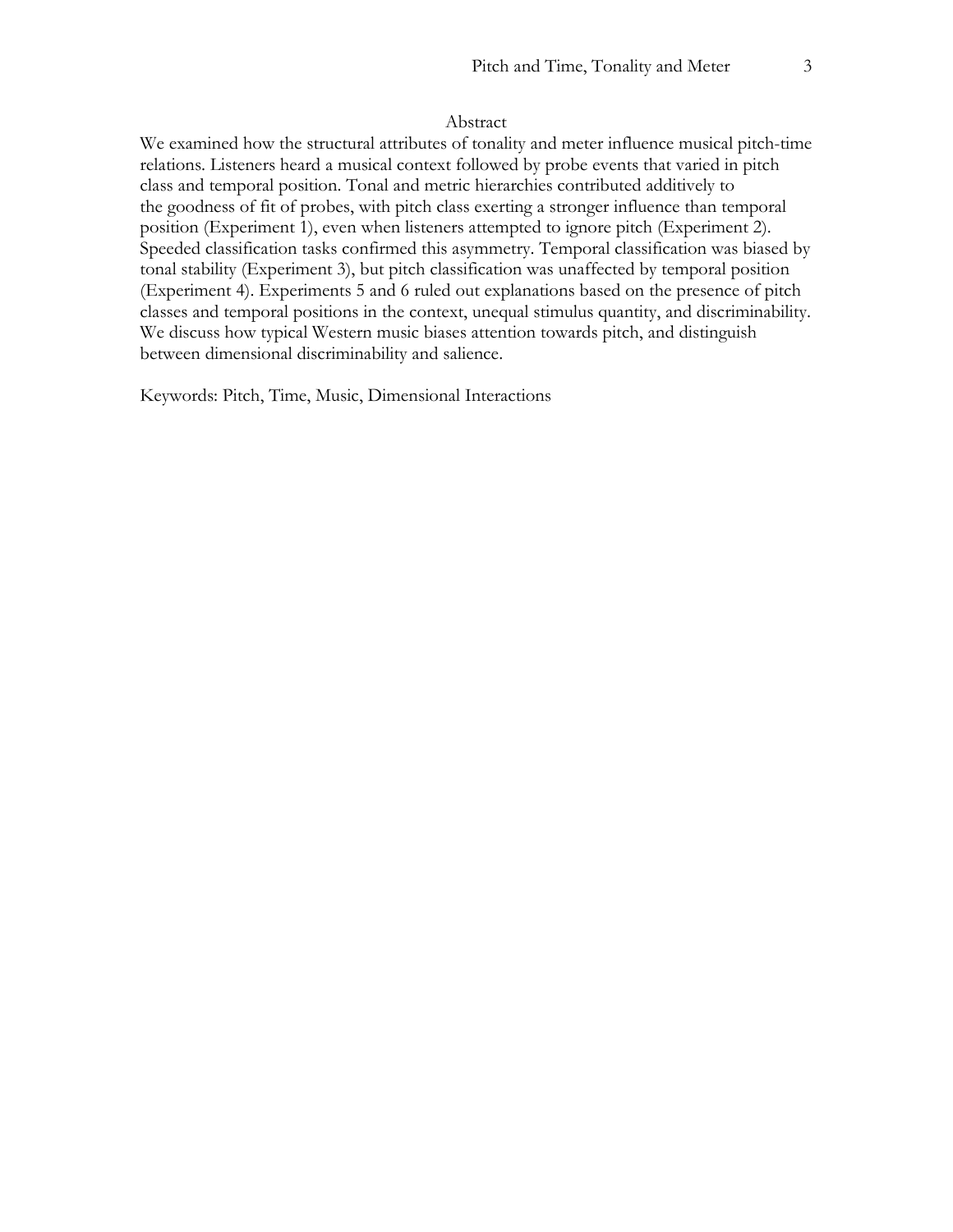## Introduction

A central goal of cognitive psychology is to understand the process by which listeners apprehend the complex visual and auditory stimuli with which they come into contact, and how they subsequently represent this information internally. This process must act upon the multidimensional nature of objects, and exhibit stability in the face of complex and often subtle variations that frequently occur along any number of physical dimensions simultaneously. Therefore, one of the critical questions in understanding perceptual and cognitive organization is how changes along various stimulus dimensions lead to varying percepts and correspondingly different cognitive structures. Equally important, however, is determining the inter-relations between the dimensions, and how processing of change in the attributes in one perceptual dimension may or may not be influenced by change in the attributes of a different dimension. Accordingly, a core question of perceptual and cognitive processing concerns how stimulus dimensions combine in perception.

Classic research by Garner (1974) provided probably the most widely known work on dimensional interactions in information processing, defining separable and integral stimulus dimensions. Consider a simple bidimensional stimulus. If the two dimensions are integral, the perceiver cannot tease apart the component dimensions in the stimulus and instead processes it holistically. Therefore, when presented with a task that requires selective attention to one dimension in the stimulus, any variation along an irrelevant but integral dimension will affect performance because the perceiver is unable to ignore it. Conversely, independent processing occurs if the dimensions are perceptually separable. Accordingly, variation in the irrelevant dimension will have no effect on the perception and processing of the relevant one.

This question of dimensional separability versus integrality has been explored across several domains, including vision (Garner & Felfoldy, 1970; Handel & Imai, 1972), audition (Ben-Artzi & Marks, 1999; Krumhansl & Iverson, 1992; Melara & Marks, 1990a, 1990b, 1990c; Tekman, 2002) and cross-modal perception (Amazeen & Turvey, 1996; Ben-Artzi & Marks, 1995; Marks, 1987; Melara, 1989; Melara & O'Brien, 1987). However, the strict categorization of dimensions as either integral or separable does not always fit the data. Asymmetric integrality (or separability) occurs when one dimension interferes with another, but not vice versa (Garner, 1976). There are several explanations for such situations – differences in discriminability, level of processing or physical primacy of the dimensions. Differences in discriminability appear when processing dimension A alone is easier than dimension B alone. Thus, when classifying dimension B, there is interference from irrelevant dimension A due to its lesser processing requirements (Garner & Felfoldy, 1970). Accordingly, task demands can change how integral or separable dimensions appear to be. Asymmetric interference can also occur if extraction and processing of one dimension happens at an earlier stage than another, as the earlier-processed dimension may interfere with the dimension not yet analyzed (Garner, 1974). Finally, when one dimension cannot physically exist without another (thus exerting physical primacy), asymmetric integrality often emerges. For example, when classifying a speech syllable, in order to be an auditory signal, it must have a pitch. Thus pitch can asymmetrically interfere with syllable identification (Wood, 1974).

There are reports of degrees of integrality – dimensions that are neither integral nor separable, but somewhere in between (L. B. Smith & Kemler, 1978). Developmental research suggests that this continuum may be due to an age-related ability to separate a stimulus into its component dimensions (L. B. Smith & Kemler, 1977). Even in adulthood, however, individual differences can emerge in the pattern of observed integrality or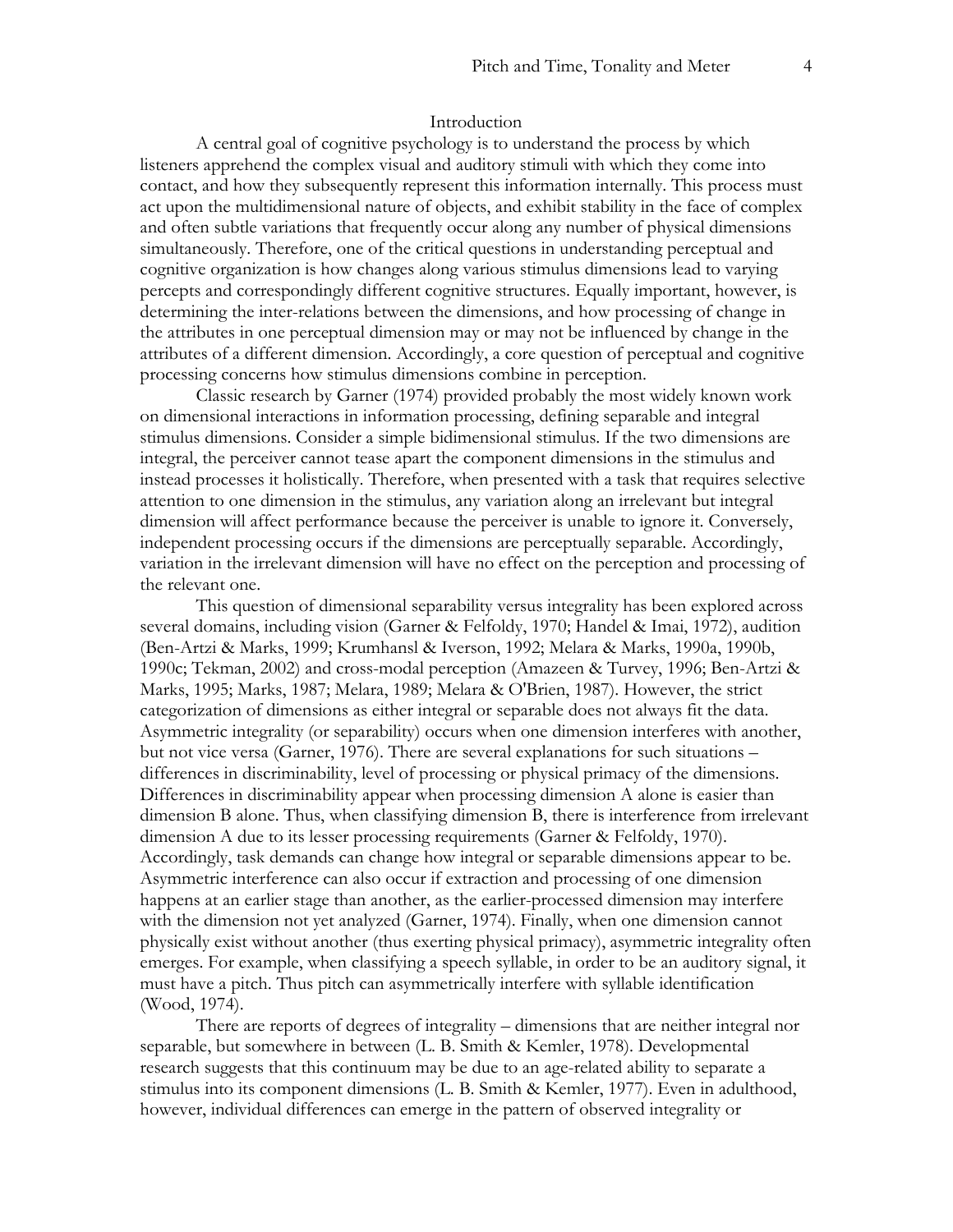separability of dimensions (J. D. Smith & Baron, 1981). Moreover, in some cases the strategy participants adopt to complete the task may cause differing patterns of dimensional processing (Pomerantz, 1983).

Another approach, based on signal detection theory (Green & Swets, 1966), is that dimensional interactions can occur at two different levels, perceptual and decisional (Ashby & Townsend, 1986). The perceptual process refers to the phenomenal experience of the perceiver when exposed to a given stimulus, whereas the decisional process is the rule used to select a response based on the stimulus percept. Perceptual separability occurs when one dimension fails to elicit perceptual effects on another at early processing levels. Accordingly, decisional separability holds when an irrelevant dimension does not affect the decisional rule used by participants, thus happening at later processing levels. Garner interference can happen as a result of failure of perceptual or decisional separability; furthermore, failure of either type of separability does not imply failure of the other. This distinction has been successfully applied in work on facial recognition (Thomas, 2001), as well as dissociating identification and categorization processes (Maddox, 2001; Maddox & Dodd, 2003).

Taken together, such findings suggest that the classification of dimensions as purely integral or purely separable does not adequately capture the complex nature of processes that handle combinations of perceptual dimensions. As Potts et al. (1998) suggest, establishing a list of integral and separable dimensions along with numerous qualifications as to when the rules do not apply is not necessarily the most productive venture. Instead, perhaps the question of interest should be about the circumstances that do and do not give rise to joint processing of dimensions.

Although some dimensions vary along a continuum (e.g., intensity), others have complex internal structure (e.g., pitch, color), such as prototype structure, or multidimensional similarity relations (Tversky, 1977). One unaddressed issue is whether the internal structure of a dimension affects how they combine in perception. When perceivers apprehend structure within a dimension of an object, they do not perceive continuous variation along that dimension. Rather, they perceive differences as change relative to certain set points within the dimension. For instance, although there is constant variation along the color spectrum, focal colors exist that function as perceptual reference points, such as a "good" red, compared to an "off" red (Rosch, 1973). Encoding information relative to these reference points provides an organizational framework that helps to classify objects into categories. Indeed, humans naturally sort objects into semantic categories, at optimal levels of abstraction chosen to maximize the informative value of the categories (Rosch, 1973, 1975; Rosch, Mervis, Gray, Johnson, & Boyesbraem, 1976). In the language domain, the most prototypical words in a category are the most informative perceptually, and are maximally different from other prototypes (Rosch et al., 1976). An object that exemplifies a category functions as the central prototype around which the category forms; membership is then determined based on the possession of defining features (necessary for membership) for the category, as a function of the similarity of the objects along their component dimensions (Tversky, 1977). Furthermore, an exemplar within the category is not defined by possession of a particular set of characteristic features (optional, but preferred for membership), but as a better or worse example of a category according to its similarity to the prototype along a number of dimensions (Rosch & Mervis, 1975).

But how does the structure of these component dimensions combine to form a percept? Are there conditions under which the internal structure of one dimension may affect that of another? If so, then a small change along one of an object's dimensions may have larger perceptual consequences than those due to that dimension alone. The seemingly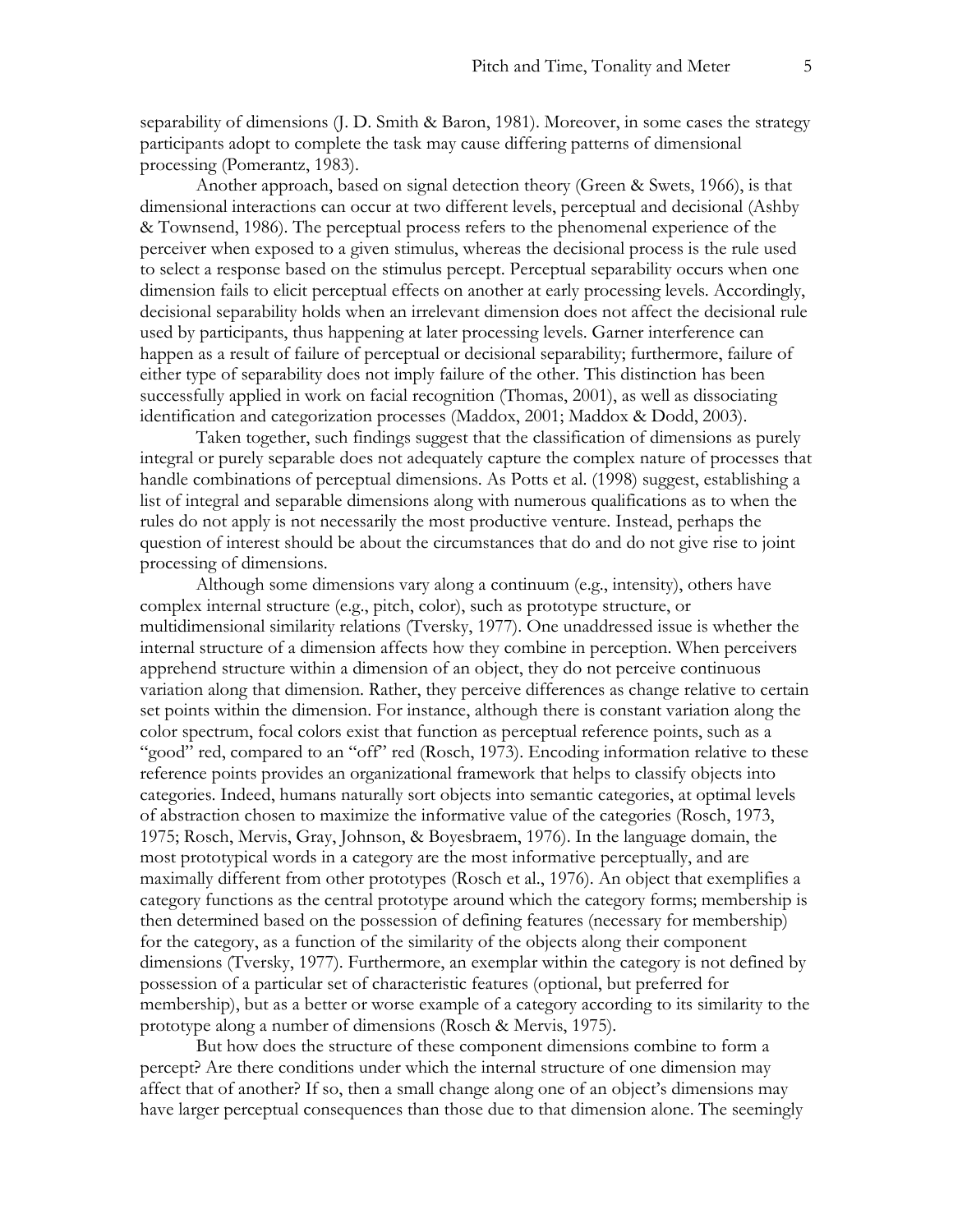small change might alter the perceived internal structure of that dimension, and furthermore, a structural variation could then affect the perceived structure of another dimension. In such a manner, a shift along one of an object's dimensions may cause a cascade of perceived change, ultimately resulting in a much different percept. Thus understanding of how the internal structures of an object's dimensions integrate and subsequently contribute to perception is critical to understanding how the attributes of perceptual objects are extracted and encoded. In this discussion, perceptual "objects" are not limited to those that are static and three-dimensional, but also include auditory objects and events such as words or musical notes.

Indeed, music is an ideal arena for investigating questions about the nature of dimensional interactions and the internal organization of stimuli in memory, for several reasons. First, it is a psychologically rich stimulus that provides several dimensions, such as pitch, time, timbre and loudness, which may or may not interact. These dimensions are different from circle size and color, most noticeably in that unlike such static objects that provide their own self-contained context, musical events (or auditory objects) unfold over time. Thus the dimensions of musical events often require a preceding context to establish their internal structure.

Second, there are extensive models of stimulus structure from music theory that translate into general and quantitative psychological theories. In particular, musical pitch perception illustrates classic themes of categorization and stimulus prototypes (Krumhansl, 1990); research on musical time is relevant to the same issues (Jones, 1976). Third, within a musical context the primary dimensions of pitch and time also display a quantifiable internal hierarchical organization. Whereas color, spatial position, texture and timbre have a nebulous internal structuring (i.e., only qualitative structure), musical pitches and temporal positions are organized based on their hierarchical position when a preceding context establishes this hierarchy. Specifically, listeners perceive musical events in accordance with the culturally learned internal structures of these dimensions (i.e., tonality and meter). As a result, there can be quantitative descriptions of the psychological structure of pitch and time in music, and thus investigation of how the internal structures of the two dimensions combine in a musical context.

## *Pitch and time in music perception*

Pitch and time are the primary dimensions of music. Accordingly, much research in music cognition has focused on these dimensions, deriving rich theoretical models of how pitch and time establish, and subsequently encode within, the hierarchical structures of tonality and meter.

When listeners perceive a hierarchical ordering of stability of pitch classes in music, the resultant perceptual structure is the musical "key" (Krumhansl, 1990). Krumhansl and Kessler (1982) used a probe-tone technique that involves presenting listeners with a keydefining musical excerpt followed by a single tone, or probe, and then obtaining "goodness of fit" ratings. Listeners rate each of the 12 pitch classes in the chromatic scale; the rating determines its level of stability. Examination of these ratings suggests three hierarchical levels of tonal stability: within-tonic triad, within-key and outside-key (see Figure 1 for a graphical representation of the tonal hierarchy). These levels correspond to category membership of exemplars – the within-tonic triad members are the most prototypical pitches for the key. Additionally, the remaining pitches fall into categories in accordance with their level of similarity to the prototypical pitches. The pattern of ratings for all the pitch classes correlates near-perfectly with frequency of usage in real music and music-theoretic accounts, perhaps suggesting that the ratings are merely a function of the frequency of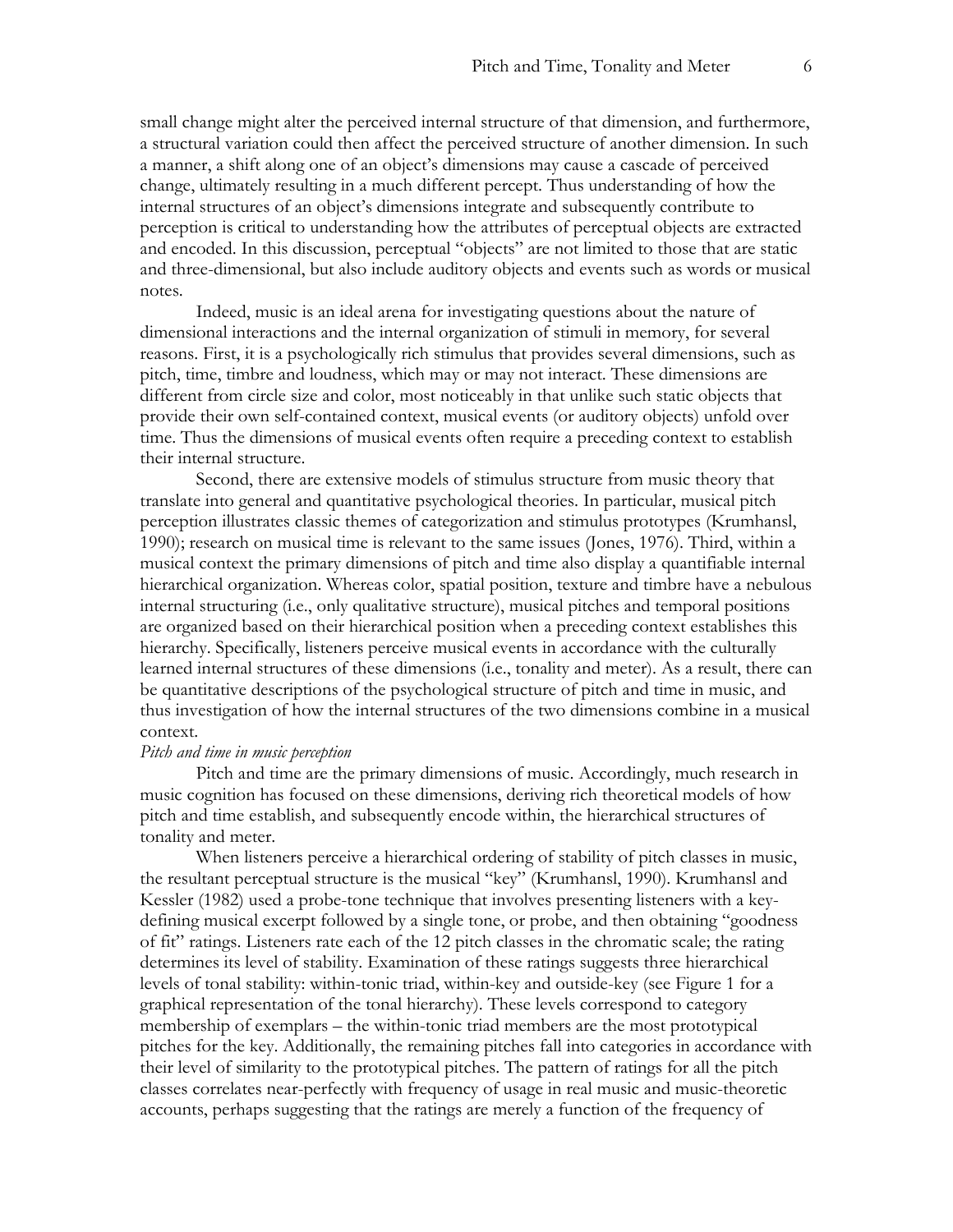occurrence in the musical context preceding the probe tone. However, randomizing the assignment of pitch classes to relative frequencies of occurrence fails to elicit any hierarchical perception of pitch (N. A. Smith & Schmuckler, 2004). In other words, if the preceding context uses a hierarchy based on frequency of occurrence that is anything other than the standard tonal hierarchy, listeners perceive no hierarchy at all. Thus the correlation of frequency of occurrence with the tonal hierarchy in a preceding musical context cannot solely account for the observed pattern of ratings.

Similarly, there is a large body of research on the role of temporal patterns in music perception, resulting in perceptual accounts of time and meter (Jones, 1976; Palmer & Krumhansl, 1990). Sequences of durations related to each other by simple ratios (i.e., 1:2 or 1:3) often characterize temporal patterns in music. These durational ratios contribute to the perception of accented (strong) and unaccented (weak) points in time. This oscillation defines musical meter – a regular pattern of alternation between weak and strong temporal positions that serves as an organizational basis for musical information. Lerdahl and Jackendoff (1983) formalized a theory of grouping of musical events based on nested hierarchies and well-formedness rules, derived from a linguistics approach. Upon establishing a meter, or pattern of relative accents, the psychological stability of temporal positions varies according to their location in the metric hierarchy (Palmer & Krumhansl, 1990).

## *The combination of pitch and time*

The question of if pitch and time jointly contribute to the perception of musical events has a long history. For the most part, there have been two opposing viewpoints, arguing for pitch and time as either independent or interactive dimensions.

Numerous researchers have failed to find any joint effects of pitch and time in music perception, using a variety of methodologies such as judgments of melody completion, pleasantness and similarity (Makris & Mullet, 2003; Monahan & Carterette, 1985; Palmer & Krumhansl, 1987a, 1987b; Pitt & Monahan, 1987), as well as recall, pitch change detection, matching, well-formedness ratings and modulation detection tasks (Krumhansl, 1991; K. C. Smith & Cuddy, 1989; Thompson, 1993, 1994; Thompson, Hall, & Pressing, 2001). In addition, neuroimaging data and clinical evidence of double dissociations support the idea of biologically independent neural foci specialized in processing pitch and time (Fries & Swihart, 1990; Mavlov, 1980; Peretz, 1990, 1996; Peretz & Kolinsky, 1993; Peretz et al., 1994; Schön & Besson, 2002).

But opposite findings reporting interactive relations between musical pitch and time are equally common, with judgments of expectancy, melody completion and perceived emotion (Boltz, 1989a, 1989b, 1993; Schellenberg, Krysciak, & Campbell, 2000; Schmuckler & Boltz, 1994) as well as melody recognition, detection of pitch changes, duration judgments and notation (Abe & Okada, 2004; Boltz, 1989c, 1991, 1992, 1995, 1998b; Crowder & Neath, 1995; Deutsch, 1980; Jones, Boltz, & Kidd, 1982; Jones, Johnston, & Puente, 2006; Jones, Moynihan, MacKenzie, & Puente, 2002; Jones & Ralston, 1991; Jones, Summerell, & Marshburn, 1987; Kelley & Brandt, 1984; Kidd, Boltz, & Jones, 1984; Monahan, Kendall, & Carterette, 1987). There is also some neuroimaging evidence that points toward interactive relations between musical pitch and time (Griffiths, Johnsrude, Dean, & Green, 1999; Nittono, Bito, Hayashi, Sakata, & Hori, 2000). According to Jones (1987), temporal accents provide a perceptual anchor that listeners use to form expectancies about upcoming events, even when listeners have instructions to ignore temporal structure.

There have been several attempts to reconcile these divergent findings on how pitch and time contribute to the perception of music. One suggestion is that they combine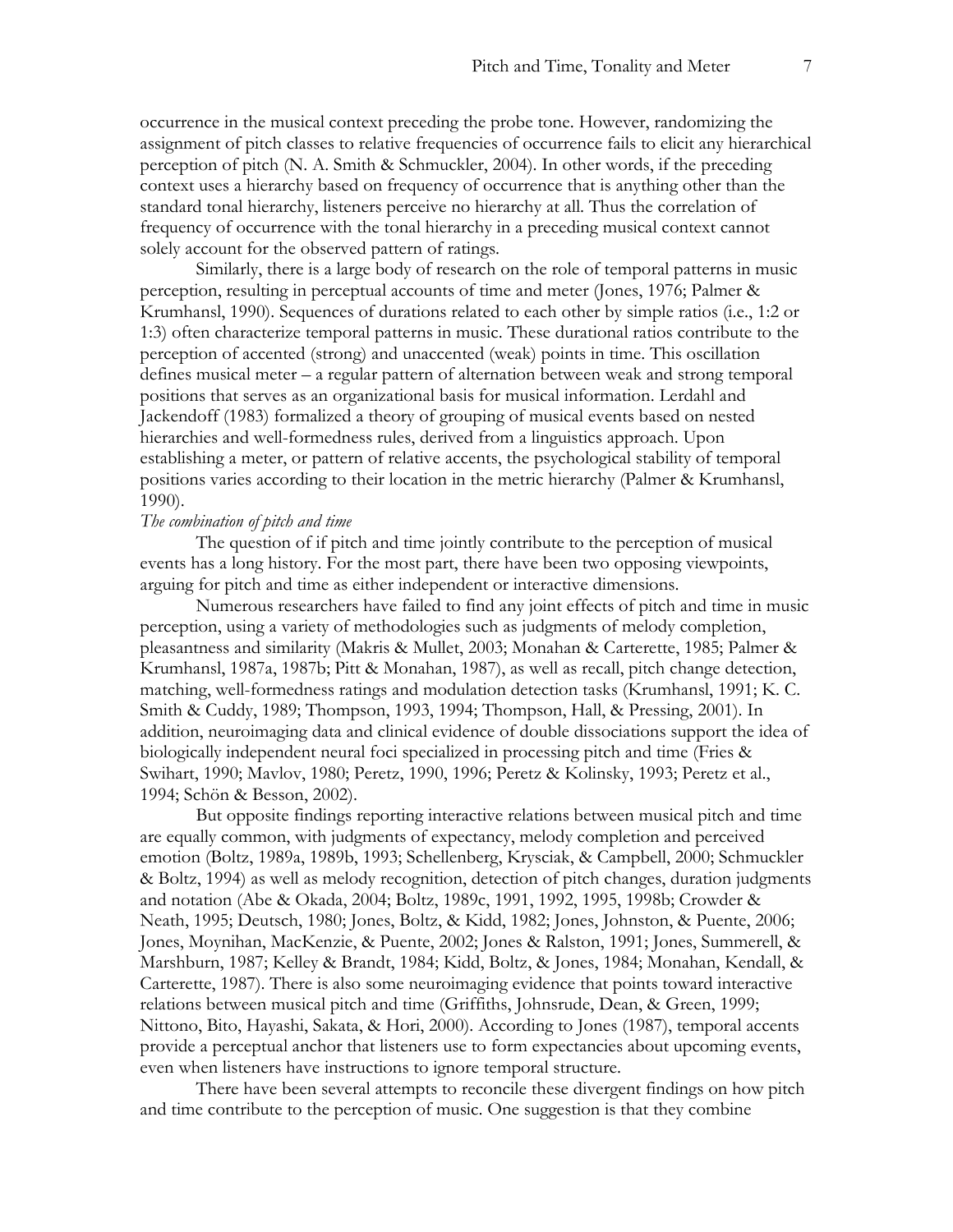relatively late in processing, such that tasks using lower-level "early" processing preclude joint contributions of pitch and time (Hébert & Peretz, 1997; Peretz & Kolinsky, 1993; Pitt & Monahan, 1987; Thompson et al., 2001; Tillmann & Lebrun-Guillaud, 2006). Accordingly, higher-level tasks might allow top-down influence on a judgment, such that joint expectations about pitch and time become relevant. If so, then pitch height comparison tasks that require no knowledge of musical structure (implicit or explicit) and therefore do not involve top-down processes should prevent temporal manipulations from influencing the task. However, Jones et al. (2002) report the opposite when listeners compare the pitch height of two tones separated by randomly-pitched intervening tones.

Another explanation is that local judgments foster the ability to focus selectively on one dimension, whereas more global judgments that require integration of material over longer time periods makes selective attention difficult (Jones & Boltz, 1989; Tillmann & Lebrun-Guillaud, 2006). The local/global distinction differs from the notion of topdown/bottom-up processing in that both local and global judgments may involve top-down and/or bottom-up processes. As such, these explanations are separate in that they do not necessarily refer to the same type of processing, although depending on the task requirements there may be overlap between these theories. The global/local idea aligns with work on melodic completion ratings that report joint influences of the two dimensions (Boltz, 1989b). Yet recall that other melodic completion judgments failed to find this pattern (Palmer & Krumhansl, 1987a, 1987b) and furthermore that melodic similarity judgments exhibited an attentional tradeoff between pitch and temporal structures (Monahan & Carterette, 1985).

Boltz (1998a, 1999) offers another explanation, based on the inherent structure of the melody and the degree of the participants' learning (i.e., experience with the stimuli used in the experiment). It is easy to encode pitch and temporal structure when they are coherent in a melody, thus allowing a joint encoding in a dynamic shape. Conversely, a melody with little musical coherence requires more effortful processing because there are no ordered relations between the dimensions that enable a joint encoding; as a result, selective attention becomes easier. But the dimensions have shown joint contributions when the tonal coherence of a melody was systematically varied (Deutsch, 1980). The other component of Boltz's theory concerns learning, more specifically that the perceived coherence of a melody changes as the participant gains more experience with it (Boltz, 1999). As most studies use a variety of melodies and do not explicitly test differences across presentations, it is difficult to assess if this explanation can account for many of the contradictory findings.

From this review, it is clear that categorical claims of pitch and time as being independent or interactive dimensions are not productive. There are numerous methodological differences that exist between studies, but simply observing that a different task gives a different result sheds little light on the issue. However, if determining the circumstances under which pitch and time combine jointly (or not) can reveal what causes these patterns of processing, then more general insights on the perception of music may result. Moreover, understanding how dimensional structure in a stimulus affects perception can further promote understanding of more general issues such as object perception.

Certainly, it is true that pitch and temporal structures are correlated in Western music, such that stable pitches (i.e., those occupying higher positions in the tonal hierarchy) occur at stable points in time (higher positions in the metric hierarchy). Passive exposure to this connection between pitch and temporal structures in Western music likely creates expectations for these combinations; thus violations of this principle could be detrimental to a judgment along either dimension. Indeed, Lebrun-Guillaud and Tillmann (2007) reported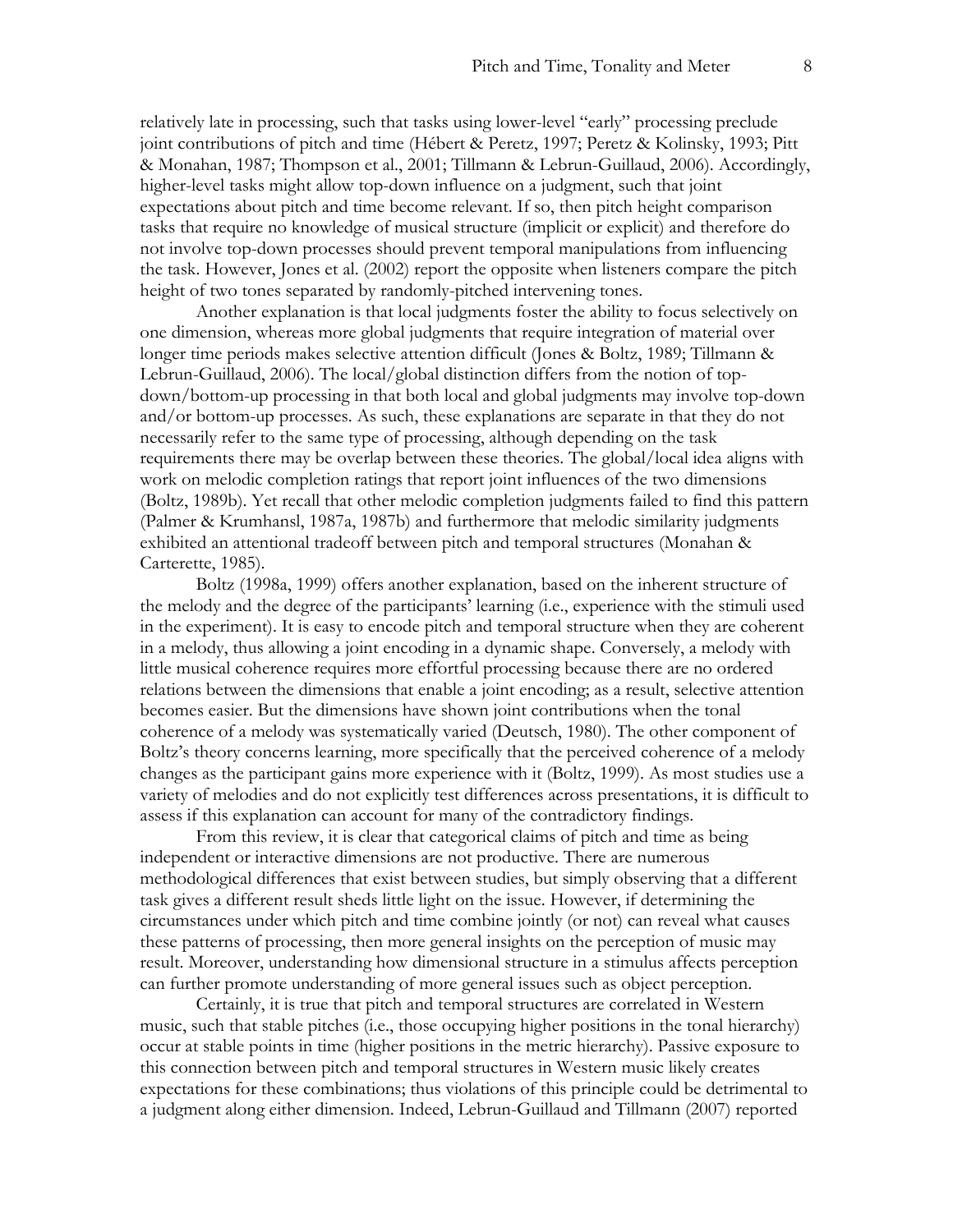that the accuracy of detecting a temporal shift improved when the tonal function of the note was strong.

The aim of the present research is to explore further how pitch and time combine in the perception of musical events. Given the variability in results across task, these experiments test subjective ratings of goodness of fit as well as objective classifications of pitch-time events. This research also adds a new component to the issue of pitch-time integration in music – testing how the organizational principles of these two dimensions (tonality and meter) contribute to this phenomenon. In addition to adding insight to the complex question of how pitch and time combine in music, examining the contribution of the tonal and metric hierarchies provides an opportunity to explore dimensional relations within the context of complex hierarchically structured categories, an unexplored issue in research on dimensional organization.

Experiment 1: Pitch-time dimensional relations in probe event ratings

The goal of Experiment 1 was to examine perceptual relations between pitch and time, as well as their structural organization of tonal and metric hierarchies in the perception of complex musical passages. Previous research has often involved goodness of fit ratings to assess the psychological stability of musical events. Such "probe-tone" ratings have been examined for tones that vary in pitch (see Krumhansl, 1990, for a review) and temporal position (e.g., Palmer & Krumhansl, 1990), but there are no studies that systematically varied the tonal (pitch) and metric (temporal) stability of musical events simultaneously. The combinations of values along these two dimensions (pitch-time events) may influence how they combine perceptually. For example, the metric stability of a note's temporal position may affect its tonal stability. Moreover, the specific combination of the stability provided by both tonality and that of meter may jointly define the overall stability of a musical event. Experiment 1 used pitch-time probe events following a musical context to investigate how pitch and time contribute to judgments of events in a musical context, and to determine the role of these dimensions' structural organization (i.e., tonality and meter).

Method

#### *Participants*

There were 19 adult musician participants in this experiment, each with at least eight years of formal training. Participants received either credit in an introductory psychology class at the University of Toronto at Mississauga or monetary compensation (\$10). Recruitment occurred through an online experiment database and flyers posted on campus. The average years of training was 12.8 years ( $SD = 4$ ) and the average age was 22.1 ( $SD = 1$ ) 3.9).

#### *Stimuli*

One of the authors (JBP) composed a tonal melody with harmonic accompaniment in the key of C major that followed the stylistic rules of Western tonal music (Aldwell & Schacter, 2002); Figure 2 shows this passage. For this musical context there were four beats per measure, with a tempo of 120 beats per minute, producing a single beat duration (i.e., a quarter note in musical terminology) of 500 ms. Created using a PC computer and Finale 2005 software, all stimuli used a harmonically complex piano timbre. All stimuli were exported to .wav files with a sampling frequency of 44.1 KHz. The loudness of the passage was set at a comfortable listening level, with all pitches of equal loudness. The entire length of the passage was 4 seconds. Simultaneous with the musical passage there was also a metronome click occurring on every beat (i.e., 500 ms intervals). The metronome click continued for one complete measure (2 sec) after the passage itself finished, in order to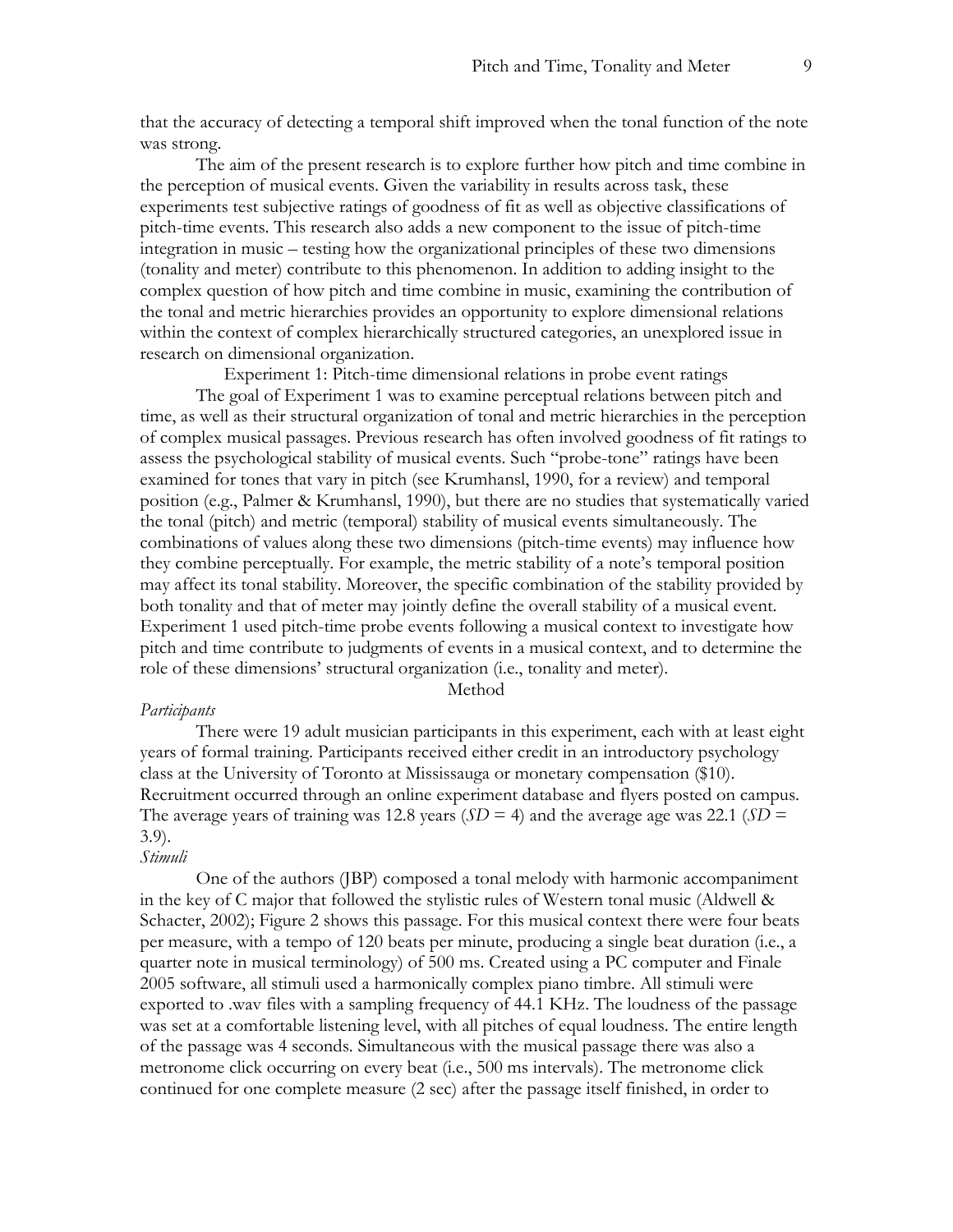maintain a constant metric framework for listeners while also providing a pause between the melody and probe event.

Subsequent to the measure of metronome clicks, listeners heard a 250 ms pitch-time probe event. These probe events consisted of one of the 12 pitch classes of the chromatic scale ranging from middle C  $(262 \text{ Hz})$  to the B above middle C  $(494 \text{ Hz})$ , at one of 8 possible temporal positions in the following measure. The eight temporal positions corresponded to an eighth-note subdivision of the metric hierarchy established by the passage (and its corresponding metronome click), meaning that these probe events could occur at any 250 ms interval within the final measure. Therefore, the amount of time elapsed between the final metronome click and the probe event could be as short as 500 ms or as long as 2250 ms. Figure 2 also presents a sample probe event used in this study. Crossing the 12 different pitch classes with the 8 possible temporal positions produced a total of 96 possible probe events.

## *Apparatus*

Participants did the experiment on a Macintosh G4 computer running OSX 10.3, with a Viewsonic VG175 monitor. The Experiment Creator package (http://www.ccit.utoronto.ca/billt/BillThompson\_files/experiment.html) controlled presentation of the stimuli. Participants heard the stimuli through Sennheiser HD 280 Pro headphones and made their responses using the computer keyboard. The experiment took place in an IAC soundproof booth that provided a quiet listening environment. *Procedure*

All participants gave informed consent and completed a questionnaire about musical experience prior to the experiment. On each trial, listeners heard a musical passage followed by the probe event. After the probe event, the computer prompted listeners to rate how well the probe fit with the preceding context on a Likert scale of 1 (fits poorly) to 7 (fits well). There were no explicit instructions to attend or ignore either the pitch or temporal aspects of the probe event. Participants completed between seven and ten practice trials to familiarize them with the nature of the stimuli and the task. Practice trials were randomly selected (no randomization constraints) from the 96 experimental stimuli and no feedback was provided. Altogether, listeners completed three blocks of 96 trials, for a total of 288 trials. The entire procedure took about one hour.

## Results and Discussion

To check the consistency of the data, we examined inter-block correlations  $(M = .62, )$  $SD = .18$ ), inter-subject correlations ( $M = .59$ ,  $SD = .06$ ), and – for trials on which the probe event occurred on the downbeat of the test measure – correlations with the standard tonal hierarchy values reported by Krumhansl and Kessler ([1](#page-38-0)982) (*Mean r* = .80, *SD* = .13)<sup>1</sup>. For each listener, if all three of these correlations were more than two standard deviations below the group mean, then further analyses did not use that participant's data. Two listeners met these exclusion criteria, but analyses that included their data produced the same pattern of results.

Ratings were analyzed using a three-way repeated measures Analysis of Variance (ANOVA), with the within-subjects factors of pitch class (C, C#,..., B), temporal position (position 1 through 8) and block (1, 2 and 3). Of the three main effects, both pitch class,  $F(11,176) = 55.85$ ,  $MSE = 13.4$ ,  $p < .001$ ,  $\eta_p^2 = .78$ , and temporal position,  $F(7,112) = 4.43$ ,  $MSE = 3.32, p < .001, \eta_p^2 = .22$ , were significant, although block failed to reach significance,  $F(2,32)$  < 1,  $MSE = 1.2$ . Importantly, the interaction between pitch class and temporal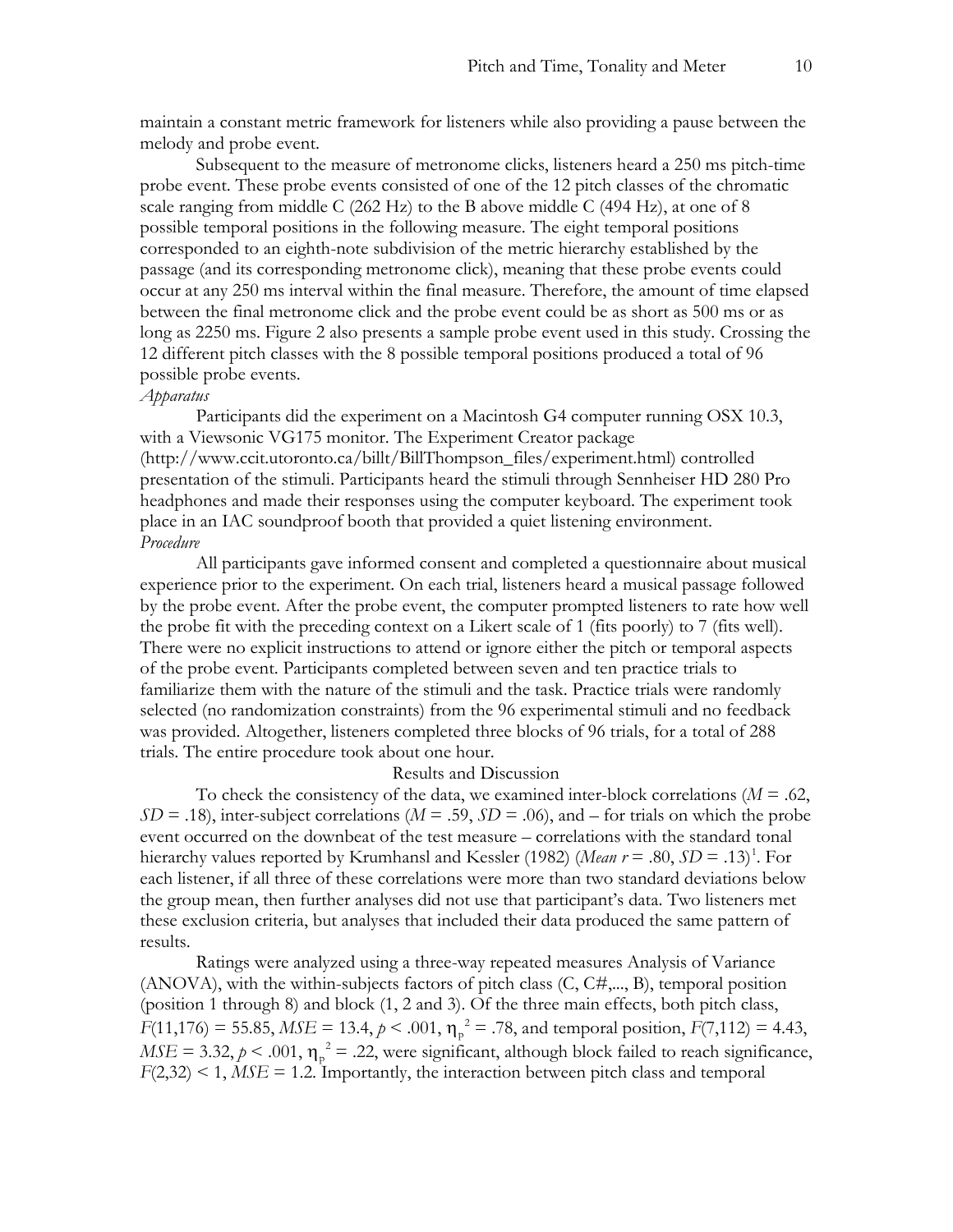position was not significant,  $F(77,1232) = 1.17$ ,  $MSE = 1.06$ ,  $p = .15$ ,  $\eta_p^2 = .07$ . Neither the remaining two-way interactions, nor the three-way interaction, were significant.

The preceding analysis demonstrates that listeners' ratings varied systematically as a function of the pitch and temporal context of the probe event, and that these effects were independent. To explore the relative contributions of the structure of these dimensions (i.e., tonality and meter) on judgments, we regressed the average ratings on predictions based on the standard tonal hierarchy values reported by Krumhansl and Kessler (1982) and metric hierarchy values reported by Palmer and Krumhansl (1990). In the first step of this regression, the individual hierarchies predicted averaged probe event ratings, as separate variables. The second step in the analysis employed an interactive term, created by multiplying the tonal and metric hierarchies. For completeness, there were three other interactive terms as well (a division, maximum, and minimum model). Step one produced a multiple R = .95 ( $r^2$  = .89), with both tonal and metric hierarchy factors contributing significantly ( $\beta$  = .94 and .09, respectively;  $p < .001$  for both). Interestingly, of the 89% of the variance accounted for by these two factors, the tonal hierarchy uniquely explained all but 1%. In contrast, none of the interactive terms included in step two added any explanatory variance ( $\Delta r^2 = 0$  for all). This analysis reveals that both the tonal and metric hierarchies influenced listeners' ratings of the pitch-time probe events, with the tonal hierarchy accounting for most of the variance in mean ratings.

Figure 3 visually demonstrates the strength of the pitch effect by displaying the ratings for the 12 probe pitch class of the chromatic scale, averaged across temporal position. The pattern of ratings associated with the standard tonal hierarchy reported by Krumhansl and Kessler (1982) is clearly discernible. In comparison, Figure 4 shows the ratings for the 8 temporal positions, averaged across pitch class. The metric hierarchy, as reported by Palmer and Krumhansl (1990), is also visible, although the pattern is more subtle. Furthermore, the longer wait between the final metronome click and the later temporal positions in the probe measure did not decrease the amplitude of the oscillation in ratings between on- and off-beat temporal positions. Overall, the analyses demonstrate that goodness of fit ratings differed as a function of both pitch and time, consistent with the dimensional structures of tonality and meter, and the two dimensions made independent contributions to judgments in this task and context.

Why did pitch exhibit such a strong effect in this experiment? One potential reason is that there were more possible pitch classes (12) than temporal positions (8). Unequal stimulus quantity could have led to better overall discriminability (Garner & Felfoldy, 1970; Melara & Mounts, 1994) for pitch, making it a more accessible psychological dimension and overshadowing differences in temporal position<sup>[2](#page-38-1)</sup>. Another possibility is that without specific instructions to attend to either pitch or time, listeners may instinctively focus on the pitch dimension, magnifying the effect of pitch class relative to temporal position by default. The relative strength of pitch class variations raises questions as to whether this study provided the best possible context for uncovering an interaction between the two dimensions, and between the tonal and metric hierarchies. Given that temporal position was relatively weak in influencing ratings (compared to pitch class) the chance of finding an interaction between the two, should it exist, is small. One way to resolve this issue more fully would be to examine how pitch and time combine when temporal variation plays a stronger role in influencing listeners' ratings. Investigating this question was the goal of the next experiment.

Experiment 2: Pitch-time dimensional relations in selective attention to time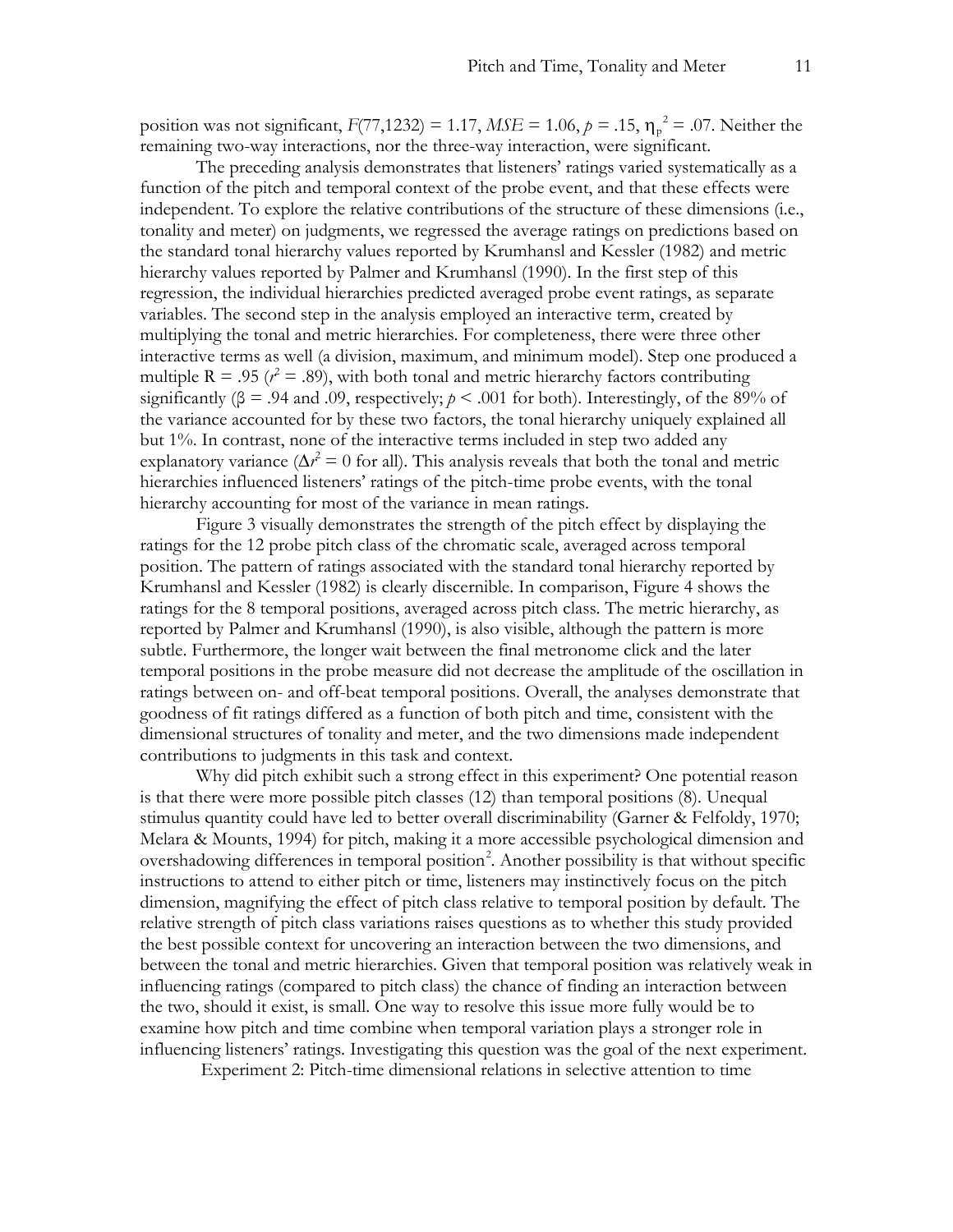In Experiment 1, pitch structure (tonality) dominated judgments of musical probe events that varied in both pitch class and temporal position. In an attempt to increase the impact of time on ratings in Experiment 2, we asked listeners to attend selectively to temporal position and ignore pitch. Such a selective attention task enabled evaluation of the degree to which listeners are able to classify events in terms of temporal position, and it provided another test of how musical pitch and time combine, as well as the tonal and metric hierarchies.

#### Method

#### *Participants*

There were 22 adult musician participants in this experiment, recruited either from an introductory psychology class or through flyers posted at the University of Toronto at Mississauga; the average years of training was 13.1 years  $(SD = 4.3)$  and the average age was 21.9 ( $SD = 4.2$ ). Participants received either course credit or \$10 for their time. *Stimuli, Apparatus and Procedure*

The stimuli, apparatus and procedure were the same as in Experiment 1, except for the instructions given to listeners. Specifically, the instructions given to participants directed them to consider only the temporal aspects of the melody and probe event, while ignoring its pitch when making goodness of fit ratings.

#### Results and Discussion

Data were again checked by examining inter-block correlations  $(M = .49, SD = .25)$ , inter-subject correlations ( $M = .63$ ,  $SD = .08$ ), and correlations with the metric hierarchy of Palmer and Krumhansl (1990) for the trials whose probe event used the tonic pitch (the most psychologically stable pitch;  $M = .72$ ,  $SD = .16$ ). Overall, inter-block correlations were more variable in this experiment, resulting in a high standard deviation for the group. Although no one participant's inter-block correlation fell more than two standard deviations below the mean, the inter-subject and metric hierarchy correlations of some subjects were low enough to suggest that they were clearly not attending to the task. Therefore, the exclusion criteria were adjusted such that if both of these correlations of any given participant were more than two standard deviations below the mean, their data were excluded; six participants met these criteria and thus their data were removed from further analysis. However, analyses that included data from these excluded participants did not change the observed pattern of results, and furthermore, using inter-subject correlations as the only exclusion criterion resulted in removing the same six participants' data.

A three-way repeated-measures ANOVA tested for effects of pitch class (12 levels), temporal position (8 levels) and block (3 levels) on listeners' ratings. Pitch class and temporal position both exerted significant effects,  $F(11,165) = 7.79$ ,  $MSE = 3.09$ ,  $p < .001$ ,  $\eta_p^2 = .34$ ,  $F(7,105) = 41.05$ ,  $MSE = 20.34$ ,  $p = .001$ ,  $\eta_p^2 = .73$ , respectively. There was no effect of block,  $F(2,30) = 1.41$ ,  $MSE = 1.74$ ,  $p = .26$ ,  $\eta_p^2 = .09$ ; neither were there any significant two-way or three-way interactions. Ratings clearly varied as a function of both pitch class and temporal position, even though listeners' instructions were to ignore pitch variation.

As in Experiment 1, we examined the relative contributions of tonality and meter on judgments using a stepwise linear regression. Step one introduced the tonal and metric hierarchies, and their (multiplicative) interaction entered in step two. Step one revealed that both tonal and metric hierarchies had significant predictive power in the model (β = .191 and .836, respectively;  $p \le 0.001$  for both), resulting in a multiple R of .86 ( $r^2 = .74$ ). The interaction variable from step two added no additional predictive power ( $\Delta r^2 = 0$ ). Thus the individual hierarchies explained 74% of the variance in ratings, with meter accounting for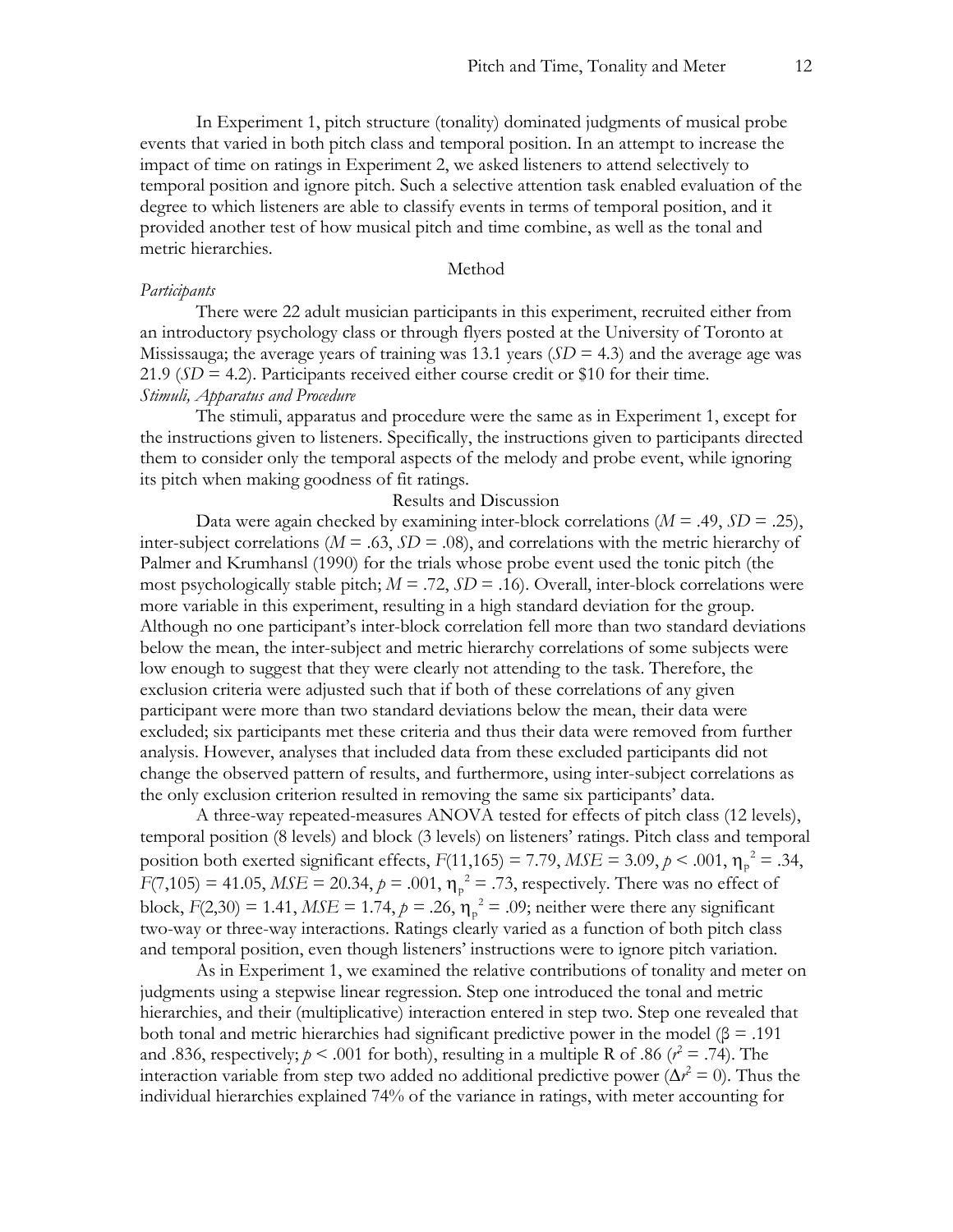70% and tonality the other 4%. Figures 3 and 4 show the variability in listeners' ratings as a function of pitch class and temporal position, respectively. Reversing the pattern observed in the previous study, variation in accordance with the tonal hierarchy in this experiment attenuated (although it is still present) compared to the now more pronounced metric hierarchy.

A comparison of Figures 3 and 4 clearly reveal an effect of instructions on ratings, with pitch dominating ratings in Experiment 1 and time prevailing in Experiment 2. Even though the degree of differentiation (or range) along the two dimensions varied across experiments, the profiles (or general shape) of these ratings were the same across experiments. That is, the ratings from both experiments reflected both the tonal and metric hierarchies, even though the relative range of their effect differed across experiments. As a further comparison across experiments, a four-way repeated measures ANOVA compared the ratings from Experiment 1 and 2, using within-subjects factors of pitch class, temporal position and block, and a between-subjects factor of instructions (experiment). Ratings were higher overall in Experiment 2, producing a main effect of instructions, *F*(1,31) = 5.76, *MSE*  $= 72.38, p \le 0.05, \eta_p^2 = 0.16$ . Not surprisingly, both pitch class and temporal position showed significant main effects in this analysis,  $F(11,341) = 59.27$ ,  $MSE = 8.41$ ,  $p < .001$ ,  $\eta_p^2 = .66$ ;  $F(7,217) = 47.17$ ,  $MSE = 11.56$ ,  $p < .001$ ,  $\eta_p^2 = .6$ , respectively. Block was not significant,  $F(2,62)$  < 1,  $MSE = 1.46$ , although it did interact with temporal position,  $F(14,434) = 1.96$ ,  $MSE = 1.41, p \le 0.05, \eta_p^2 = 0.06$ , reflecting the fact that participants differentiated more between temporal positions as the experiments progressed. Confirming that the instructions given to listeners did indeed modify how pitch class and temporal position influenced their ratings, experiment interacted with both pitch class and temporal position,  $F(11,341) =$ 29.95,  $MSE = 8.41$ ,  $p < .001$ ,  $\eta_p^2 = .49$ ;  $F(7,217) = 28.51$ ,  $MSE = 11.56$ ,  $p < .001$ ,  $\eta_p^2 = .48$ , respectively. The only significant three-way interaction was between pitch class, temporal position, and experiment,  $F(77,2387) = 1.31$ ,  $MSE = 1.21$ ,  $p < .05$ ,  $\eta_p^2 = .04$ , although this interaction failed to produce any obviously interpretable pattern of results.

Therefore listeners could, to a large extent, voluntarily change what dimension to emphasize in forming a goodness of fit rating of probe events varying in pitch class and temporal position. The extent of listeners' success in this relative emphasis indicates the degree to which they can separate the dimensions of pitch and time in music in this task. Furthermore, linear and additive combinations of the hierarchical structures of the two dimensions (tonality and meter) predicted the ratings in both experiments. No interactive factors increased the predictive power of either model. Therefore, these findings fit with the extant body of results using a comparable approach to assessing how pitch and temporal structures combine (Palmer & Krumhansl, 1987a, 1987b) or melodic and harmonic information (Schmuckler, 1989).

On the other hand, the results of Experiment 2 revealed a failure to ignore completely the pitch information of the probes despite listeners' instructions. Previous work on dimensional processing proposed that an inability to attend selectively to one dimension while ignoring another dimension suggests they are not independent (Garner, 1974). Without making strong claims of integrality or separability, these results do suggest a more holistic perception of musical pitch-time probe events. However, it is important to keep in mind the much-attenuated size of the pitch effect in Experiment 2. Using a convergent method to explore this issue further, we used a speeded classification task in Experiments 3 and 4.

Experiment 3: Pitch-time dimensional relations in speeded temporal classification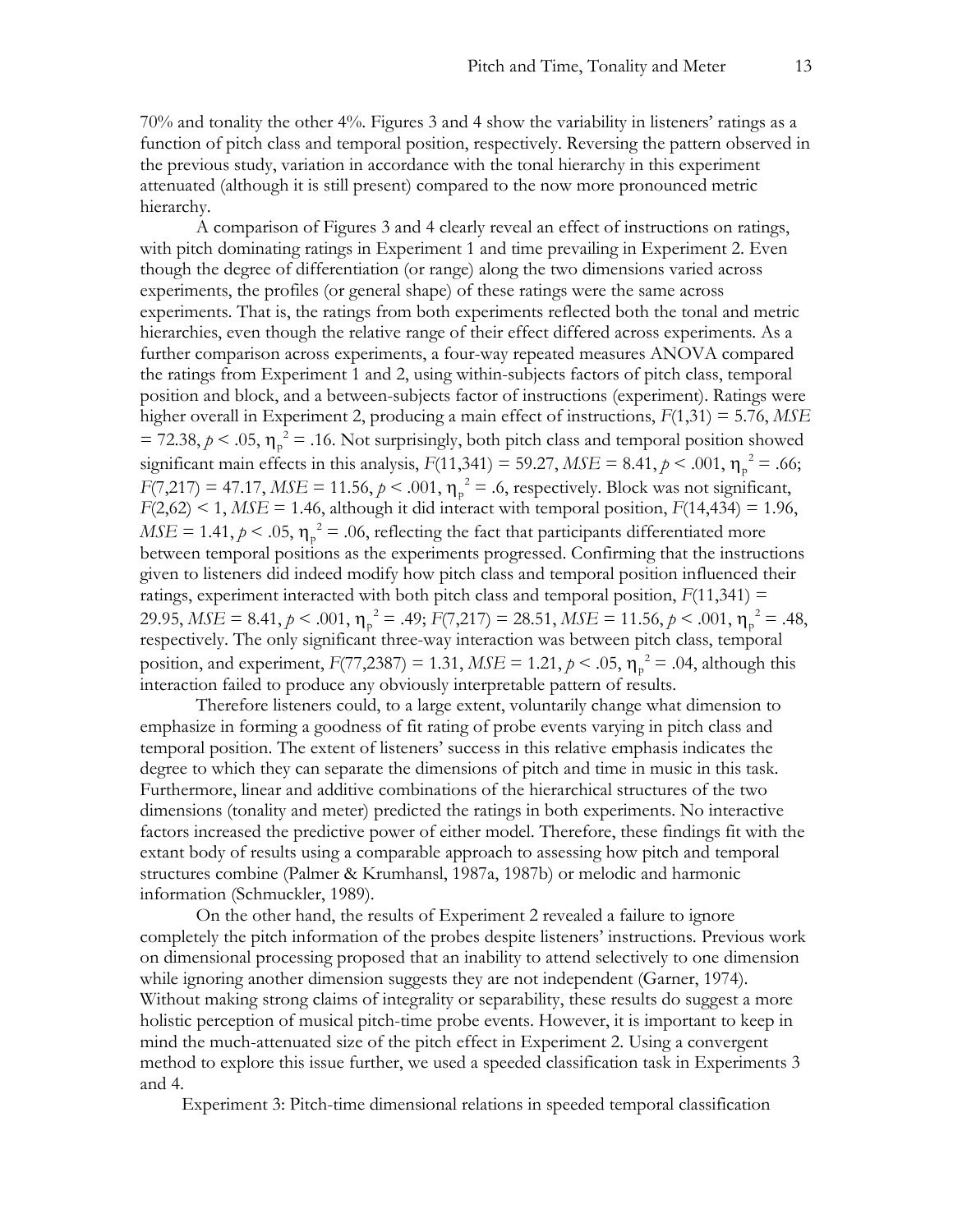We used a speeded-classification task in Experiment 3 to examine how musical pitch and time work together in perception of pitch-time probe events. Previous research in both auditory (Ben-Artzi & Marks, 1999; Dyson & Quinlan, 2002; Melara, Marks, & Lesko, 1992) and musical contexts (Krumhansl & Iverson, 1992; Tillmann & Lebrun-Guillaud, 2006) used speeded classification tasks. Specifically, Krumhansl and Iverson (1992) investigated the perceptual relations between pitch and timbre, both in isolation and embedded in a musical context. When using a memory paradigm in a musical context, these authors found independence between the dimensions. But in isolation, and using a speeded classification task, the dimensions interfered with each other, as they did in Melara and Marks (1990b). In this experiment, we adopted the orthogonal (filtering) task, in which all possible combinations of pitch class and temporal position formed the range of musical probe events.

## Method

## *Participants*

This experiment had [3](#page-38-2)6 adult musician participants<sup>3</sup>, again recruited via the introductory psychology class and through flyers posted at the University of Toronto at Mississauga. The average years of training was 9.67 years (*SD* = 3.19) and the average age was 19.4 (*SD* = 2.54).

## *Stimuli*

There were three new melodies used as stimulus contexts in this experiment. This increase in the number of melodies was because participants in the previous experiments felt the repetition of only one melody made it challenging to remain engaged in the task. These melodies (notated in Figure 5) had the same tonality and harmonic rhythm as Experiments 1 and 2. Each block had a different melody, with the order of blocks counterbalanced across listeners.

## *Apparatus*

The experimental apparatus were the same as in Experiments 1 and 2. *Procedure*

All aspects of the experimental procedure were the same as in the previous studies, except for the instructions given to listeners. Specifically, the instructions provided to listeners were to indicate as quickly as possible whether the probe was on or off the beat (i.e., aligned in time with the metronome clicks, if they continued into the probe measure) after hearing the probe event. The "a" and ";" key were the two response keys, with the assignment of keys counterbalanced across listeners. The participants knew that the pitch of the probe would vary; the instructions were to disregard this variation, as it had no bearing on the temporal task they were to perform. The experiment took less than an hour. Results and Discussion

Mean accuracy in temporal classification was  $80\%$  ( $SD = 14.7\%$ ); years of formal

training did not correlate significantly with accuracy  $(r = .2, p = .25)$ . Accuracy and RT correlated negatively  $(r = -.35)$ , indicating that there was no speed-accuracy tradeoff.

Analysis of RT data customarily entails removing RTs for incorrect trials and replacing them with the mean value for that participant. Unfortunately, such a procedure would result in replacing an unacceptably high level of missing data (20%) with the mean, making statistics performed on the modified data set misleading. Accordingly, it was not possible to analyze RTs, and all analyses used only accuracy data.

A three-way repeated measures ANOVA on the accuracy data, using pitch class, temporal position and block as within-subjects variables revealed main effects for both pitch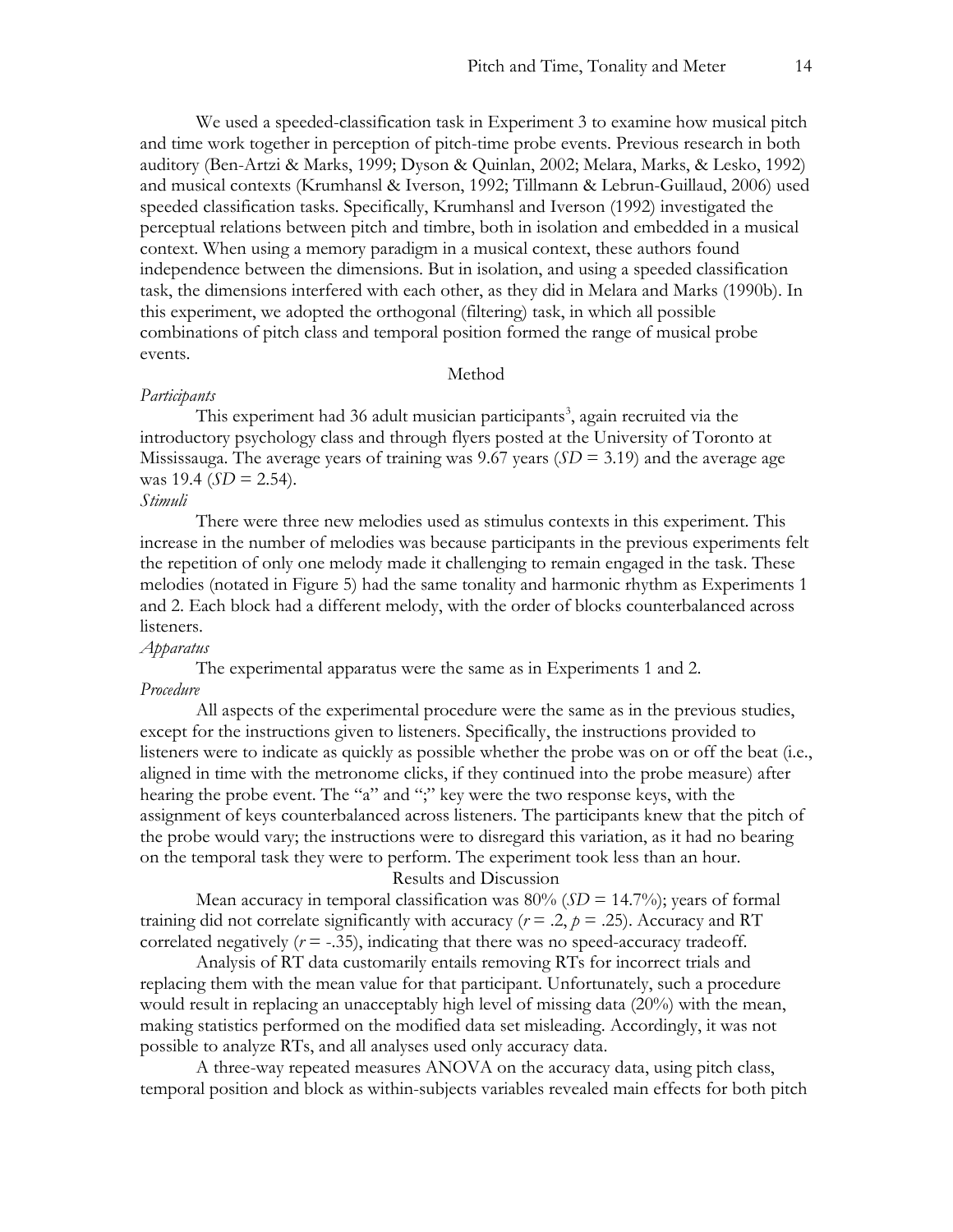class,  $F(11,385) = 3.66$ ,  $MSE = .21$ ,  $p < .001$ ,  $\eta_p^2 = .1$ , and block,  $F(2,70) = 14.89$ ,  $MSE =$ .48,  $p < .001$ ,  $\eta_p^2 = .3$ , but no main effect of temporal position,  $F(7,245) < 1$ ,  $MSE = .2$ . Averaging across temporal position, accuracy across pitch class did not show an interpretable pattern, and did not correlate with the tonal hierarchy  $(r = -.31, p = .6)$ . The effect of block was due to the fact that accuracy decreased over block, perhaps due to fatigue. There was an interaction between temporal position and block, *F*(14,490) = 5.56,  $MSE = .36$ ,  $p < .001$ ,  $\eta_p^2 = .14$ . This interaction reflected the fact that listeners were disproportionately better at the earlier temporal positions in the first block, but not in the second or third block. Most importantly, there was an interaction between pitch class and temporal position,  $F(77, 2695) = 1.48$ ,  $MSE = .11$ ,  $p < .01$ ,  $\eta_p^2 = .04$ , reflecting the fact that the accuracy at each temporal position systematically varied according to the pitch of the probe. No other interactions were significant.

It is difficult to understand the pitch-time interaction by inspecting all 96 conditions simultaneously (12 pitch classes by 8 temporal positions). However, correlating the accuracy across pitch classes with the tonal hierarchy at each temporal position reveals the nature of the pitch-time interaction, as well as correlating the accuracy across temporal positions with the metric hierarchy at each pitch class. Tables 1 and 2 display these correlations, respectively. Table 1 shows that the correlations between accuracy and the tonal hierarchy oscillate in accordance with the metric stability of each temporal position. Correlations with the tonal hierarchy are positive on temporal positions with high metric stability by virtue of being on-beat (positions 1, 3, 5 and 7; correlation *M* = .47), whereas they are negative for off-beat positions that are low in metric stability (positions 2, 4, 6 and 8; correlation  $M = -$ .48). Table 2, in comparison, shows that the correlation between accuracy and the metric hierarchy is positive for all pitch classes. However, even though the Table 2 correlations are all positive (for Experiment 3), they still show an interesting pattern across pitch class. Correlations with the metric hierarchy were highest for pitch classes with the greatest tonal stability (tonic triad members C, E and G; correlation  $M = .87$ ), and less for the remaining pitch classes (correlation *M* = .63).

This pattern is interpretable as a congruity effect (Pomerantz & Garner, 1973), or a redundancy gain and loss (Garner, 1974) for the temporal classifications. Accuracy improved on metrically stable temporal positions when the probe was a stable pitch in the tonality of the passage (i.e., occupied a high position in the tonal hierarchy). Conversely, accuracy improved on metrically unstable temporal positions when the probe was tonally unstable. Thus congruity between the structures of the pitch and temporal dimensions improved accuracy, and incongruity was detrimental.

To determine if the effect of pitch, and its interaction with time could be due to a perceptual difficulty or a decision bias, signal detection theory was used to examine performance across pitch class (SDT, Green & Swets, 1966; Macmillan & Creelman, 1991). For each participant, a correct response of "on the beat" was a hit, whereas incorrectly responding "on the beat" was a false alarm. Obviously, by collating the data in this fashion, the data could not be analyzed across temporal position. To avoid infinite d' measures, any hit or false alarm proportions equally 0 or 1 were converted to  $1/(2n)$  or  $1-1/(2n)$ respectively, where n equals the number of trials included in the ratio (Macmillan & Creelman, 1991). We also use this correction for all subsequent experiments. A one-way repeated measures ANOVA on the discriminability (d') scores did not vary across the within-subjects factor of pitch class,  $F(11,385) = 1$ ,  $MSE = .27$ ,  $p = .44$ ,  $\eta_p^2 = .03$ , denoting that probe events of one pitch were no more distinguishable than other pitch classes.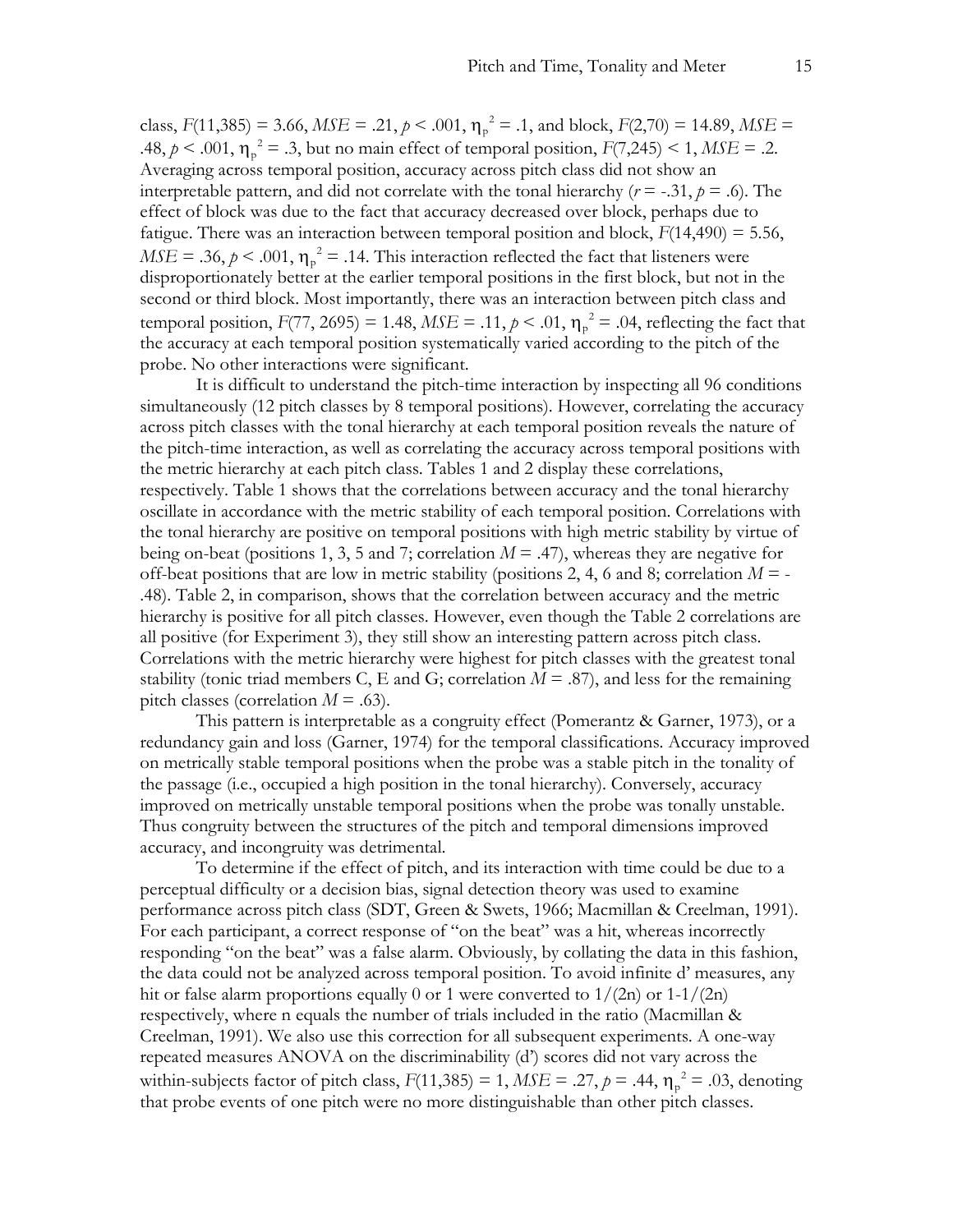However, a separate one-way repeated measures ANOVA (again with pitch class as the within-subjects factor) testing response bias (c) did reveal a difference across pitch class,  $F(11,385) = 2.67$ ,  $MSE = .09$ ,  $p < .01$ ,  $\eta_p^2 = .07$ . This finding indicates that the tonal stability of the probe event influenced the perceived metric stability of the probe event. In other words, listeners were more likely to report that the probe event was on-beat in accordance with greater tonal stability of the probe event's pitch. This pattern is visible in Figure 6, which shows that response bias followed the tonal hierarchy,  $r = .87$ .

There are two primary findings from this study. First, consistent with Experiment 2, pitch influenced listeners' speeded classifications of temporal position even when instructed to attend selectively to temporal information. Further, pitch variation was irrelevant to this classification task, which presumably would make it easier to ignore than in a goodness of fit rating task. Second, pitch affected listeners' responses in a manner consistent with the tonal hierarchy. Accordingly, changing the task (classification instead of rating goodness of fit) uncovered a different form of interference of pitch on temporal judgments of musical probe events. The fact that the tonal hierarchy affected response bias and not discriminability gives some insight as to the level at which the integration of pitch and temporal structure occurred. Because discriminability did not differ across pitch class, listeners were not more or less accurate at perceiving the probe event based on pitch class. Rather, the effect in response bias indicates that pitch affected listeners' judgments at a higher cognitive (decisional) level, such that the tonal stability of the pitch biased the assessment of metric stability in a congruent manner.

However, these data do not reveal whether this pattern is global or asymmetric. In other words, even though the pitch of the probe affected a temporal judgment, the corresponding task of varying the temporal position of the probe event while classifying its pitch may or may not show a similar pattern of interference. This distinction is critical for discerning the nature of dimensional processing. Garner and Felfoldy (1970) demonstrated that dimensions can appear to interact when in fact it is only differences in stimulus discriminability that are causing the effect. If the irrelevant dimension of a stimulus is substantially easier to perceive (and is thus more discriminable) than the attended one, then redundancy gains and losses will result whether or not the dimensions are integral. When systematically varying the relative discriminability of dimensions, Garner interference varies accordingly and practice does not affect this pattern (Melara & Mounts, 1993).

Therefore, the real test comes when listeners classify the probe based on its pitch while the temporal position varies. If stimulus discriminability is the cause of these results, then the congruity effect will disappear. Such a result would have occurred because the less discriminable, distracter dimension (temporal position) would not interfere with classification of the more discriminable, attended dimension (pitch). If, however, the pattern of joint contributions of pitch and time to the perception of musical probe events remains when switching the attended dimension, then there is evidence of a global failure of selective attention (Melara & Mounts, 1993). Such a finding would provide stronger evidence of joint contributions of pitch and time in a classification task. Therefore, modifying the task instructions to attend to pitch class instead of temporal position will shed light on the issue of asymmetric or global failure of selective attention in musical pitch and time. In turn, this modification will elucidate further how the dimensions of musical pitch and time, as well as their internal structures, combine. The goal of Experiment 4 was to investigate this possibility.

Experiment 4: Pitch-time dimensional relations in speeded pitch classification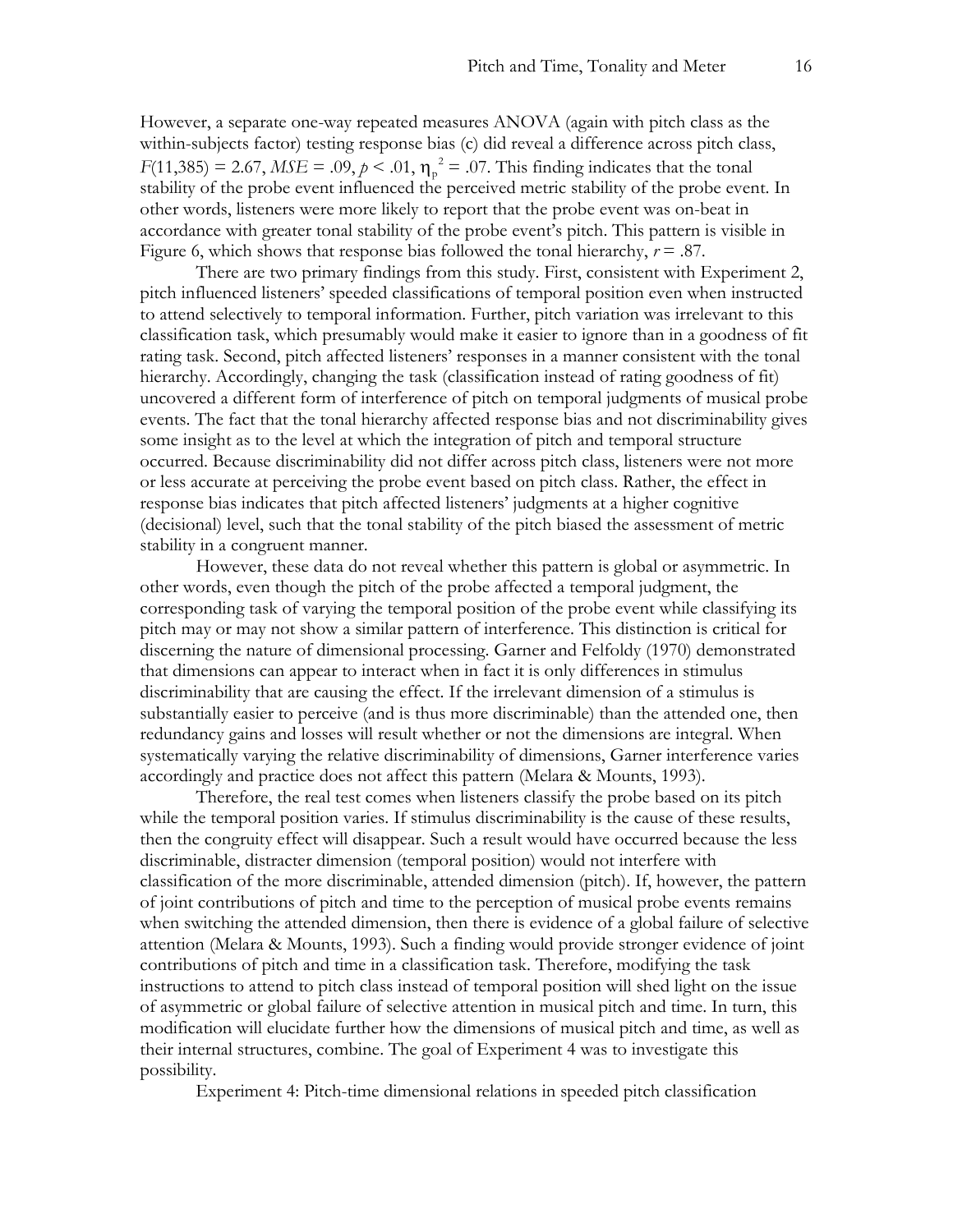Listeners were unable to attend selectively to temporal position and ignore pitch when rating the goodness of fit of probe events in Experiment 2. Experiment 3 provided a replication of this interference using a speeded-classification task of temporal position; furthermore the tonal hierarchy biased responses via a congruity effect. Experiment 4 further explored the combination of musical pitch and time by asking listeners to make speeded classifications based on pitch class while ignoring temporal position.

## Method

#### *Participants*

The participants were 38 adult musicians recruited from an introductory psychology class, or through flyers posted at the University of Toronto at Mississauga, or in-class recruitment of music students at the University of Toronto at Scarborough; the average years of training was 10.7 years ( $SD = 2.35$ ) and the average age was 19.8 ( $SD = 2.41$ ). *Stimuli, Apparatus and Procedure*

All stimuli and apparatus were the same as in the previous studies. The procedure was the same as in Experiment 3, with the exception of the instructions. In this experiment, participants indicated whether the pitch of the probe event was "in" or "out" of the key of the tonality of the passage by pressing either the "a" or ";" key as quickly as possible; again counterbalancing the assignment of keys to responses across listeners. Although the participants knew that the timing of the probe would vary, their instructions were to disregard the temporal dimension, both in the melody and the probe. Musical organization specifies that, of the 12 chromatic pitches, 7 of these notes are "in" a given key, or tonality; the remaining 5 pitches are "out" of the key. The pattern of "in" and "out" of key pitch classes follows closely, but not exactly, an oscillation as pitch height increases; accordingly judgments of in- versus out-key are not confounded with pitch height.

## Results and Discussion

Preliminary inspection of the data indicated that accuracy in this task was lower than the previous experiment ( $M = 74\%$ ,  $SD = 14\%$ ). Furthermore, average RTs were nearly twice as long as those in Experiment 3 (1322 ms versus 748 ms, respectively). Further exploration of these data revealed that the majority of errors occurred on the diatonic pitch classes that were not members of the tonic triad (the second, fourth, sixth, and seventh scale degrees). The mean accuracy on tonic triad pitch classes was 85%; for the remaining diatonic pitch classes mean accuracy was 59%; the non-diatonic pitch classes was 80%. These pitch classes (D, F, A and B in the key of C major) occupy an intermediate level in the tonal hierarchy, and hence, although technically part of the diatonic set (and classified accurately as in-key above chance,  $t(37) = 2.1$ ,  $p < .05$ ), listeners might consider their key membership to be ambiguous. Given their intermediate status vis a vis their membership in the tonality of the context melody, and the fact that these pitch classes produced more errors and longer RTs, our analyses disregarded diatonic non-tonic triad pitch classes and focused on comparisons between the tonic triad and non-diatonic pitch classes (i.e., the two extreme levels of the tonal hierarchy).

Removing diatonic non-tonic triad pitch classes (D, F, A and B) resulted in increased overall accuracy ( $M = 82\%$ ,  $SD = 7\%$ ). As in Experiment 3, accuracy and RT correlated negatively (*r* = -.31), ruling out a speed-accuracy tradeoff, and years of formal training did not correlate significantly with accuracy ( $r = .2$ ,  $p = .25$ ).

We used a three-way repeated measures ANOVA with the within-subjects factors of pitch class, temporal position, and block to analyze the accuracy data. The only significant main effect was that of pitch class,  $F(7,259) = 3.27$ ,  $MSE = .53$ ,  $p < .01$ ,  $\eta_p^2 = .08$ . This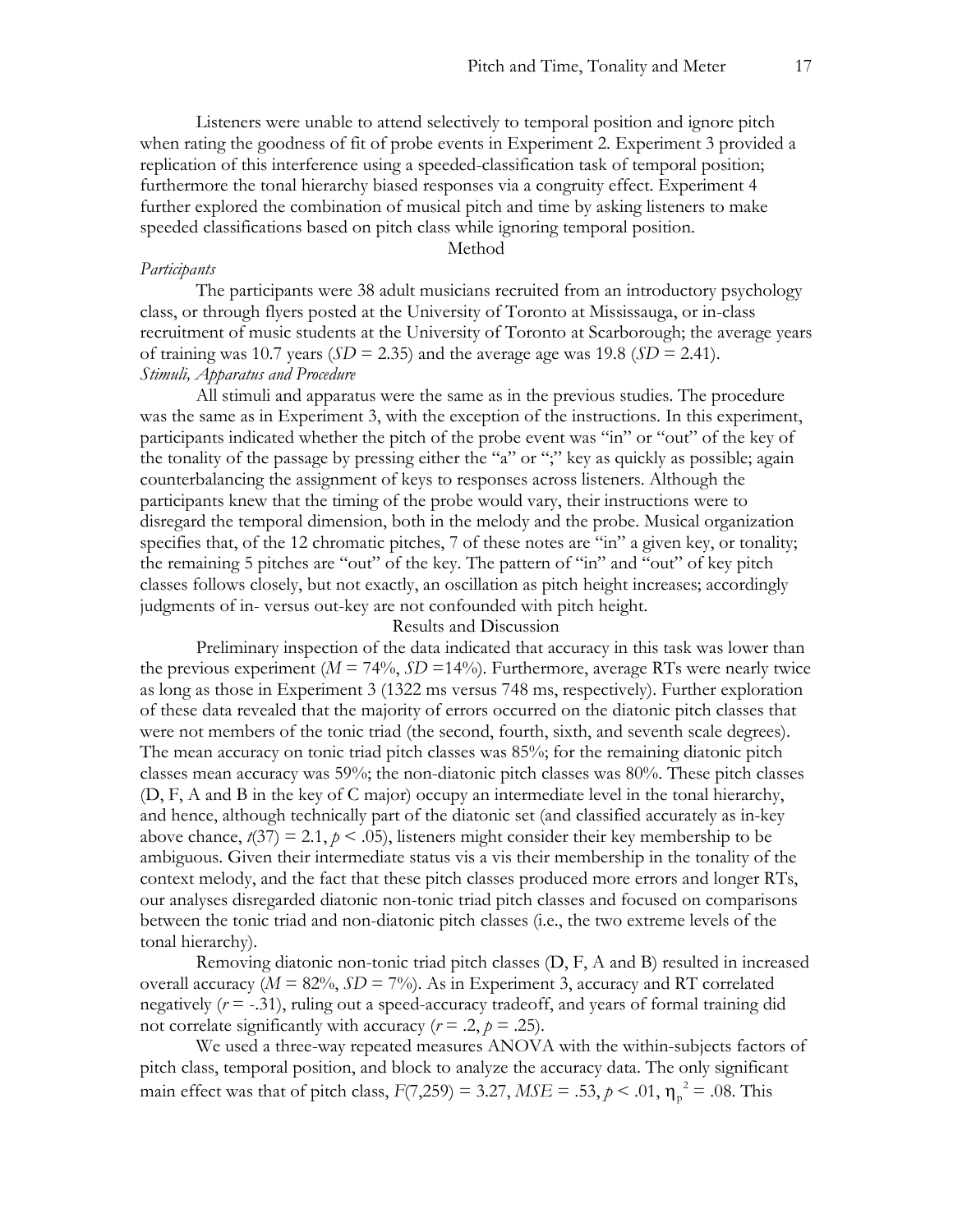effect indicates that listeners were more accurate for pitch classes that had high tonal stability; accuracy across pitch class correlated significantly with the tonal hierarchy  $(r = .72, )$  $p < .05$ ). There was no main effect of temporal position,  $F(7,259) = 1.23$ ,  $MSE = .11$ ,  $p =$ .29,  $\eta_p^2 = 0.03$ , nor was there a main effect of block,  $F(2,74) \le 1$ ,  $MSE = 0.22$ . There was an interaction between pitch class and temporal position,  $F(49,1813) = 1.52$ ,  $MSE = .1$ ,  $p < .05$ ,  $\eta_p^2$  = .04; no other interactions were significant.

As in Experiment 3, Tables 1 and 2 show the pattern of accuracy across temporal position and pitch class. Table 1 shows that the correlation with the tonal hierarchy did not change across temporal position as it did in Experiment 3. Instead, all of the correlations of accuracy with the tonal hierarchy were positive, showing that accuracy for the different pitch classes did not change as a function of temporal position. Table 2 shows that the correlations of accuracy with the metric hierarchy did change as a function of pitch class, but not in accordance with tonal stability (tonic triad members C, E and G; correlation  $M = .18$ ), the correlation of the remaining pitch classes was -.06.

Unlike Experiment 3, neither discriminability (d') nor response bias measures (c) explain the nature of the interaction between pitch class and temporal position. For this analysis, hits were correct responses of "in the key" and incorrect responses of "in the key" were false alarms. Neither discriminability,  $F(7,259) = 1.26$ ,  $MSE = .21$ ,  $p = .27$ ,  $\eta_p^2 = .03$ , nor response bias,  $F(7,259) = 1.39$ ,  $MSE = .05$ ,  $p = .21$ ,  $\eta_p^2 = .04$ , differed across temporal position. Based on all of these analyses, the most intuitive explanation for the significant pitch class by temporal position interaction reported in the earlier omnibus ANOVA is to note that accuracy on the tonic triad pitch classes was better than the nondiatonic pitch classes, but only for the first four temporal positions; accuracy for the two types of pitch converged at the later temporal positions (see Figure 7).

Although there was an interaction between pitch and time in both Experiments 3 and 4, the nature of this interaction is different in important ways. First of all, the interference of the irrelevant dimension varied based on the task instructions. In Experiment 3, there was a strong main effect of the irrelevant dimension of pitch  $(\eta_p^2 = .1)$ , whereas there was no main effect of the irrelevant dimension of time in Experiment 4 ( $\eta_p^2 = .03$ ).

Second, and similarly, the structure of the irrelevant dimension governed the form of the pitch-time interaction in Experiment 3, but not in Experiment 4. That is, the tonal hierarchy dictated the pattern of interference of pitch on the temporal judgments (in the form of a response bias); yet the reverse did not occur. The metric hierarchy had nothing to do with performance in Experiment 4 (see Table 1), with neither discriminability nor response bias differing across temporal position.

Third, the interaction in Experiment 4 is understandable as perceptual decay over time. In Experiment 3, participants always performed better when the probe occupied a more stable position in the hierarchy of the relevant dimension (i.e., on-beat probes did better than off-beat probes). Homologously, accuracy was higher for in-key probes than outkey probes in Experiment 4. However, this advantage decreased with increasing temporal distance from the melody (i.e., further along in the probe measure). As with any stimulus, sensory and perceptual information fades after the event passes, thus listeners' perception of the difference between in-key and out-key probes decreased for probes that occurred later in the probe measure. Lastly, as will become clear in Experiment 6, we failed to replicate this interaction.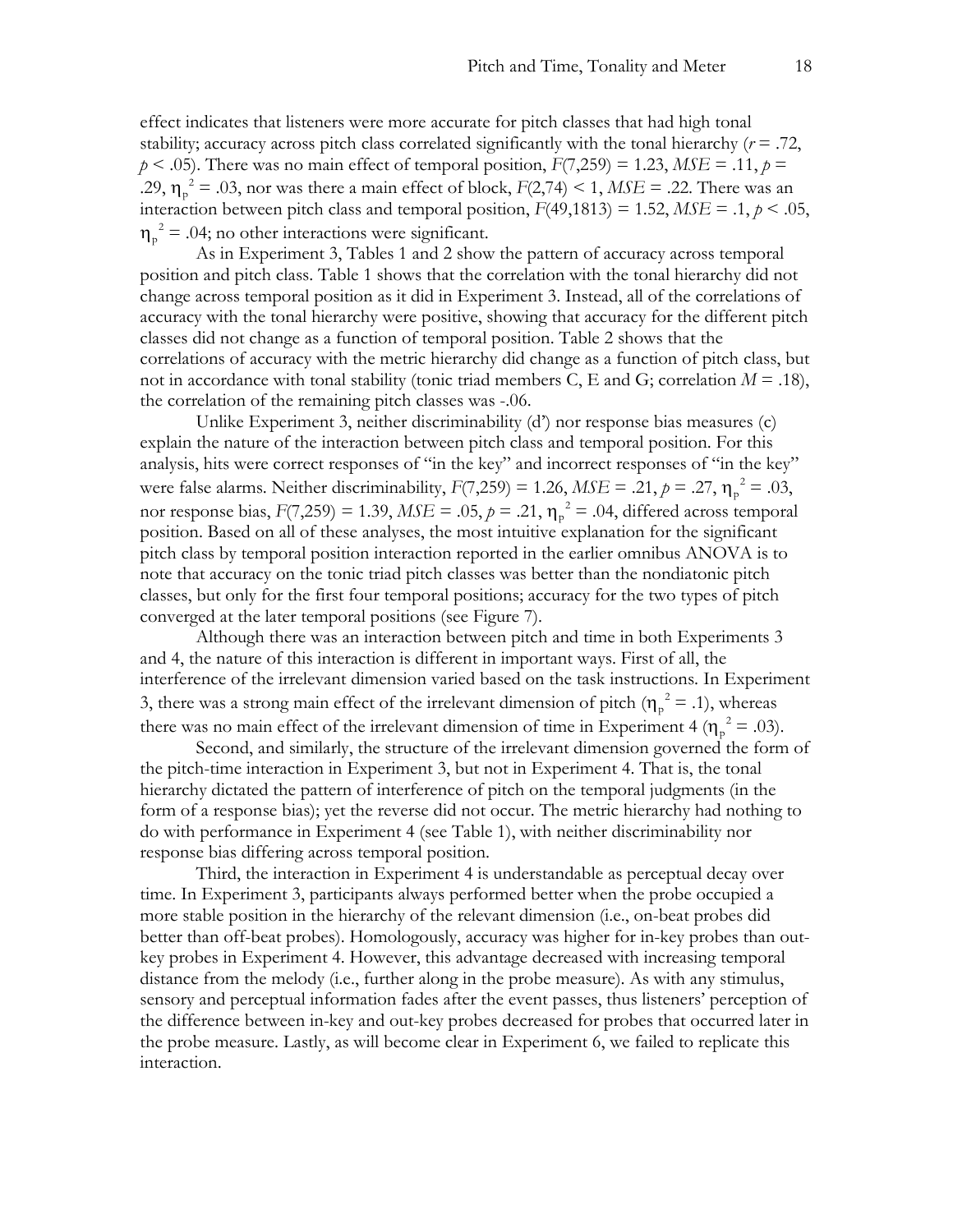Accordingly, Experiment 4 points to an asymmetry in listeners' selective attention to pitch versus temporal dimensions in these classification tasks. That is, the nature of the interaction was asymmetric – musical pitch interfered with time, but not vice versa.

However, before considering the implications of this asymmetry, it is important to highlight the limitations of these data. One such limitation is that these experiments may have emphasized the pitch dimension more than the temporal dimension. If true, then the observed asymmetry of pitch affecting time and not vice versa is not a general process of musical probe event perception, but is instead idiosyncratic to the current experimental context. Along these lines, there are several factors that may have contributed to these findings, and thus suggest that a different experimental context could well produce a different pattern of findings.

The first such factor stems from the recognition that some of the pitch classes used as probe events were not in fact present in the initial musical context. In contrast, all of the temporal positions employed as probe events occurred within the context. Thus, it might simply be that the appearance of new pitch classes surprised the listener, resulting in accentuated attention to the pitch dimension relative to the temporal dimension.

A second and related factor derives from the fact that (as previously described) there were more pitch classes (12) than temporal positions (8) in these stimulus passages. This inequality in stimulus quantity could conceivably highlight for listeners the importance of the pitch dimension, relative to the temporal dimension. In fact, stimulus inequalities may also be linked to the most counterintuitive observed result in this work, namely that pitch had such a strong interfering effect on temporal judgments (Experiment 3), and yet participants performed relatively poorly when directly classifying pitch (Experiment 4). Recent work on the origin of Stroop effects (Melara & Algom, 2003) offers a potential explanation for such a finding. These authors propose that adding levels to one dimension (pitch in the present case) lowers the probability of hearing any particular level on a given trial, and leads to two related phenomena. First, when the dimension with more levels is irrelevant, it draws attention away from the relevant dimension with fewer levels; consequently the likelihood of interference from the irrelevant dimension increases, but accuracy is unaffected. Second, accuracy declines when classifying the dimension with more levels directly because the relevant dimension becomes less predictable, yet interference from the irrelevant dimension is less likely. The results of Experiments 3 and 4 are consistent with both of these phenomena – interference from the irrelevant dimension of pitch when classifying time (but unaffected accuracy), concomitantly decreased accuracy when classifying pitch (but no interference from time). As a counter example to these arguments, other research has demonstrated that in a non-musical context, increasing the quantity of pitches relative to the quantity of loudness levels actually decreased the degree to which pitch interfered with loudness judgments (Melara & Mounts, 1994). Nevertheless, it remains possible that the same pattern does not hold within musical contexts.

Differences in discriminability between dimensions comprise the most common explanation for asymmetric results such as observed in these studies. Even with dimensions previously demonstrated as independent, if discriminability varies across dimensions then the more discriminable of two dimensions tends to influence the less discriminable dimension, but not vice versa (Garner, 1974; Garner & Felfoldy, 1970; Melara & Algom, 2003; Melara & Mounts, 1993; Sabri, Melara, & Algom, 2001). Melara and Mounts (1993) eliminated and even reversed the classic Stroop asymmetry (Stroop, 1935) by manipulating the relative discriminability of color and word dimensions. In each case, these authors found that the more discriminable of two dimensions always interfered with judgments of the less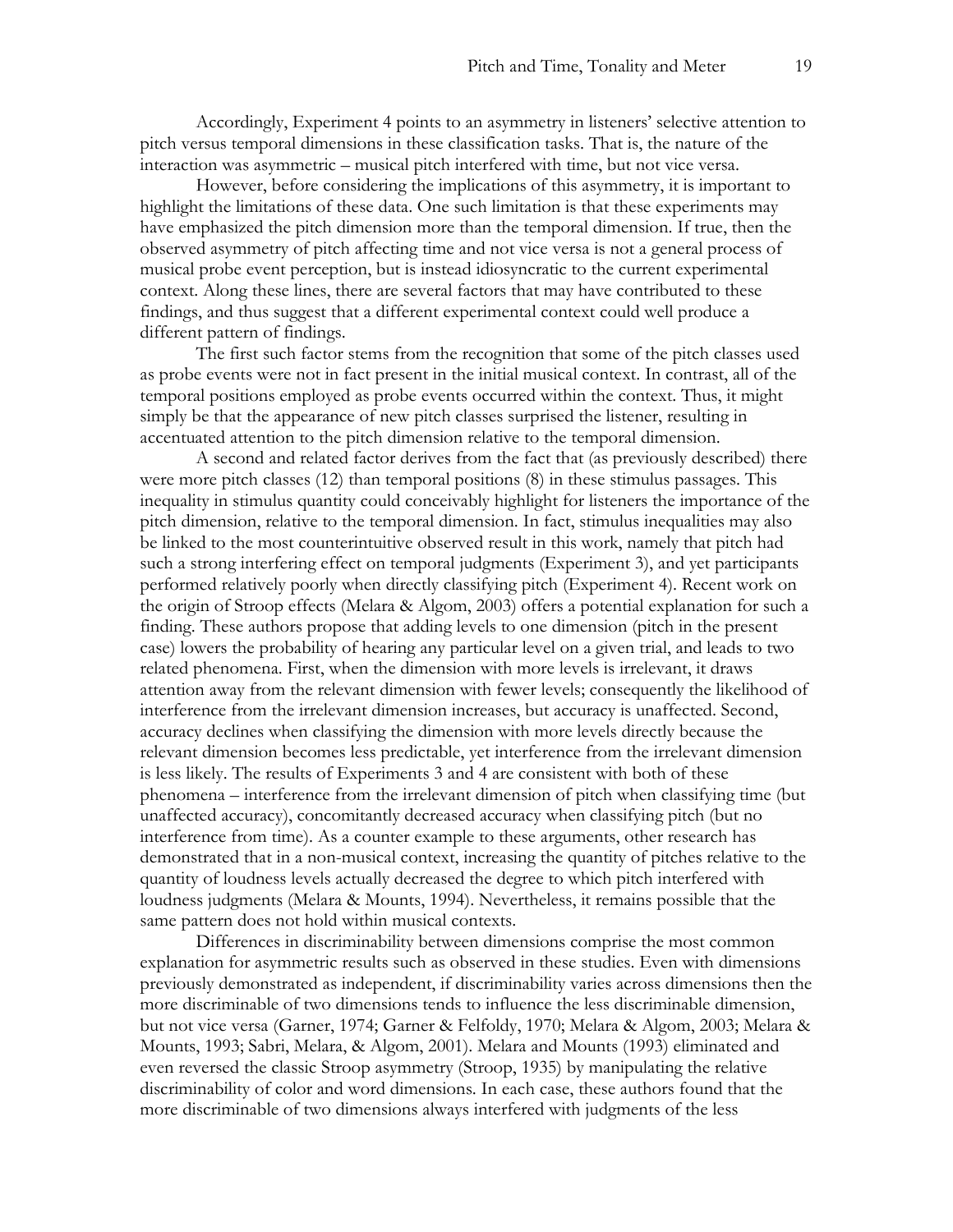discriminable dimension. It is important to note, though, that such findings would actually predict the opposite of the results of Experiments 3 and 4. Given that performance was generally better when making temporal classifications relative to pitch classifications, the temporal dimension was presumably more discriminable and hence should have interfered with pitch classifications. Accordingly, of the two explanations – unequal stimulus quantity and discriminability – it seems that it would be the former factor, as opposed to the latter factor, that would account for these results. Regardless, it remains possible that both may have contributed to these findings.

The best way to address issues of unequal stimulus quantity and dimensional discriminability is to use an equal number of pitch classes and temporal positions in baseline tasks in addition to the filtering (orthogonal) task already employed. Baseline tasks determine if the discriminability is equal between the dimensions by varying only one dimension at a time while the other remains constant; baselines thus preclude the possibility of any interference from the irrelevant dimension. Using an equal number of levels for both pitch and temporal dimensions avoids any possible set size effects that might unbalance efforts to establish equal discriminability in the baseline tasks (Melara & Mounts, 1994). Therefore, if discriminability in the pitch and time baseline tasks is equal, while using equal numbers of pitch classes and temporal positions, then the validity and reliability of using the filtering task to investigate dimensional interference improves. The goal of the final two studies was to provide baseline measures (Experiment 5) for a subsequent filtering task (Experiment 6).

Experiment 5: Baseline pitch and time dimensional relations In Experiment 3, listeners were instructed to ignore the pitch while judging the temporal position of probes, with probes events encompassing 12 possible pitch classes and 8 possible temporal positions. Experiment 4 reversed the relevant and irrelevant dimensions of this task by asking listeners to judge pitch while ignoring time, employing the same probe events. Experiment 5 examined the importance of this inequality in the number of pitch classes versus temporal positions by having listeners perform baseline classifications of pitch and time with the same stimuli consisting of only eight pitch classes and eight temporal positions. Furthermore, in an effort to control the first factor described earlier, all probe pitch classes and temporal positions were explicitly presented in the preceding context. For the two pitch and temporal baseline tests, only one dimension changed while the other remained constant, thus measuring the accuracy of dimensional classifications separately. If the accuracy of classification judgments for pitch classes and temporal positions is comparable, then subsequent tests of selective attention to pitch and time are not confounded by unequal discriminability between dimensions.

Experiment 5 also provided baseline goodness of fit ratings for the 12 pitch classes and 8 temporal positions used in the previous experiments. Baseline goodness of fit ratings offered the opportunity to ensure that the musical contexts successfully invoked the tonal and metric hierarchies when only one dimension was varied in the probe event. Comparison of such ratings provides an important baseline test ensuring that the hierarchical structure of each of the dimension (i.e., the tonal and metric hierarchies) are equally accessible within and induced by the preceding context.

#### Method

## *Participants*

The participants in this experiment were 16 adult musicians, who received either credit in an introductory psychology class or monetary compensation. The average years of training for these participants was 10.5 years  $(SD = 2.8)$  and the average age was 20.1 years  $(SD = 3.4)$ .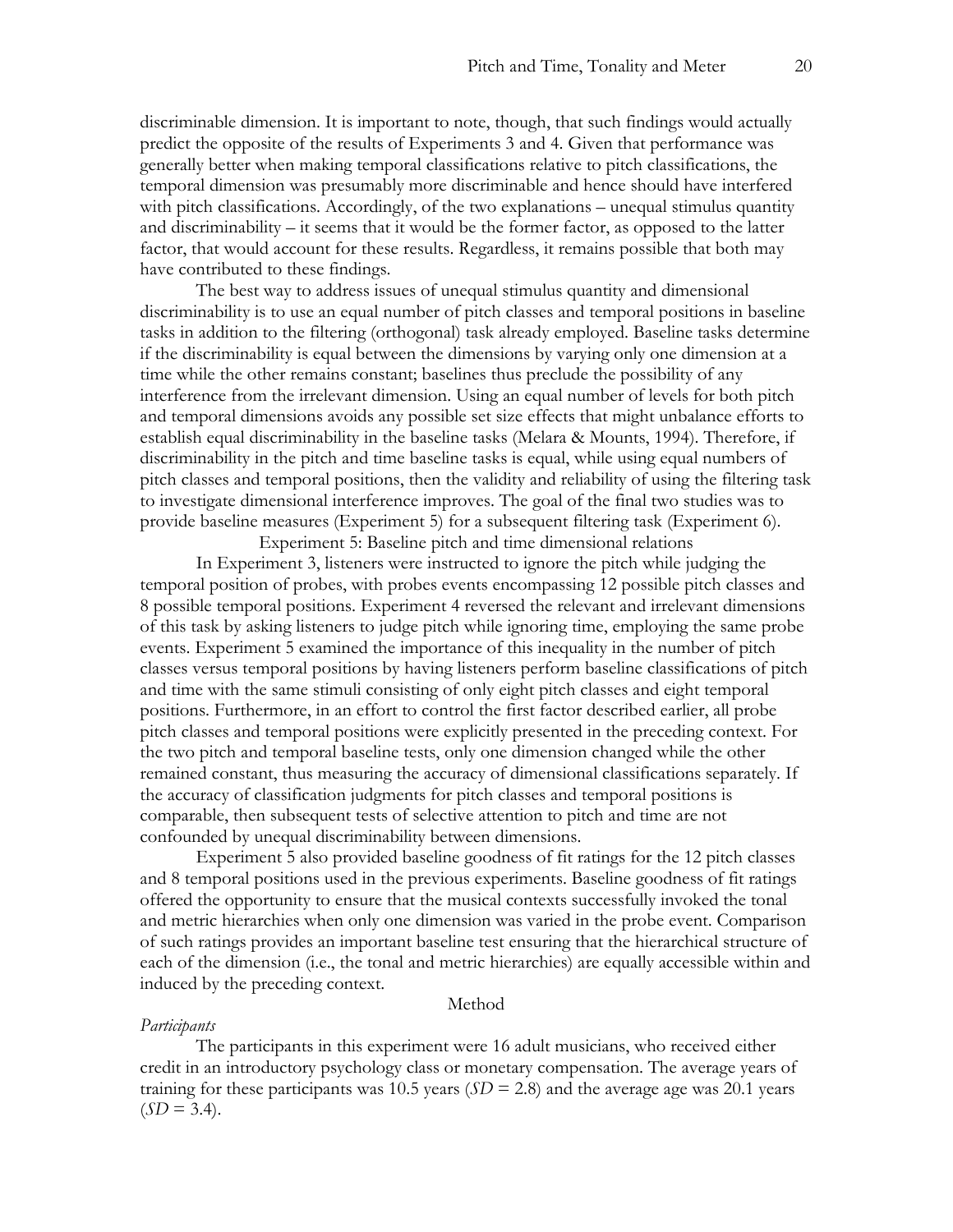#### *Stimuli*

The classification baselines used a small subset of the probe stimuli from the previous experiments, with one additional pitch included as well. The pitch classification trials used the seven diatonic notes of C major and added an eighth position by using the C from the next upper octave, producing a probe set in increasing pitch height of C, D, E, F, G, A, B and C'. Using this probe set, half of the pitches belong to the C major tonic triad (C, E, G and C'), whereas the remaining half are diatonic pitch classes not found in the tonic triad. All pitch classes were played on the downbeat at the start of the probe measure, resulting in eight possible probe events. For the temporal classification trials, the probe events were always the same pitch (C), and used the same eight temporal positions as in the previous experiments (half on-beat, half off-beat), also producing eight unique probes. The goodness of fit rating baselines used the same stimuli as the classification baselines, but also added the nondiatonic pitch classes to produce 12 pitch classes total.

The trials were blocked by response type (classification or goodness of fit rating) and dimension (pitch or time). All blocks employed two repetitions of the melodies from Experiments 1 and 2 (Figure 2) and Experiments 3 and 4 (Figure 5), resulting in 64 trials in each of the classification blocks and 96 trials in each of the goodness of fit rating blocks. The entire experiment took approximately one hour to complete. *Apparatus and Procedure*

The apparatus and procedure were the same as in the previous studies. Listeners indicated as quickly as possible whether the probe event was on/off the beat for the temporal classification trials, and in/out of the tonic triad for the pitch classification trials. The "a" and ";" key were the two response keys, with the assignment of these keys counterbalanced across listeners. For the goodness of fit ratings, listeners used a 1 to 7 rating scale, with 1 denoting the probe fit poorly with the context whereas 7 denoting a good fit. Results

## *Classification Tasks*

Temporal classification accuracy was  $80\%$  ( $SD = 14\%$ ,  $RT = 1213$  ms), and pitch classification accuracy was  $87\%$  (*SD* =  $12\%$ , RT = 1742 ms). The correlation between accuracy and RT was negative for temporal classifications  $(r = -18)$  and pitch classifications (*r* = -.08), ruling out speed-accuracy tradeoffs in both tasks. Years of training and accuracy did not correlate significantly  $(r = .33, p = .1)$ . Of most interest, a one-way repeated measures ANOVA on the accuracy scores using dimension (temporal or pitch) as the within-subjects factor showed that there was no difference in accuracy between the temporal and pitch dimensions,  $F(1,15) = 2.8$ ,  $MSE = .01$ ,  $p = .12$ ,  $\eta_p^2 = .16$ . A signal detection analysis converted the accuracy measures into d' values (discriminability); the average temporal classification d' was 2.13 ( $SD = 1.3$ ), and 2.69 for pitch classification ( $SD = 1.2$ ). Replicating the accuracy scores, d' did not differ between the two dimensions,  $F(1,15)$  = 2.41,  $MSE = 1.03$ ,  $p = .14$ ,  $\eta_p^2 = .14$ .

Further analyses tested if accuracy differed across temporal position and pitch class, and the respective roles of the metric and tonal hierarchies. Temporal classifications were analyzed with a one-way repeated measures ANOVA, employing temporal position as a within-subjects variable. Accuracy differed significantly across temporal position, *F*(7,105) = 5.67, *MSE* = .03,  $p \le 0.001$ ,  $\eta_p^2 = .27$ , with this profile reflecting the metric hierarchy,  $r = .78$ ,  $p < .05$ ; listeners were more accurate for on-beat than off-beat temporal positions. Looking at pitch classification, there was a significant difference in accuracy across pitch class,  $F(7,105) = 6.78, MSE = .03, p < .001, \eta_p^2 = .31$ , but this profile did not reflect the tonal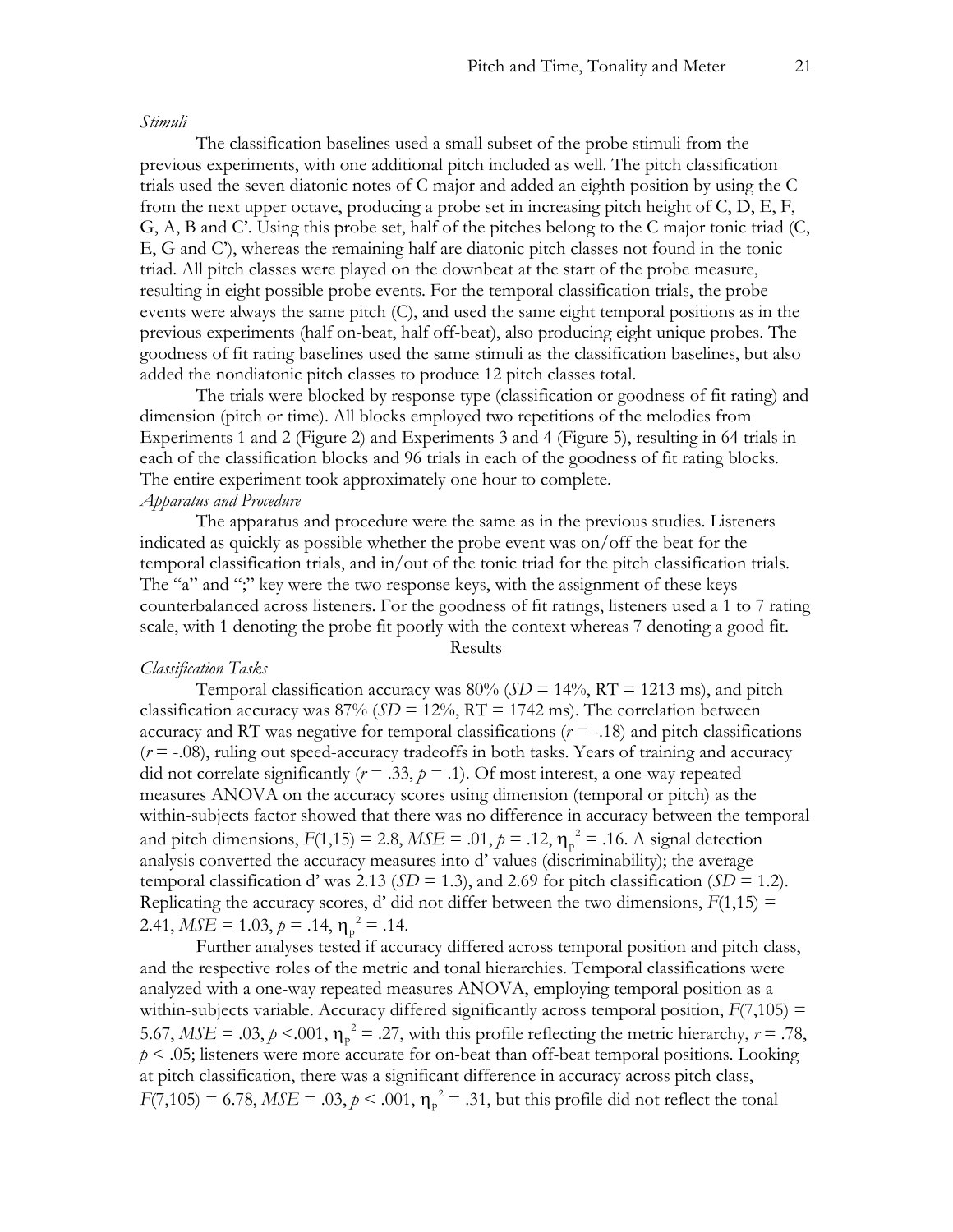hierarchy,  $r = .02$ ,  $p = .96$ . Instead, listeners tended to perform slightly worse on the tonic triad members that were not the tonic  $(E \text{ and } G)$ ; this finding may reflect the fact that as exemplars of the tonic triad, the third and fifth scale degrees are understandably not as prototypical as the tonic.

## *Goodness of Fit Ratings*

To test if the musical contexts employed in these studies established the tonal and metric hierarchies, the goodness of fit ratings were analyzed with two separate one-way repeated measures ANOVAs, using either temporal position or pitch class as the withinsubjects variable. For the temporal trials the goodness of fit ratings varied significantly across the eight temporal positions,  $F(7,105) = 11.32$ ,  $MSE = 1.09$ ,  $p < .001$ ,  $\eta_p^2 = .43$ ; this pattern emulated the metric hierarchy,  $r = .80$ ,  $p < .05$ . Likewise for the pitch stimuli there was a significant difference across pitch class in the goodness of fit ratings, *F*(11,165) = 70.76,  $MSE = .58, p < .001, \eta_p^2 = .83$ , with the ratings consistent with the tonal hierarchy,  $r = .99$ ,  $p < .001$ .

Overall, these baseline tests reveal that, in classification tests, these musical contexts contained pitch and temporal hierarchical information that was equally discriminable. Furthermore, the goodness of fit ratings indicate that the musical contexts were similarly successful in inducing perceived tonal and metric hierarchies in listeners. As such, it seems unlikely that the asymmetry in interference between pitch and time found in the filtering tasks of the earlier studies can be explained by simple differences in discriminability between these dimensions. However, it is important to test what pattern of interference (or lack thereof) results when the filtering task uses equal numbers of pitch classes and temporal positions. Therefore, armed with these baselines, Experiment 6 tested the filtering task to determine if the asymmetric pattern of interference obtained in Experiments 3 and 4 persisted.

Experiment 6: Pitch-time dimensional relations in equalized classifications

Experiments 3 and 4 demonstrated how the tonality of a probe event following a typical musical context can influence evaluations about the probe's timing, but not vice versa. However, differences in the set size of pitch classes and temporal positions may have artificially influenced this finding. Although Experiment 5 demonstrated equal discriminability between the pitch and temporal dimensions using a set of baseline tasks, this task intentionally employed stimuli containing equal levels of pitch and temporal information (at least in the classification task). As such, it nevertheless remains theoretically possible that the earlier asymmetry observed in Experiments 3 and 4 arose due to the unequal number of levels of these stimuli, possibly through varying the degree of discriminability between these dimensions. Accordingly, a final, and conclusive, test of this possibility involves replicating the earlier asymmetry in filtering, but this time employing stimuli that are known to be equally discriminable. Providing this test was the goal of the current experiment.

Specifically, this study employed the filtering task of Experiments 3 and 4, combined with the matched stimuli of Experiment 5. In this task half of the listeners received instructions to ignore pitch while judging the timing of the probe, and half received the opposite instructions. If the response bias of pitch influencing temporal classifications consistent with the tonal hierarchy was due to unequal stimulus quantity or discriminability, then the asymmetry between pitch and time should either disappear, or there should now be an effect of time on pitch judgments. In contrast, if the same asymmetry as in Experiments 3 and 4 emerges, then it is clear that these earlier results were not due to issues related to unequal stimulus quantity or differences in discriminability.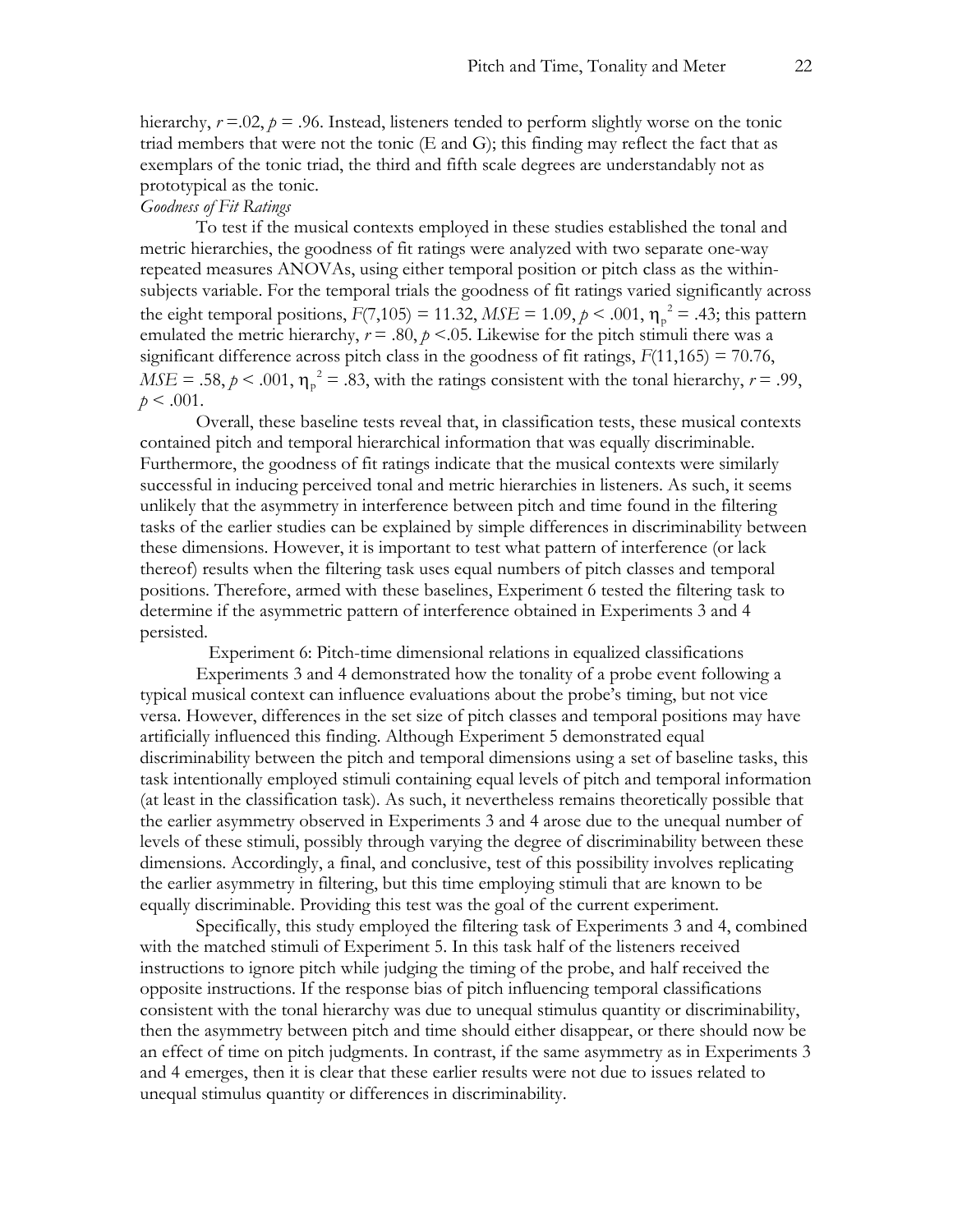#### Method

## *Participants*

Thirty-six adult musicians participated in this experiment, either for credit in an introductory psychology class or for monetary compensation. The average years of training for these participants was 10 years ( $SD = 2.02$ ) and the average age was 18.8 ( $SD = 1.41$ ). Participants were randomly assigned to either judge temporal position  $(N = 18)$  or pitch class ( $N = 18$ ).

## *Stimuli*

The stimuli in this experiment consisted of all possible combinations of the pitch classes and temporal positions used in the baseline classification tasks of Experiment 5. That is, there were eight pitch classes (half tonic triad, half non-tonic triad) and eight temporal positions (half on-beat, half off-beat), producing 64 unique probe events in all. There were four blocks of trials presented with a unique melody employed in each block; these four melodies were the same as those as used in Experiment 5.

#### *Apparatus and Procedure*

The apparatus and procedure were the same as in the previous experiments. Listeners indicated as quickly as possible whether the probe event was on- or off-beat, or in or out of the tonic triad, depending on their assigned condition. Four blocks of 64 trials produced an experimental session of just less than an hour.

## Results and Discussion

Overall accuracy in temporal classification was 77% (RT *M* =1281 ms) and in pitch classification it was 78% (RT *M* = 1657 ms). Accuracy and years of formal training did not correlate significantly ( $r = .14$ ,  $p = .41$ ). Accuracy and RT correlated negatively ( $r = .23$ ,  $p =$ .17), ruling out a speed-accuracy tradeoff.

A four-way repeated measures ANOVA on accuracy across the within-subjects variables of pitch class, temporal position and block, and instruction as a between-subjects variable revealed main effects of pitch class,  $F(7, 238) = 4.31$ ,  $MSE = .56$ ,  $p < .001$ ,  $\eta_p^2 =$ .11, time,  $F(7, 238) = 6.54$ ,  $MSE = .39$ ,  $p < .001$ ,  $\eta_p^2 = .16$ , and block,  $F(3, 102) = 3.3$ ,  $MSE$  $= .37, p < .05, \eta_p^2 = .09$ . These main effects show that accuracy differed depending on the pitch class and temporal position of the probe, and also that performance improved during the course of the experiment. There was no main effect of instruction,  $F(1, 34) \le 1$ ,  $MSE =$ 4.03. There were two-way interactions between pitch and instruction, *F*(7, 238) = 4.32, *MSE*  $= .56, p < .001, \eta_p^2 = .11$ , time and instruction,  $F(7, 238) = 4.57, MSE = .39, p < .001, \eta_p^2 = .11$ .12, and time and block,  $F(21, 714) = 1.81$ ,  $MSE = .13$ ,  $p < .05$ ,  $\eta_p^2 = .05$ . These interactions indicate that, as expected, the effect of pitch and time were larger when they were the relevant dimensions, respectively. The interaction of time and block reflected the fact that the effect of time was not as differentiated in the first block compared to the remaining blocks. Of principal interest, however, was the significant pitch by time by instruction interaction,  $F(49, 1666) = 1.76$ ,  $MSE = .13$ ,  $p = .001$ ,  $\eta_p^2 = .05$ . Inspection of this interaction suggests that pitch and time interacted in temporal classifications, but not pitch classifications. To verify this interpretation, two subsequent three-way repeated measures ANOVAs (one for each instruction type) tested the within-subjects variables of pitch, time and block. These analyses are described separately, in turn.

For temporal classification, there were significant main effects of time, *F*(7, 119) = 6.12,  $MSE = .68$ ,  $p < .001$ ,  $\eta_p^2 = .27$ , and block,  $F(3, 51) = 3.44$ ,  $MSE = .42$ ,  $p < .05$ ,  $\eta_p^2 =$ .17. These effects indicated improved accuracy for on-beat probes compared to off-beat probes, and later blocks compared to earlier blocks. Accuracy across temporal position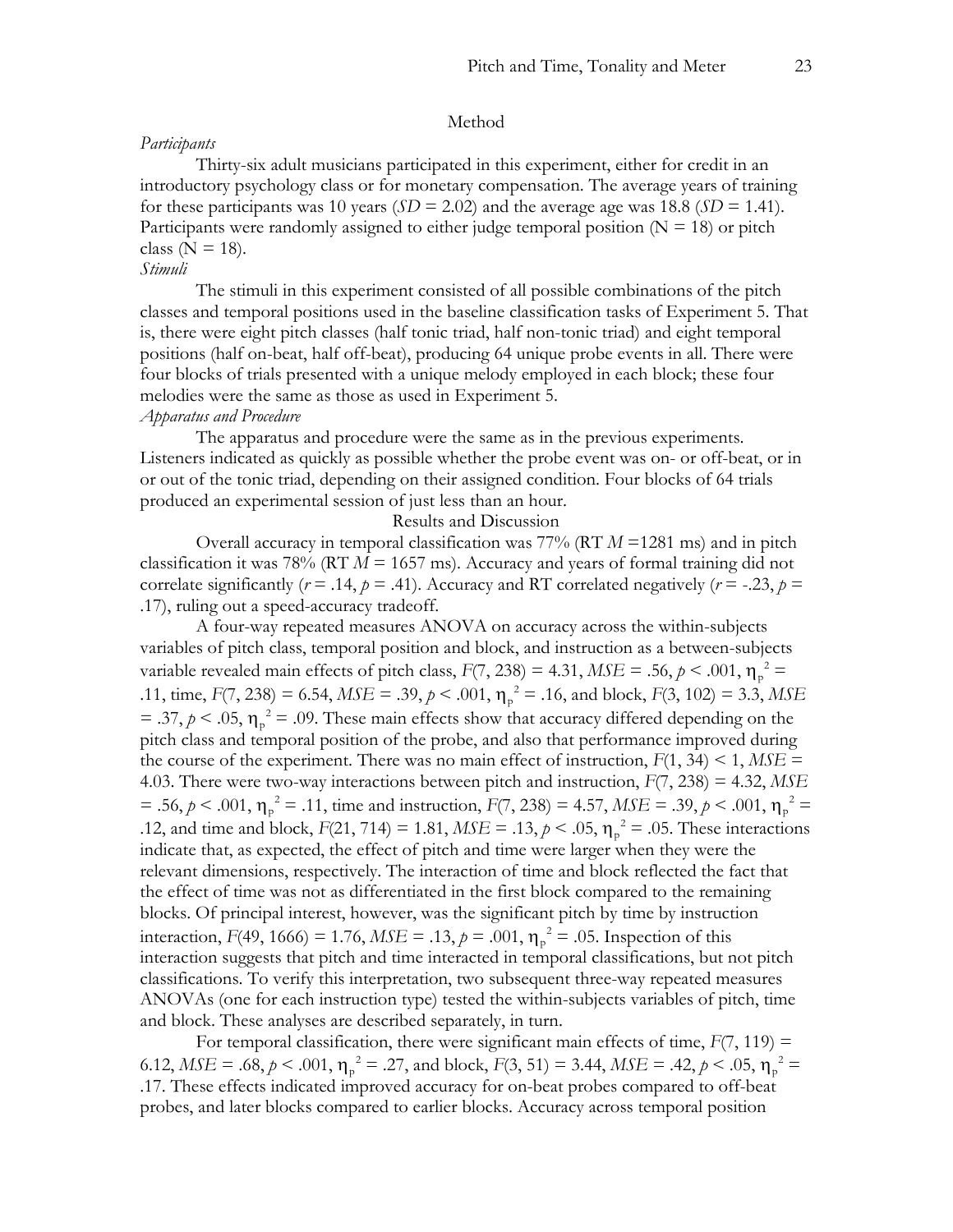therefore followed the metric hierarchy,  $r = .75$ ,  $p < .05$ . There was no main effect of pitch class,  $F(7, 119) = 1.74$ ,  $MSE = .11$ ,  $p = .11$ ,  $\eta_p^2 = .09$ . The interaction between time and block was significant,  $F(21, 357) = 1.83$ ,  $MSE = .15$ ,  $p < .05$ ,  $\eta_p^2 = .1$ . Most importantly, and replicating Experiment 3, there was a significant interaction between pitch and time, *F*(49, 833) = 1.97,  $MSE = .14$ ,  $p < .001$ ,  $\eta_p^2 = .1$ . No other interactions were significant.

A signal detection analysis further explored this experimentally critical interaction between pitch and time. Just as in Experiment 3, discriminability (d') did not differ across pitch class,  $F(7, 119) = 1.49$ ,  $MSE = .17$ ,  $p = .18$ ,  $\eta_p^2 = .08$ , but response bias (c) did,  $F(7, 119) = 1.49$ ,  $MSE = .17$ ,  $p = .18$ ,  $\eta_p^2 = .08$ , but response bias (c) did,  $F(7, 119) = .18$ 119) = 3.47,  $MSE = .11$ ,  $p < .01$ ,  $\eta_p^2 = .17$ . Moreover, response bias again followed the tonal hierarchy,  $r = .69$ ,  $p = .06$  (see Figure 8). The marginal significance of this correlation coefficient is likely because of the removal of an entire level of the tonal hierarchy (nondiatonic pitch classes).

Table 1 displays the correlations between accuracy as a function of pitch class and the relevant tonal hierarchy values, for each temporal position. Again replicating Experiment 3, there was a regular oscillation in these correlations, with the correlations positive for onbeat temporal positions (positions 1, 3, 5 and 7; correlation *M* = .38), and negative for offbeat positions (positions 2, 4, 6 and 8; correlation  $M = -0.54$ ). Table 2 shows the correlations between the accuracy at each pitch class and the metric hierarchy. Also like Experiment 3, correlations with the metric hierarchy were higher for tonally stable pitches (correlation  $M =$ .40 and -.43 for the tonic triad and non-tonic triad tones, respectively). In short, the results of the temporal classifications replicate the congruity effect of Experiment 3.

For pitch classifications there was a main effect of pitch class, *F*(7, 119) = 4.58, *MSE*  $= 1.02, p \le 0.001, \eta_p^2 = 0.21$ . However, this effect only weakly followed the tonal hierarchy (*r*  $= 0.4$ ,  $p = 0.16$ ; instead, this effect is explainable in terms of increased accuracy for probes with the tonic pitch (C), relative to the remaining pitch classes. No other effects or interactions were significant. Most importantly, there was no pitch by time interaction, *F*(49,  $833$ )  $\leq$  1, *MSE* = .12. Similar to Experiment 4, the signal detection analysis failed to reveal any differences in discriminability,  $F(7, 119) = 1.69$ ,  $MSE = .14$ ,  $p = .12$ ,  $\eta_p^2 = .09$ , or response bias,  $F(7, 119) \le 1$ ,  $MSE = .05$ , as a function of temporal position. Table 1 shows that the correlations with the tonal hierarchy did not vary across temporal position, and instead were uniformly positive (correlation  $M = .35$  and .41 for on- and off-beat temporal positions, respectively). Likewise, Table 2 shows that the correlations with the metric hierarchy across pitch class were also positive (correlation  $M = .16$  and .29 for the tonic triad and non-tonic triad tones, respectively).

Overall, these results replicate Experiments 3 and 4, in that a response bias driven by the tonal hierarchy influenced listeners' temporal judgments, but there was no corresponding metric hierarchy bias affecting pitch judgments. Once again, temporal classification was characterized by a congruity effect in terms the impact of pitch on time. Finally, there is convergence between the current study and Experiments 3 and 4 in that discriminability itself did not differ across pitch class or temporal position, but rather, the difference across pitch class in temporal classification was specific to response bias. This finding reinforces the idea that a higher-level decisional bias rather than a perceptual difficulty underlies the observed effect of pitch on time.

These results also address the previously discussed limitations of Experiments 3 and 4. Specifically, this study employed equal numbers of pitch classes and temporal positions (all of which were in the context prior to the probe), and still produced the same asymmetries as observed in Experiments 3 and 4. Therefore, neither differences in stimulus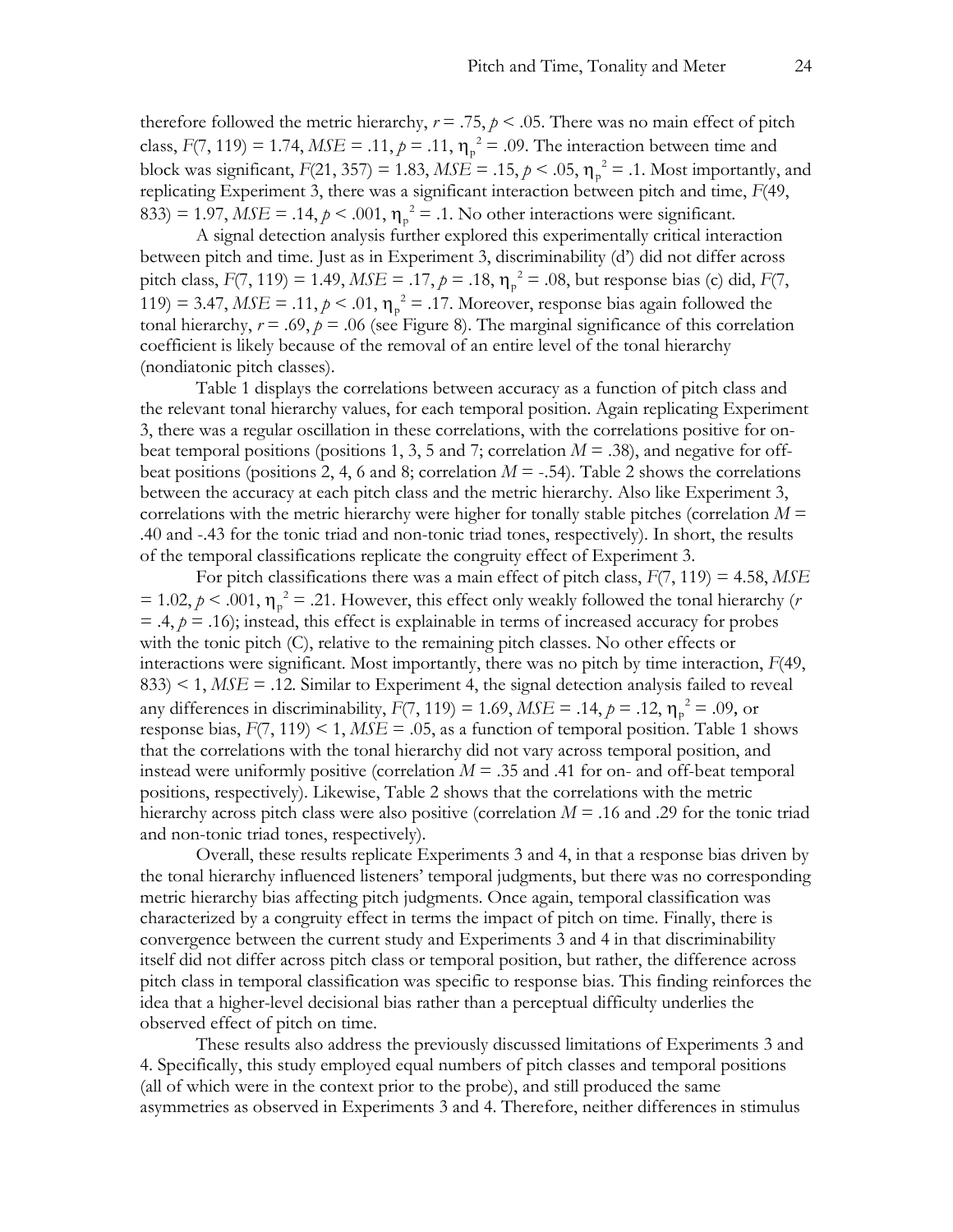quantity nor the presence or absence of probe pitches in the context explain the continuing observed asymmetry of pitch affecting time and not vice versa. Further, accuracy between the temporal and pitch instructions, as well as the overall average d' values for the two instructions, did not differ. Accordingly, differences in stimulus discriminability cannot explain the persistent asymmetric effects of pitch on time in these musical contexts.

## General Discussion

To summarize the main results, six experiments explored the relation between musical pitch and time in perceiving a musical passage typical of Western music. Experiments 1 and 2 collected ratings of goodness of fit for probe events that combined different pitch classes and temporal positions, whereas Experiments 3 and 4 used a speeded classification of either pitch class or temporal position, accompanied by variation along the other (irrelevant) dimension. Experiments 5 and 6 ruled out several alternative explanations of the results of Experiments 3 and 4, providing baseline measures and replicating the primary findings of these studies using stimuli that controlled for an array of extraneous factors. The effects of dimensional structure (tonality and meter) on performance were evident in all experiments, but there were important variations in how these two dimensional structures combined. Specifically, tonality and meter combined additively in goodness of fit ratings (Experiment 1), even when participants' instructions were to ignore pitch (Experiment 2). In a metric speeded classification task (Experiments 3 and 6), the tonal hierarchy biased responses, producing a congruity effect between the pitch and time dimensions, with this effect attributable to differential response bias but not discriminability. In contrast, in a pitch speeded classification task (Experiments 4 and 6), the metric hierarchy failed to influence responses, with no corresponding impact on either response bias or discriminability. Table 3 summarizes the classification judgment results to illustrate the asymmetrical effects of pitch on time.

Before discussing the implications of these findings, there are some alternative explanations for and limitations to these experiments that merit consideration. Perhaps the most obvious issue derives from the structure of the melodic context provided prior to the probe event. In Western music, the tonal and metric hierarchies show a strong positive correlation, with metrically stable temporal positions typically containing tonally stable pitches; the context melodies used here are no exception. This correlation makes it difficult to ascertain the degree of contribution of the tonal and metric hierarchies; however in tests of rhythm perception that put pitch and temporal factors in opposition, Dawe, Platt and Racine (1993, 1994, 1995) found independent contributions of both, and even a dominance of pitch. But to what extent do the current findings depend on the specific context used? Perhaps the rich pitch structure in these musical contexts magnified the relative importance of pitch compared to time. It is possible that other contexts with varied strength of pitch and temporal structure might elicit corresponding differences in the perception of subsequent pitch-time probe events. Consequently, these results cannot currently generalize to all forms of Western music.

While considering this limitation, it is important to remember that the statistical properties of a standard Western tonal context do not exclusively determine encultured listeners' subsequent perceptions. As already described, not any hierarchical ordering of pitch classes will result in a corresponding perceived tonal hierarchy, but only the one to which listeners have been exposed throughout life (see N. A. Smith & Schmuckler, 2004). This finding suggests that there may be a stored representation of the statistical properties of music that a suitable context activates in an all-or-none fashion, similar to a retrieval cue from memory. If so, any musical context that successfully activates tonal and metric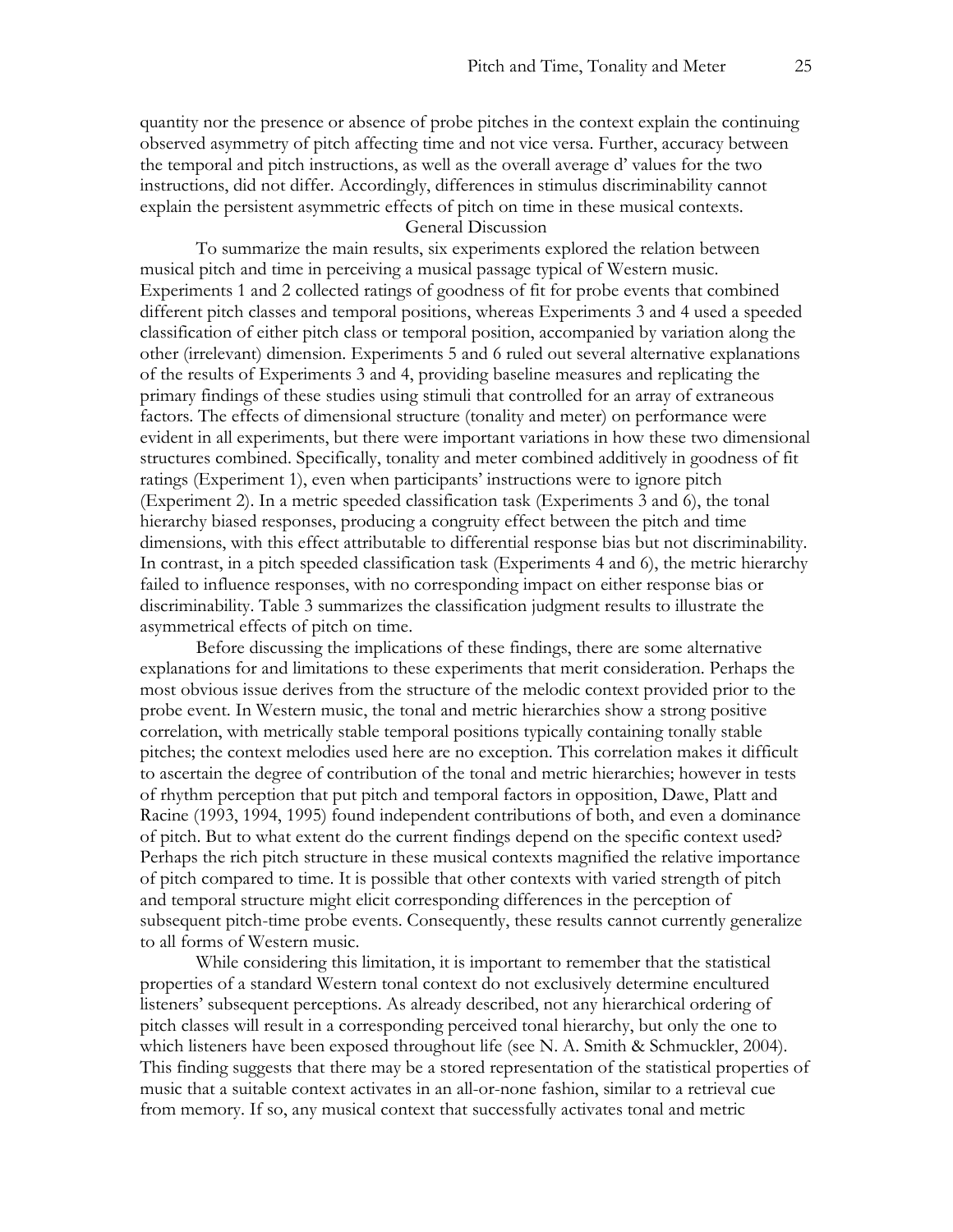hierarchies should produce the pattern of findings reported here. Nevertheless, testing relative dimensional dominance while systematically varying the pitch and temporal structure in musical contexts is a fruitful avenue for further research.

Related to this concern is that perhaps as a dimension, time did not get a fair chance – that a larger effect of time requires presenting more levels of the temporal hierarchy. Such an argument implies that one needs to present a wider range of temporal events in the preceding musical contexts to activate the metric hierarchy in listeners' minds. However, this logic suggests that subdivisions of the metric hierarchy do not occur without explicit presentation of events at those temporal locations in preceding contexts. Moreover, and by extension, this argument also suggests a comparable effect for pitch, with the tonal hierarchy not instantiated unless all pitches are presented in a tonal melody. Ultimately, this argument is unsupportable based on the wealth of data throughout the music cognition literature that demonstrates relatively impoverished musical contexts, such as just a few notes, a simple chord, or short rhythmic patterns can activate both tonal (Cuddy & Badertscher, 1987; Krumhansl, 1990; Oram & Cuddy, 1995; N. A. Smith & Schmuckler, 2004) and metric hierarchies (Brochard, Abecasis, Potter, Ragot, & Drake, 2003; Desain & Honing, 2003; Large & Palmer, 2002; Palmer & Krumhansl, 1990; Povel & Okkerman, 1981; Stoffer, 1985; Tekman, 2001). For example, Palmer and Krumhansl (1990) provided only one level of the metric hierarchy (the tactus, or beat level) and yet still observed nuanced metric hierarchies of matching temporal locations. In addition, and more directly to the point, the baseline goodness of fit ratings of Experiment 5 demonstrated that these contexts were sufficient to induce strong tonal and metrical hierarchies in listeners. Thus, it strains credibility to assume that the perception of the metric hierarchy was somehow weaker in these studies than the perception of the tonal hierarchy.

Another qualification to these findings is the nature of the task. Presenting a tonal musical context followed by a pitched probe event means that these tasks were strongly pitch-based. Other tasks that used different methodologies may observe alternate patterns of dimensional salience<sup>4</sup>. For example, research paradigms in which participants tap in synchrony with a rhythmic sequence (and thus are inherently time-based) can show dominance of temporal factors over pitch (Pfordresher, 2003; Snyder & Krumhansl, 2001; Vos, Vandijk, & Schomaker, 1993). Perhaps, therefore, a given dimension is more likely to interfere with another dimension if the task focuses attention towards it. It is difficult to quantitatively asses the extent to which a task design favors one dimension over another, therefore this question is also an important area for future research on dimensional relations.

Despite these limitations, the current studies present intriguing results and implications. The congruity effect in Experiment 3 is one such finding, in which responses were more accurate to tonally stable events when they appeared in metrically stable positions. Thus, not only did pitch affect temporal judgments, but the hierarchical structure (tonality) of the irrelevant dimension governed the nature of this interference. This finding converges with a result reported by Lebrun-Guillaud and Tillman (2007), in which the tonal function of a note influenced the ability to detect a change in the temporal regularity of a sequence. In this study, listeners heard three chords followed by three notes, all in isochronous rhythm, and were asked to detect a temporal deviation on the fifth event. These researchers observed that performance improved with increasing tonal stability of the target note, an effect congruent with the current results. One notable distinction between these findings and Lebrun-Guillaud and Tillman (2007), however, is that the latter showed an effect in both discriminability (d') and response bias (c) measures, whereas the current findings only showed a difference in response bias. Accordingly, these experiments indicate a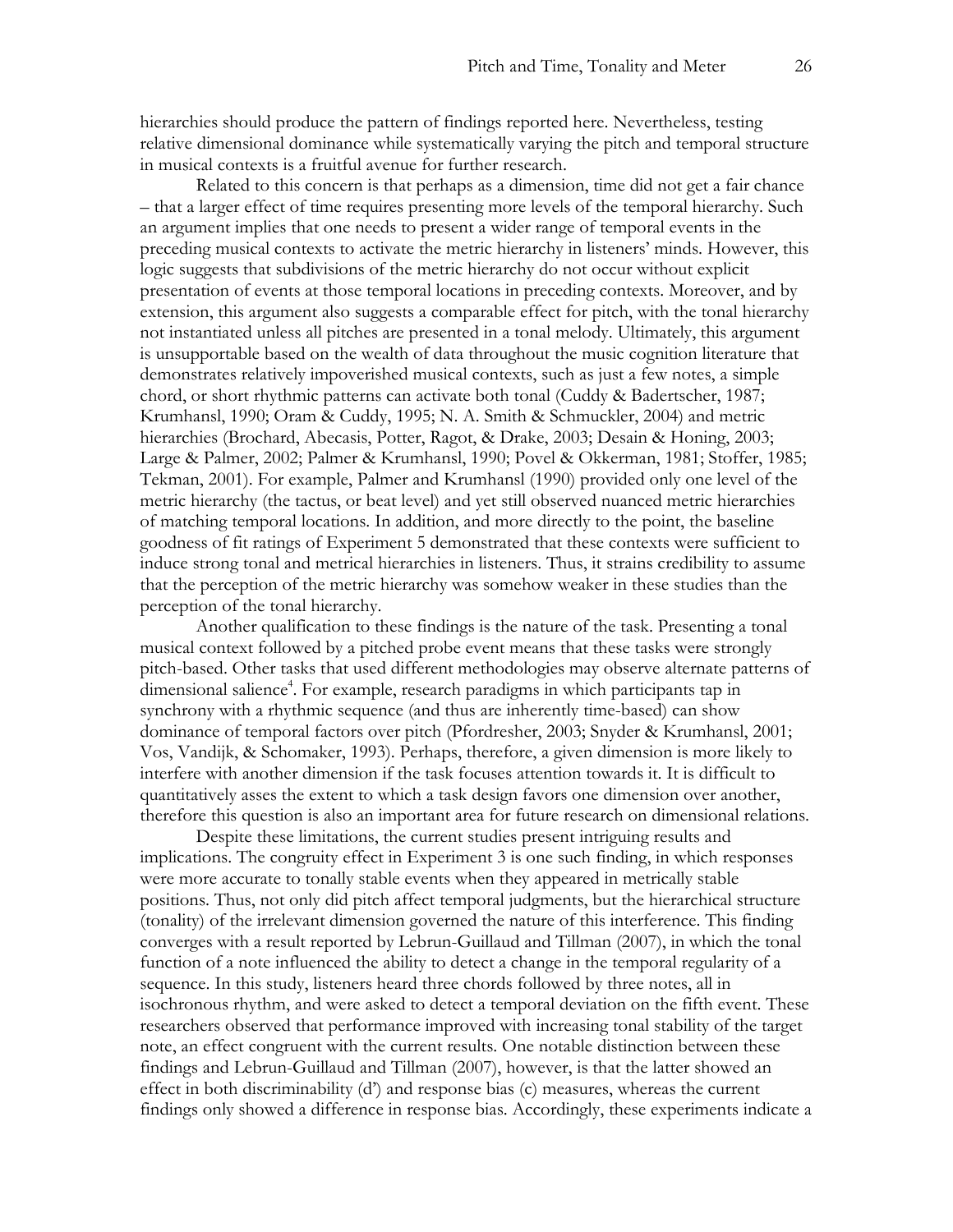later, decisional origin of pitch interference, conversely the results of Lebrun-Guillaud and Tillman (2007) suggest pitch interfered at both a perceptual and decisional level for their task.

The fact that congruity between the hierarchical organizations of stimulus dimensions can affect perception is a dramatic result, and has implications beyond the local domain of music. Take, for instance, the hierarchical organization in focal colors and colorneutral prototypical words. When combined in a single stimulus, one might reasonably expect that a more focal color would facilitate processing of a prototypical word. The current findings, however, suggest an additional counterintuitive result, which is that a less focal color would actually facilitate the processing of a less prototypical word. If true, such a result would indicate that the hierarchical structure of colors and words interact in a way that congruity between them influences the perception of a stimulus.

A main theme in these tests of how pitch and time combine is that when judging a pitch-time probe event following a typical tonal sequence, the pitch dimension dominated listeners' responses. The baseline tasks of Experiment 5, coupled with the filtering task of Experiment 6, ruled out both differences in stimulus quantity or discriminability as well as presence in the preceding context, as underlying these results. Indeed, when asking how pitch and time combine in the perception of these musical contexts, these data suggest a simple dominance of pitch rather than an increased discriminability.

Although the discussion has thus far focused on Experiments 3-6, considering the interference of pitch on time as greater in the classification judgments than the goodness of fit ratings is not the most accurate characterization of these data. In both classification judgments and goodness of fit ratings, the tonal hierarchy exerted a robust interfering effect on responses, but in different forms. In the rating data the tonal hierarchy affected judgments by influencing ratings of temporal goodness of fit in accordance with the probe's tonal stability. In the classification data the tonal hierarchy affected judgments of metric classification by biasing listeners to respond in accordance with the probe's tonal stability.

Why did the congruity effect occur only in classification judgments? In classification judgments, tonal-metric congruity (high tonal and metric stability, or low tonal and metric stability) increased accuracy. When classifying the metric stability of a probe that was off the beat, nondiatonic pitches aided accuracy likely because they reinforced and facilitated the judgment. However, for goodness of fit ratings, a congruity effect would be highly counterintuitive. Consider a probe that has both low tonal and metric stability (congruent). A congruity effect would require this probe to receive a higher rating than a probe with incongruent stability (high tonal and low metric, or low tonal and high metric), even though the incongruent probe was more stable.

One could similarly ask why tonally stable pitches were not always more accurate than unstable pitches in the temporal classification judgments; this question invokes the corollaries of the above explanations. When classifying metric stability, tonally stable pitches increase accuracy for on-beat probes, but tonally unstable pitches help for off-beat probes (the congruity effect). Thus averaging across temporal position eliminates this pattern such that accuracy across tonal stability remains fairly constant; at the least, any differences across pitch class are unlikely to correspond to tonal stability. However, when rating temporal goodness of fit, tonally stable pitches always received a higher rating regardless of the temporal position, whereas tonally unstable pitches had the opposite effect. This consistent effect of tonal stability caused the tonal hierarchy to be more apparent when averaging across temporal position for the goodness of fit ratings instead of classification accuracy.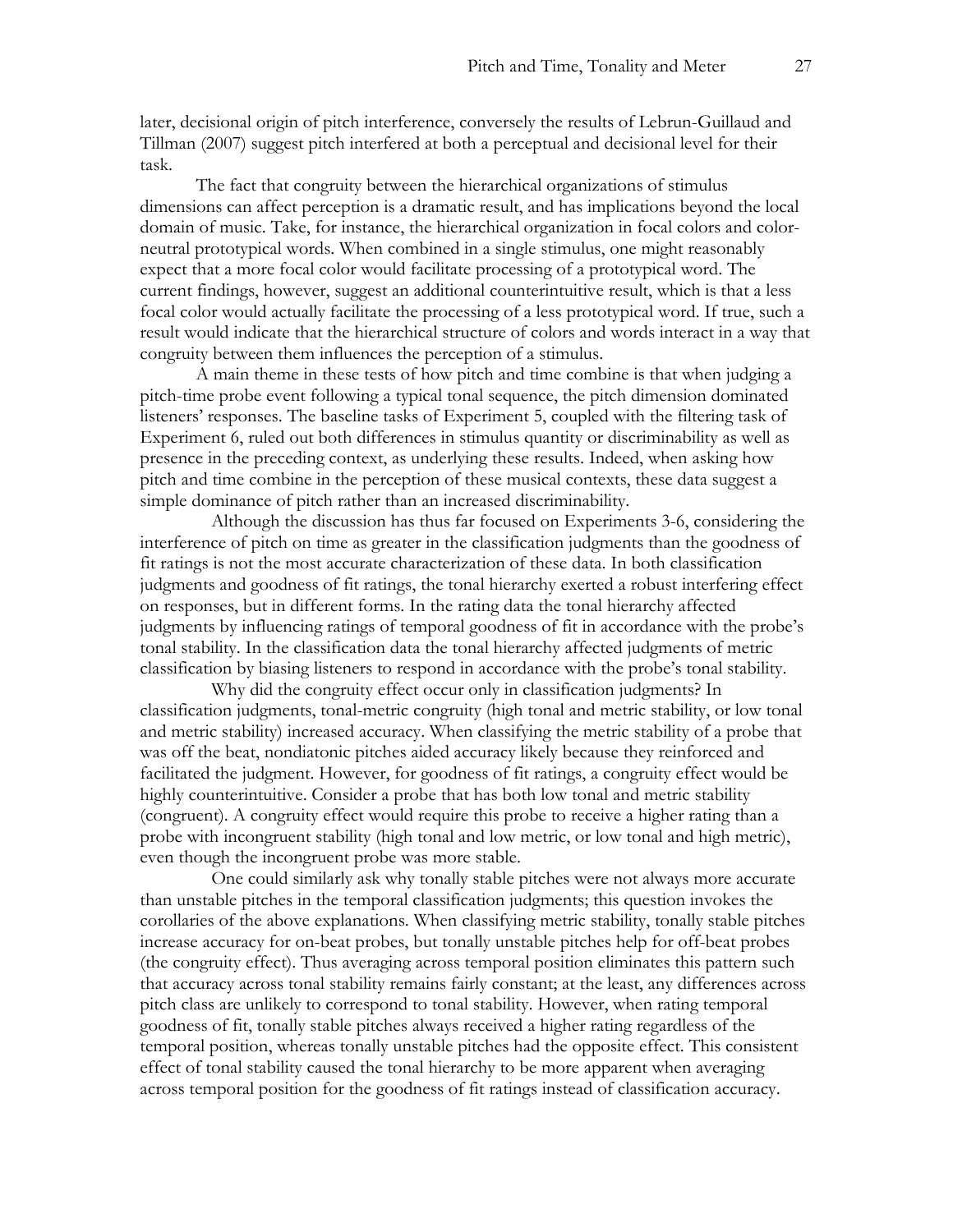Ultimately, therefore, the nature of the task instructions determined whether the interference of pitch on time (as the tonal hierarchy) appeared as a congruity effect for the classification judgments, or as an additive relationship for the goodness of fit ratings. Yet in both cases the tonal hierarchy strongly influenced responses, thus it is misleading to suggest that the interference of pitch on time was stronger in one task than another.

These findings require an account of why pitch predominated in these studies. One explanation for these results is that pitch information was simply more salient to listeners in these typical musical contexts, such that listeners could not ignore pitch even when it was irrelevant to the task. Although the stimulus inequality between pitch and time may have played a role in the results of Experiment 1, the findings of this study support the idea that without any explicit attentional instructions listeners' ratings demonstrated a clear dominance of pitch events. Accordingly, pitch was clearly the more salient dimension for listeners in these studies, a finding that aligns with previous research on long-term memory for music (Hébert & Peretz, 1997) and perception of metric structure (Dawe et al., 1994).

Of course, an explanation of these results based on pitch dominance begs the question of why pitch was more salient in these experiments. One possibility is that listeners' greater focus on pitch information might be inevitable given their general experience with and exposure to Western music. In most genres of Western tonal music, the complexity of the pitch structures dwarfs the complexity of the temporal structures. For example, Western music is overwhelmingly in binary or ternary meters, and tends to involve only a handful of different notated duration values; in contrast, the pitch structures in Western music use many different pitch sets in harmony and melody. Indeed, in Western music in general, the possible unique combinations of pitch are greater than those of duration. There tends to be comparatively little variability in duration, often using only two or three duration values (e.g., quarter and eighth notes). In contrast, the same music contains considerably more variability in pitch, with most of the seven pitches in the scale typically represented. But more importantly, the possible set of pitches that can define a tonal context is larger than the set of durations that (when organized properly) can create a metric framework. Therefore any set of pitches will tend to have a lower probability of occurrence than any set of durations. Events that have a low probability of occurrence should require greater cognitive resources to process than events that have a high probability of occurrence. Put differently, events with a high probability of occurrence should be more predictable and therefore easier to process. Over years of exposure, the habit of automatically allocating more mental effort to pitch than temporal structures means that pitch becomes more salient in typical Western music.

This idea has a precedent in research on picture-word interference. In this domain, words of low frequency are more distracting than higher frequency words when a participant is naming a picture (Miozzo & Caramazza, 2003). Because lower frequency words are more distinctive, the process of inhibiting their lexical entry takes longer, thus affecting picture naming more than higher frequency words. In a similar way, the fact that a large number of pitch sequences can successfully induce a tonal framework means that the pitch dimension of a melody attracts more attention than the temporal dimension. Therefore, it may be difficult to ignore variations along this dimension, even when actively trying to do so. If true, this argument predicts a reverse of this asymmetric interference for listeners principally familiar with musical systems that develop significantly more complex temporal than pitch patterns (e.g., Australian Aboriginal, African, South Asian or Eastern European cultures). Certainly, listeners from such musical cultures detect violations to musical passages using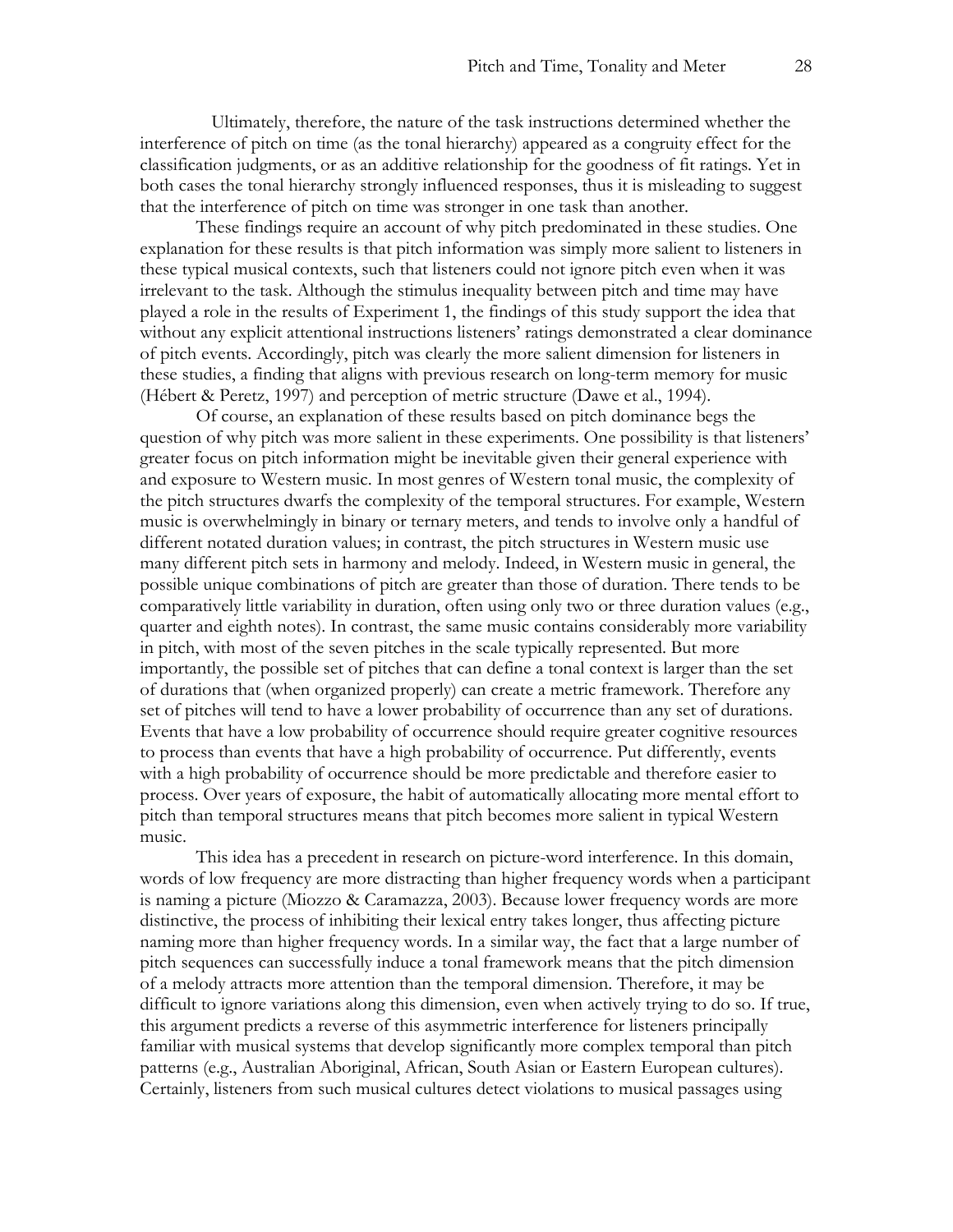complex temporal structures better than Western listeners (Hannon & Trehub, 2005), and as a result might be less able to ignore variation along the temporal dimension.

A second possible account for these findings arises from previous demonstrations of asymmetric interference in the absence of discriminability inequalities. Indeed, there are precedents for similar effects in both speech (Mullennix & Pisoni, 1990; Tong, Francis, & Gandour, 2008) and face perception (Atkinson, Tipples, Burt, & Young, 2005; Haxby, Hoffman, & Gobbini, 2000; Schweinberger, Burton, & Kelly, 1999). With respect to face perception, Haxby, Hoffman and Gobbini (2000) offer an explanation for asymmetric interactions with equal discriminability by delineating between invariant and changeable information. These authors propose that facial identity is invariant information, whereas the expression a faces uses is changeable. Furthermore, invariant characteristics will display asymmetric interference on changeable dimensions because when processing a facial stimulus, an invariant characteristic (facial identity) acts as a better referent than the changeable one. Atkinson et al. (2005) adapt this model by moving the source of interference from the perceptual stage to a later, decisional stage (in keeping with the current findings). These authors also allow for cultural learning, such as female faces associated with greater expressive range in Western society, an aspect similar to the culturally learned favoring of pitch in typical Western music. Interestingly, in their model of face perception, Haxby et al. (2000) also specify distinct neurobiological pathways for the processing of facial identity and expression; neuropsychological work on music perception offers a parallel proposal for pitch and time (Peretz & Coltheart, 2003; Peretz & Kolinsky, 1993; Peretz et al., 1994).

Although it is unlikely that pitch ubiquitously acts as an invariant characteristic, when the task is strongly pitch-based, pitch may in fact function as a better perceptual reference point than other dimensions (e.g., timing, timbre, etc.), thus acting as an invariant attribute. In these tasks, the pitch defined the presence of a musical event regardless of exactly when it occurred, whereas any given temporal position was not by itself an event unless a pitch occurred then. Therefore the pitch of a probe event may have provided a better reference point than its temporal position; as a result participants had difficulty ignoring pitch even when it was irrelevant to the task. Consequently, pitch would interfere in the temporal task while time would not interfere with the pitch task. Conversely, in a tapping task (e.g., Snyder & Krumhansl, 2001), the temporal position (the timing of the tap) is the main attribute of interest, whereas a pitch need not be present. In this case, the timing may function as the better referent and reverse the pattern of pitch-time dominance observed here. This concept resembles and extends the concept of physical primacy (Garner, 1974) discussed in the introduction.

Unfortunately, these data cannot unambiguously determine which of these explanations best accounts for the increased salience of pitch in the current experiments; moreover, these explanations are not necessarily mutually exclusive. Regardless of whether this increased salience results from a learned cultural pitch bias, or is in fact a more fundamental characteristic of musical events, these findings do reveal an important distinction between dimensional discriminability and salience. That is, the more salient dimension in a stimulus may or may not be more discriminable than a different dimension. As a result, asymmetric dimensional interactions may result from inequalities in discriminability (Garner, 1974; Garner & Felfoldy, 1970; Melara & Algom, 2003; Melara & Mounts, 1993; Sabri et al., 2001), or inequalities in salience. Therefore, investigations aimed at definitively establishing dimensional interaction versus independence would thus require ensuring not only that the dimensions are equally discriminable, but also that one of the two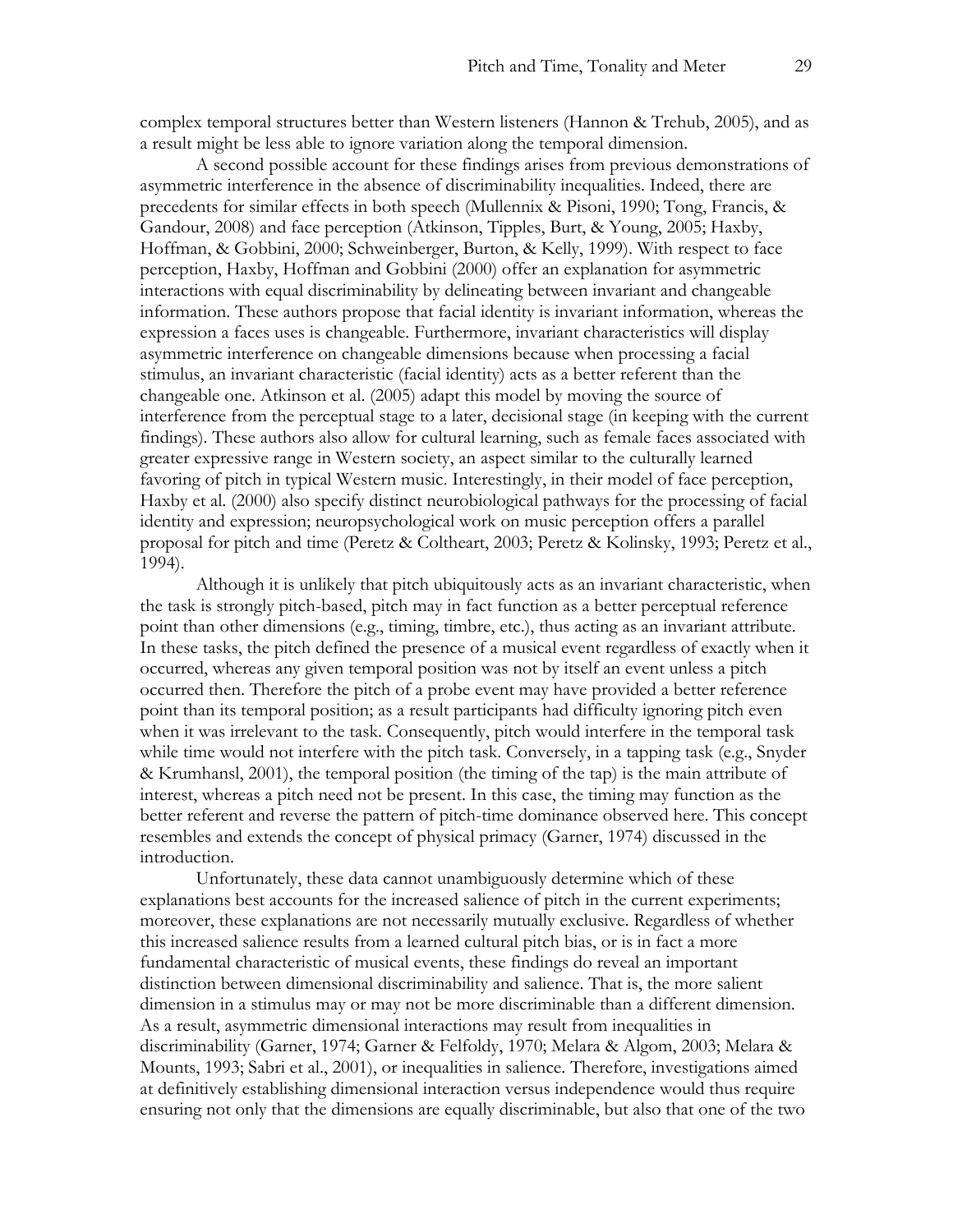dimensions does not dominate the other dimension in terms of its salience or importance to perceivers. Normally, one would expect a correlation between salience and discriminability, such that the more discriminable dimension is also more salient to perceivers. That is, our perceptual systems tend to maximize processing of the most biologically relevant stimuli (e.g., faces, motion, voices); this emphasis may serve to increase the salience of the dimensions that comprise these stimuli. Occasionally, however, the most salient dimension is not always the easiest to process because it is noisy, degraded or masked. In this case the more salient dimension is not the most discriminable. These findings demonstrate that under the proper conditions, dimensional discriminability and salience can be dissociable.

The current studies have provided insight into the nature of the relation between the processing of musical pitch and time, as well as how the hierarchical organization of these dimensions can affect their perceptual integration. They have also drawn a distinction between discriminability and salience. Hopefully, such findings will point the way towards fruitful investigations not only with the domain of musical perception and cognition, but also for the understanding of dimensional processing within other visual and auditory dimensions as well.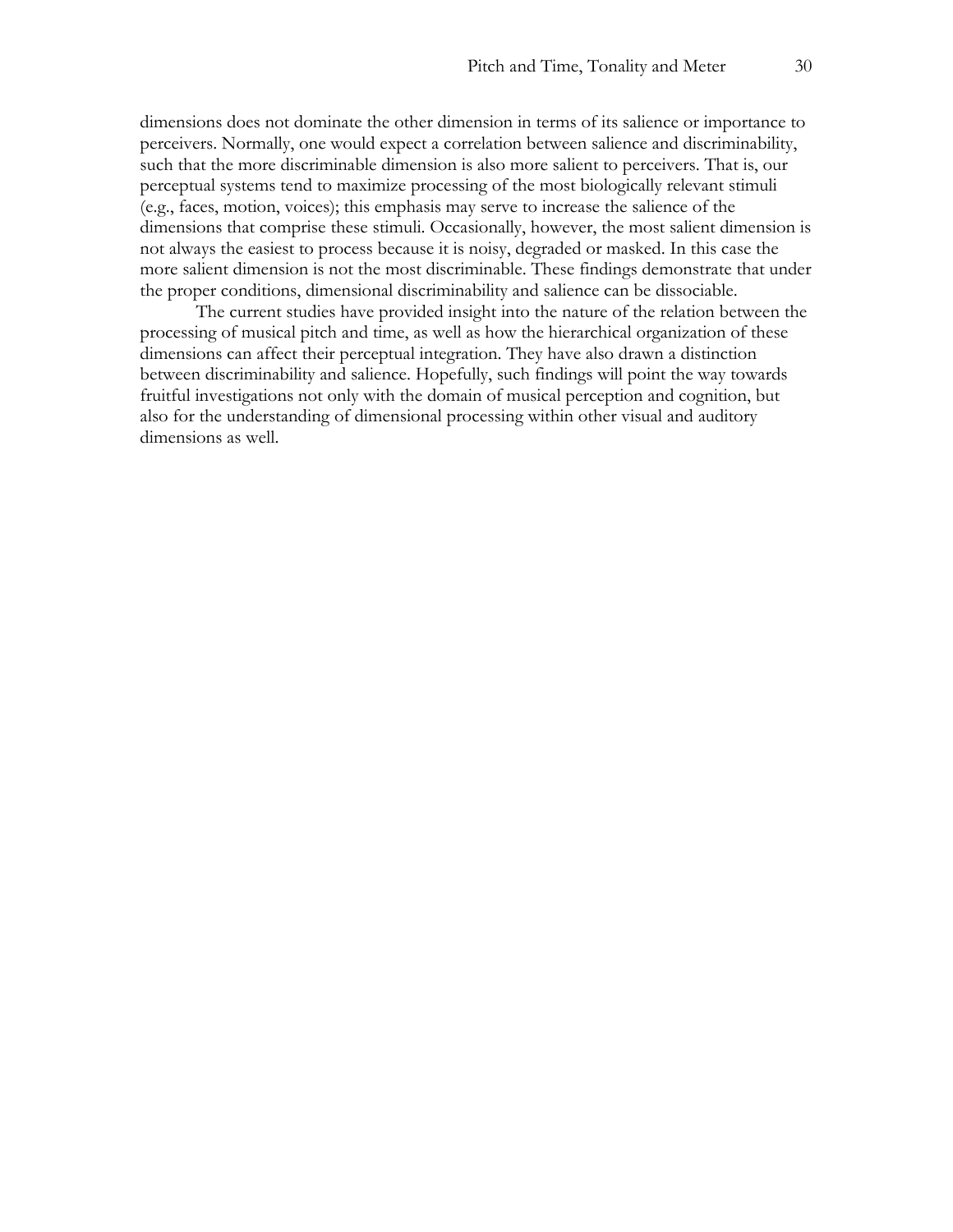## References

- Abe, J. I., & Okada, A. (2004). Integration of metrical and tonal organization in melody perception. *Japanese Psychological Research, 46*(4), 298-307.
- Aldwell, E., & Schacter, C. (2002). *Harmony and voice leading*: Thompson.
- Amazeen, E. L., & Turvey, M. T. (1996). Weight perception and the haptic size weight illusion are functions of the inertia tensor. *Journal of Experimental Psychology: Human Perception and Performance, 22*(1), 213-232.
- Ashby, F. G., & Townsend, J. T. (1986). Varieties of perceptual independence. *Psychological Review, 93*(2), 154-179.
- Atkinson, A. P., Tipples, J., Burt, D. M., & Young, A. W. (2005). Asymmetric interference between sex and emotion in face perception. *Perception and Psychophysics, 67*(7), 1199- 1213.
- Ben-Artzi, E., & Marks, L. E. (1995). Visual-auditory interaction in speeded classification: Role of stimulus difference. *Perception and Psychophysics, 57*(8), 1151-1162.
- Ben-Artzi, E., & Marks, L. E. (1999). Processing linguistic and perceptual dimensions of speech: Interactions in speeded classification. *Journal of Experimental Psychology: Human Perception and Performance, 25*(3), 579-595.
- Boltz, M. G. (1989a). Perceiving the end: Effects of tonal relationships on melodic completion. *Journal of Experimental Psychology: Human Perception and Performance, 15*(4), 749-761.
- Boltz, M. G. (1989b). Rhythm and good endings effects of temporal structure on tonality judgments. *Perception and Psychophysics, 46*(1), 9-17.
- Boltz, M. G. (1989c). Time judgments of musical endings effects of expectancies on the filled interval effect. *Perception and Psychophysics, 46*(5), 409-418.
- Boltz, M. G. (1991). Recognition memory for auditory event duration. *Bulletin of the Psychonomic Society, 29*(6), 517.
- Boltz, M. G. (1992). Time-estimation and expectancies. *Bulletin of the Psychonomic Society, 30*(6), 484.
- Boltz, M. G. (1993). The generation of temporal and melodic expectancies during musical listening. *Perception and Psychophysics, 53*(6), 585-600.
- Boltz, M. G. (1995). Effects of event structure on retrospective duration judgments. *Perception and Psychophysics, 57*(7), 1080-1096.
- Boltz, M. G. (1998a). The processing of temporal and nontemporal information in the remembering of event durations and musical structure. *Journal of Experimental Psychology: Human Perception and Performance, 24*(4), 1087-1104.
- Boltz, M. G. (1998b). Task predictability and remembered duration. *Perception and Psychophysics, 60*(5), 768-784.
- Boltz, M. G. (1999). The processing of melodic and temporal information: Independent or unified dimensions? *Journal of New Music Research, 28*(1), 67-79.
- Brochard, R., Abecasis, D., Potter, D., Ragot, R., & Drake, C. (2003). The "Ticktock" Of our internal clock: Direct brain evidence of subjective accents in isochronous sequences. *Psychological Science, 14*(4), 362-366.
- Crowder, R. G., & Neath, I. (1995). The influence of pitch on time perception in short melodies. *Music Perception, 12*(4), 379-386.
- Cuddy, L. L., & Badertscher, B. (1987). Recovery of the tonal hierarchy some comparisons across age and levels of musical experience. *Perception and Psychophysics, 41*(6), 609-620.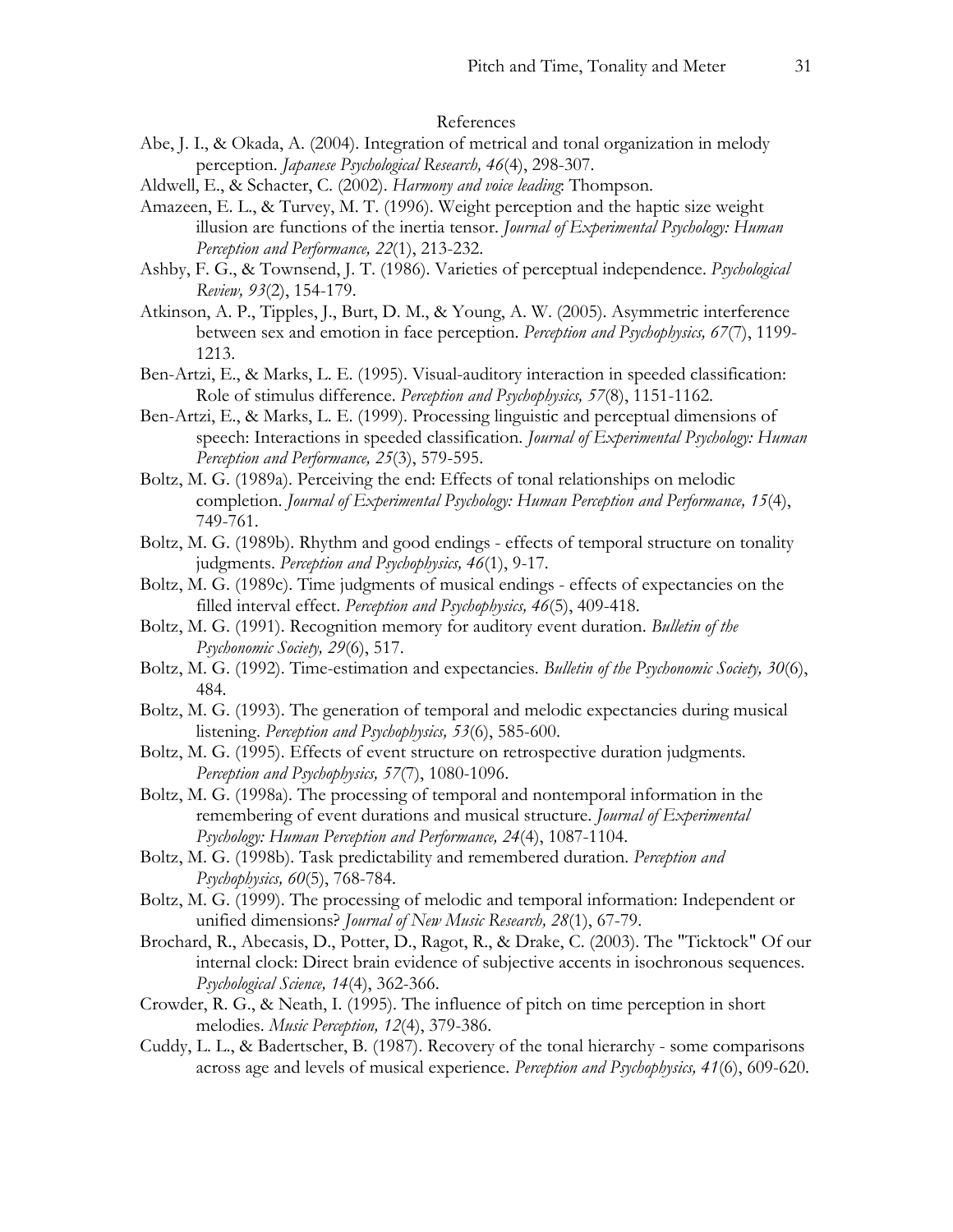- Dawe, L. A., Platt, J. R., & Racine, R. J. (1993). Harmonic accents in inference of metrical structure and perception of rhythm patterns. *Perception and Psychophysics, 54*(6), 794- 807.
- Dawe, L. A., Platt, J. R., & Racine, R. J. (1994). Inference of metrical structure from perception of iterative pulses within time spans defined by chord changes. *Music Perception, 12*(1), 57-76.
- Dawe, L. A., Platt, J. R., & Racine, R. J. (1995). Rhythm perception and differences in accent weights for musicians and nonmusicians. *Perception and Psychophysics, 57*(6), 905-914.
- Desain, P., & Honing, H. (2003). The formation of rhythmic categories and metric priming. *Perception, 32*(3), 341-365.
- Deutsch, D. (1980). The processing of structured and unstructured tonal sequences. *Perception and Psychophysics, 28*(5), 381-389.
- Dyson, B. J., & Quinlan, P. T. (2002). Within- and between-dimensional processing in the auditory modality. *Journal of Experimental Psychology: Human Perception and Performance, 28*(6), 1483-1498.
- Fries, W., & Swihart, A. A. (1990). Disturbance of rhythm sense following right-hemisphere damage. *Neuropsychologia, 28*(12), 1317-1323.
- Garner, W. R. (1974). *The processing of information and structure* (Vol. 203). Oxford, England: Lawrence Erlbaum.
- Garner, W. R. (1976). Interaction of stimulus dimensions in concept and choice processes. *Cognitive Psychology, 8*(1), 98-123.
- Garner, W. R., & Felfoldy, G. L. (1970). Integrality of stimulus dimensions in various types of information processing. *Cognitive Psychology, 1*(3), 225-241.
- Green, D. M., & Swets, J. A. (1966). *Signal detection theory and psychophysics*. New York: Wiley.
- Griffiths, T. D., Johnsrude, I., Dean, J. L., & Green, G. G. R. (1999). A common neural substrate for the analysis of pitch and duration pattern in segmented sound? *Neuroreport, 10*(18), 3825-3830.
- Handel, S., & Imai, S. (1972). Free classification of analyzable and unanalyzable stimuli. *Perception and Psychophysics, 12*(1B), 108-116.
- Hannon, E. E., & Trehub, S. E. (2005). Metrical categories in infancy and adulthood. *Psychological Science, 16*(1), 48-55.
- Haxby, J. V., Hoffman, E. A., & Gobbini, M. I. (2000). The distributed human neural system for face perception. *Trends in Cognitive Sciences, 4*(6), 223-233.
- Hébert, S., & Peretz, I. (1997). Recognition of music in long-term memory: Are melodic and temporal patterns equal partners? *Memory and Cognition, 25*(4), 518-533.
- Jones, M. R. (1976). Time, our lost dimension toward a new theory of perception, attention, and memory. *Psychological Review, 83*(5), 323-355.
- Jones, M. R. (1987). Dynamic pattern structure in music recent theory and research. *Perception and Psychophysics, 41*(6), 621-634.
- Jones, M. R., & Boltz, M. G. (1989). Dynamic attending and responses to time. *Psychological Review, 96*(3), 459-491.
- Jones, M. R., Boltz, M. G., & Kidd, G. (1982). Controlled attending as a function of melodic and temporal context. *Perception and Psychophysics, 32*(3), 211-218.
- Jones, M. R., Johnston, H. M., & Puente, J. (2006). Effects of auditory pattern structure on anticipatory and reactive attending. *Cognitive Psychology, 53*(1), 59-96.
- Jones, M. R., Moynihan, H., MacKenzie, N., & Puente, J. (2002). Temporal aspects of stimulus-driven attending in dynamic arrays. *Psychological Science, 13*(4), 313-319.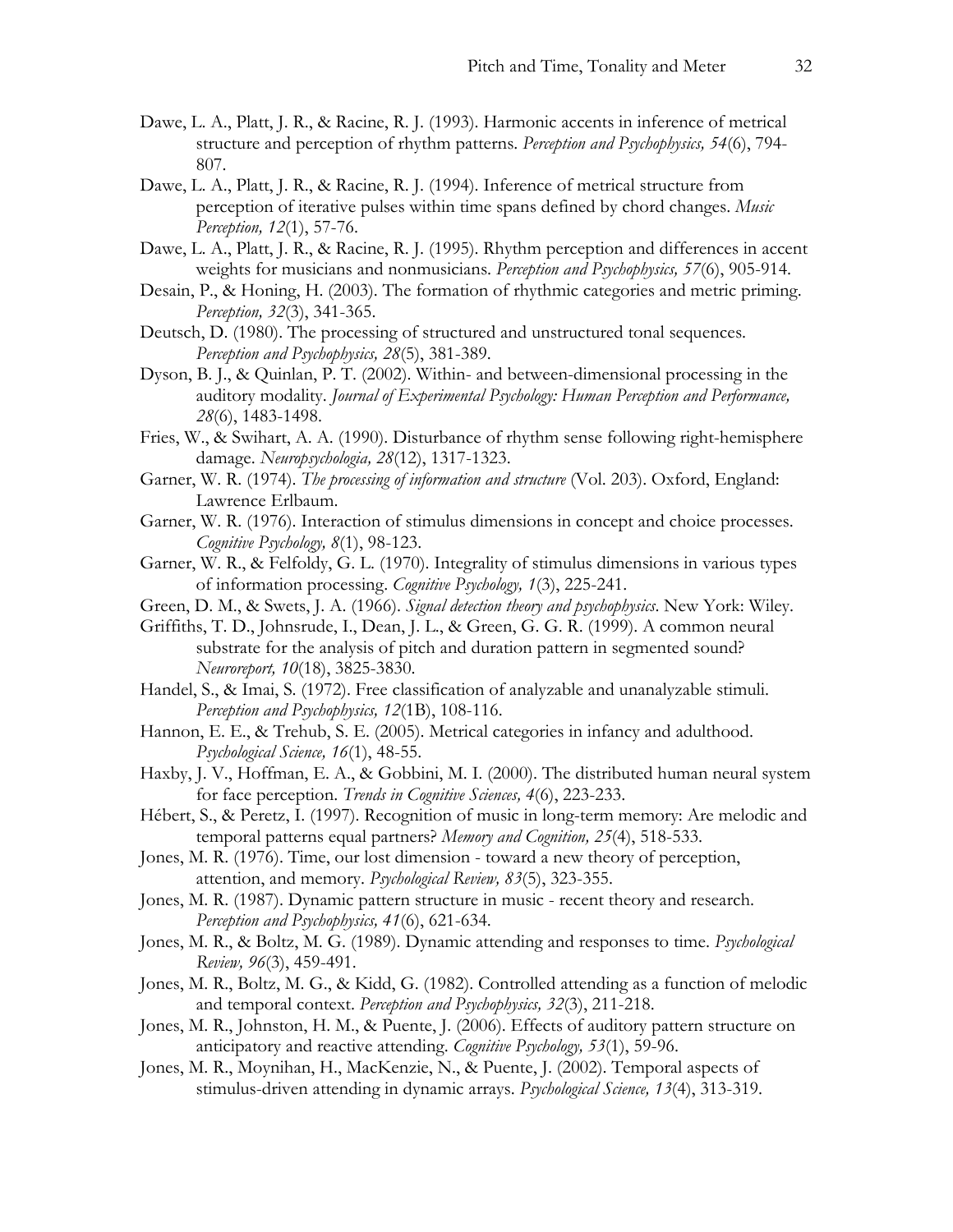- Jones, M. R., & Ralston, J. T. (1991). Some influences of accent structure on melody recognition. *Memory and Cognition, 19*(1), 8-20.
- Jones, M. R., Summerell, L., & Marshburn, E. (1987). Recognizing melodies a dynamic interpretation. *Quarterly Journal of Experimental Psychology. A, Human Experimental Psychology, 39*(1), 89-121.
- Kelley, Z. A., & Brandt, J. F. (1984). Pitch change recognition as a function of duration in successive dichotic stimuli. *Psychology of Music, 12*(1), 43-59.
- Kidd, G., Boltz, M. G., & Jones, M. R. (1984). Some effects of rhythmic context on melody recognition. *American Journal of Psychology, 97*(2), 153-173.
- Krumhansl, C. L. (1990). *Cognitive foundations of musical pitch*. Oxford University Press, New York, NY: US.
- Krumhansl, C. L. (1991). Memory for musical surface. *Memory and Cognition, 19*(4), 401-411.
- Krumhansl, C. L., & Iverson, P. (1992). Perceptual interactions between musical pitch and timbre. *Journal of Experimental Psychology: Human Perception and Performance, 18*(3), 739- 751.
- Krumhansl, C. L., & Kessler, E. J. (1982). Tracing the dynamic changes in perceived tonal organization in a spatial representation of musical keys. *Psychological Review, 89*(4), 334- 368.
- Large, E. W., & Palmer, C. (2002). Perceiving temporal regularity in music. *Cognitive Science, 26*(1), 1-37.
- Lebrun-Guillaud, G., & Tillmann, B. (2007). Influence of a tone's tonal function on temporal change detection. *Perception and Psychophysics, 69*(8), 1450-1459.
- Lerdahl, F., & Jackendoff, R. (1983). *A generative theory of tonal music*. Cambridge, Massachusetts: MIT Press.
- Macmillan, N. A., & Creelman, C. D. (1991). *Detection theory: A user's guide*. New York: Cambridge University Press.
- Maddox, W. T. (2001). Separating perceptual processes from decisional processes in identification and categorization. *Perception and Psychophysics, 63*(7), 1183-1200.
- Maddox, W. T., & Dodd, J. L. (2003). Separating perceptual and decisional attention processes in the identification and categorization of integral-dimension stimuli. *Journal of Experimental Psychology: Learning, Memory, and Cognition, 29*(3), 467-480.
- Makris, I., & Mullet, E. (2003). Judging the pleasantness of contour-rhythm-pitch-timbre musical combinations. *American Journal of Psychology, 116*(4), 581-611.
- Marks, L. E. (1987). On cross-modal similarity auditory visual interactions in speeded discrimination. *Journal of Experimental Psychology: Human Perception and Performance, 13*(3), 384-394.
- Mavlov, L. (1980). Amusia due to rhythm agnosia in a musician with left-hemisphere damage - a non-auditory supramodal defect. *Cortex, 16*(2), 331-338.
- Melara, R. D. (1989). Dimensional interaction between color and pitch. *Journal of Experimental Psychology: Human Perception and Performance, 15*(1), 69-79.
- Melara, R. D., & Algom, D. (2003). Driven by information: A tectonic theory of Stroop effects. *Psychological Review, 110*(3), 422-471.
- Melara, R. D., & Marks, L. E. (1990a). Dimensional interactions in language processing investigating directions and levels of crosstalk. *Journal of Experimental Psychology: Learning, Memory, and Cognition, 16*(4), 539-554.
- Melara, R. D., & Marks, L. E. (1990b). Perceptual primacy of dimensions support for a model of dimensional interaction. *Journal of Experimental Psychology: Human Perception and Performance, 16*(2), 398-414.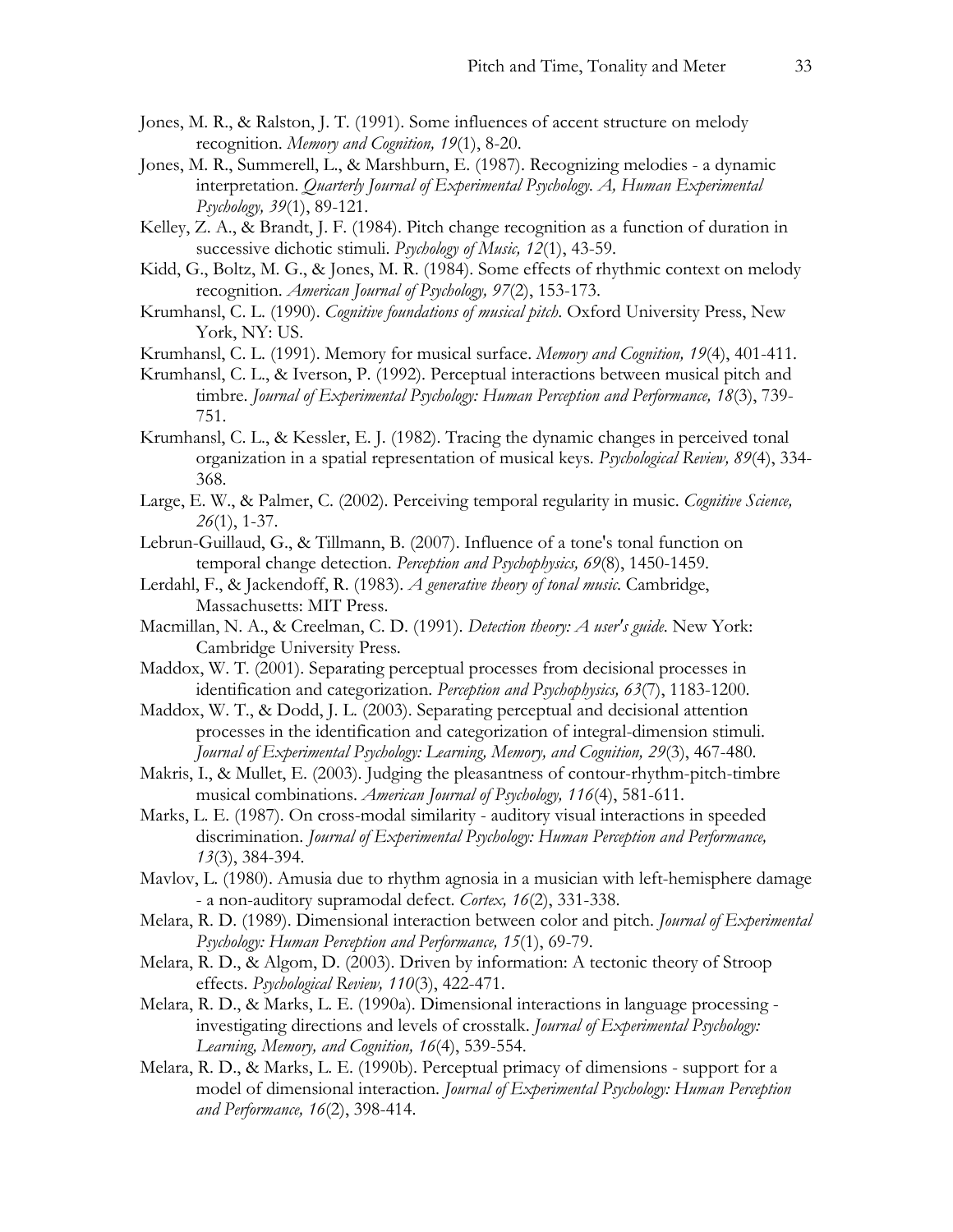- Melara, R. D., & Marks, L. E. (1990c). Processes underlying dimensional interactions correspondences between linguistic and nonlinguistic dimensions. *Memory and Cognition, 18*(5), 477-495.
- Melara, R. D., Marks, L. E., & Lesko, K. E. (1992). Optional processes in similarity judgments. *Perception and Psychophysics, 51*(2), 123-133.
- Melara, R. D., & Mounts, J. R. W. (1993). Selective attention to Stroop dimensions effects of base-line discriminability, response-mode, and practice. *Memory and Cognition, 21*(5), 627-645.
- Melara, R. D., & Mounts, J. R. W. (1994). Contextual influences on interactive processing effects of discriminability, quantity, and uncertainty. *Perception and Psychophysics, 56*(1), 73-90.
- Melara, R. D., & O'Brien, T. P. (1987). Interaction between synesthetically corresponding dimensions. *Journal of Experimental Psychology: General, 116*(4), 323-336.
- Miozzo, M., & Caramazza, A. (2003). When more is less: A counterintuitive effect of distractor frequency in the picture-word interference paradigm. *Journal of Experimental Psychology: General, 132*(2), 228-252.
- Monahan, C. B., & Carterette, E. C. (1985). Pitch and duration as determinants of musical space. *Music Perception, 3*(1), 1-32.
- Monahan, C. B., Kendall, R. A., & Carterette, E. C. (1987). The effect of melodic and temporal contour on recognition memory for pitch change. *Perception and Psychophysics, 41*(6), 576-600.
- Mullennix, J. W., & Pisoni, D. B. (1990). Stimulus variability and processing dependencies in speech-perception. *Perception and Psychophysics, 47*(4), 379-390.
- Nittono, H., Bito, T., Hayashi, M., Sakata, S., & Hori, T. (2000). Event-related potentials elicited by wrong terminal notes: Effects of temporal disruption. *Biological Psychology, 52*(1), 1-16.
- Oram, N., & Cuddy, L. L. (1995). Responsiveness of western adults to pitch-distributional information in melodic sequences. *Psychological Research/Psychologische Forschung, 57*(2), 103.
- Palmer, C., & Krumhansl, C. L. (1987a). Independent temporal and pitch structures in determination of musical phrases. *Journal of Experimental Psychology: Human Perception and Performance, 13*(1), 116-126.
- Palmer, C., & Krumhansl, C. L. (1987b). Pitch and temporal contributions to musical phrase perception - effects of harmony, performance timing, and familiarity. *Perception and Psychophysics, 41*(6), 505-518.
- Palmer, C., & Krumhansl, C. L. (1990). Mental representations for musical meter. *Journal of Experimental Psychology: Human Perception and Performance, 16*(4), 728-741.
- Peretz, I. (1990). Processing of local and global musical information by unilateral braindamaged patients. *Brain, 113*, 1185-1205.
- Peretz, I. (1996). Can we lose memory for music? A case of music agnosia in a nonmusician. *Journal of Cognitive Neuroscience, 8*(6), 481-496.
- Peretz, I., & Coltheart, M. (2003). Modularity of music processing. *Nature Neuroscience, 6*(7), 688-691.
- Peretz, I., & Kolinsky, R. (1993). Boundaries of separability between melody and rhythm in music discrimination - a neuropsychological perspective. *Quarterly Journal of Experimental Psychology. A, Human Experimental Psychology, 46*(2), 301-325.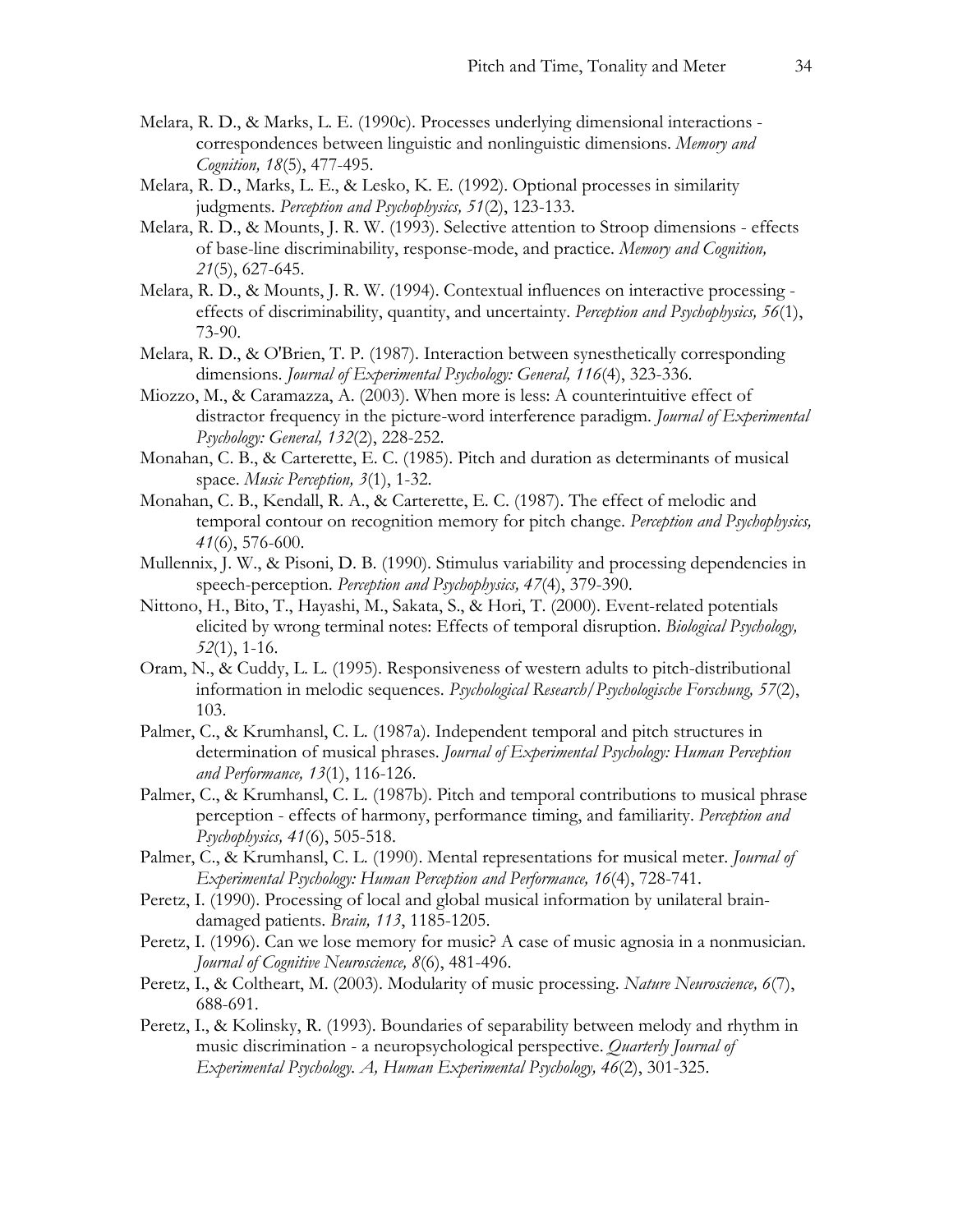- Peretz, I., Kolinsky, R., Tramo, M. J., Labrecque, R., Hublet, C., Demeurisse, G., et al. (1994). Functional dissociations following bilateral lesions of auditory-cortex. *Brain, 117*, 1283-1301.
- Pfordresher, P. Q. (2003). The role of melodic and rhythmic accents in musical structure. *Music Perception, 20*(4), 431-464.
- Pitt, M. A., & Monahan, C. B. (1987). The perceived similarity of auditory polyrhythms. *Perception and Psychophysics, 41*(6), 534-546.
- Pomerantz, J. R. (1983). Global and local precedence selective attention in form and motion perception. *Journal of Experimental Psychology: General, 112*(4), 516-540.
- Pomerantz, J. R., & Garner, W. R. (1973). Stimulus configuration in selective attention tasks. *Perception and Psychophysics, 14*(3), 565-569.
- Potts, B. C., Melara, R. D., & Marks, L. E. (1998). Circle size and diameter tilt: A new look at integrality and separability. *Perception and Psychophysics, 60*(1), 101-112.
- Povel, D. J., & Okkerman, H. (1981). Accents in equitone sequences. *Perception and Psychophysics, 30*(6), 565-572.
- Rosch, E. H. (1973). Natural categories. *Cognitive Psychology, 4*(3), 328-350.
- Rosch, E. H. (1975). Cognitive reference points. *Cognitive Psychology, 7*(4), 532-547.
- Rosch, E. H., & Mervis, C. B. (1975). Family resemblances studies in internal structure of categories. *Cognitive Psychology, 7*(4), 573-605.
- Rosch, E. H., Mervis, C. B., Gray, W. D., Johnson, D. M., & Boyesbraem, P. (1976). Basic objects in natural categories. *Cognitive Psychology, 8*(3), 382-439.
- Sabri, M., Melara, R. D., & Algom, D. (2001). A confluence of contexts: Asymmetric versus global failures of selective attention to Stroop dimensions. *Journal of Experimental Psychology: Human Perception and Performance, 27*(3), 515-537.
- Schellenberg, E. G., Krysciak, A. M., & Campbell, R. J. (2000). Perceiving emotion in melody: Interactive effects of pitch and rhythm. *Music Perception, 18*(2), 155-171.
- Schmuckler, M. A. (1989). Expectation in music investigation of melodic and harmonic processes. *Music Perception, 7*(2), 109-150.
- Schmuckler, M. A., & Boltz, M. G. (1994). Harmonic and rhythmic influences on musical expectancy. *Perception and Psychophysics, 56*(3), 313-325.
- Schön, D., & Besson, M. (2002). Processing pitch and duration in music reading: A RT-ERP study. *Neuropsychologia, 40*(7), 868-878.
- Schweinberger, S. R., Burton, A. M., & Kelly, S. W. (1999). Asymmetric dependencies in perceiving identity and emotion: Experiments with morphed faces. *Perception and Psychophysics, 61*(6), 1102-1115.
- Smith, J. D., & Baron, J. (1981). Individual differences in the classification of stimuli by dimensions. *Journal of Experimental Psychology: Human Perception and Performance, 7*(5), 1132-1145.
- Smith, K. C., & Cuddy, L. L. (1989). Effects of metric and harmonic rhythm on the detection of pitch alterations in melodic sequences. *Journal of Experimental Psychology: Human Perception and Performance, 15*(3), 457-471.
- Smith, L. B., & Kemler, D. G. (1977). Developmental trends in free classification: Evidence for a new conceptualization of perceptual development. *Journal of Experimental Child Psychology, 24*(2), 279-298.
- Smith, L. B., & Kemler, D. G. (1978). Levels of experienced dimensionality in children and adults. *Cognitive Psychology, 10*(4), 502-532.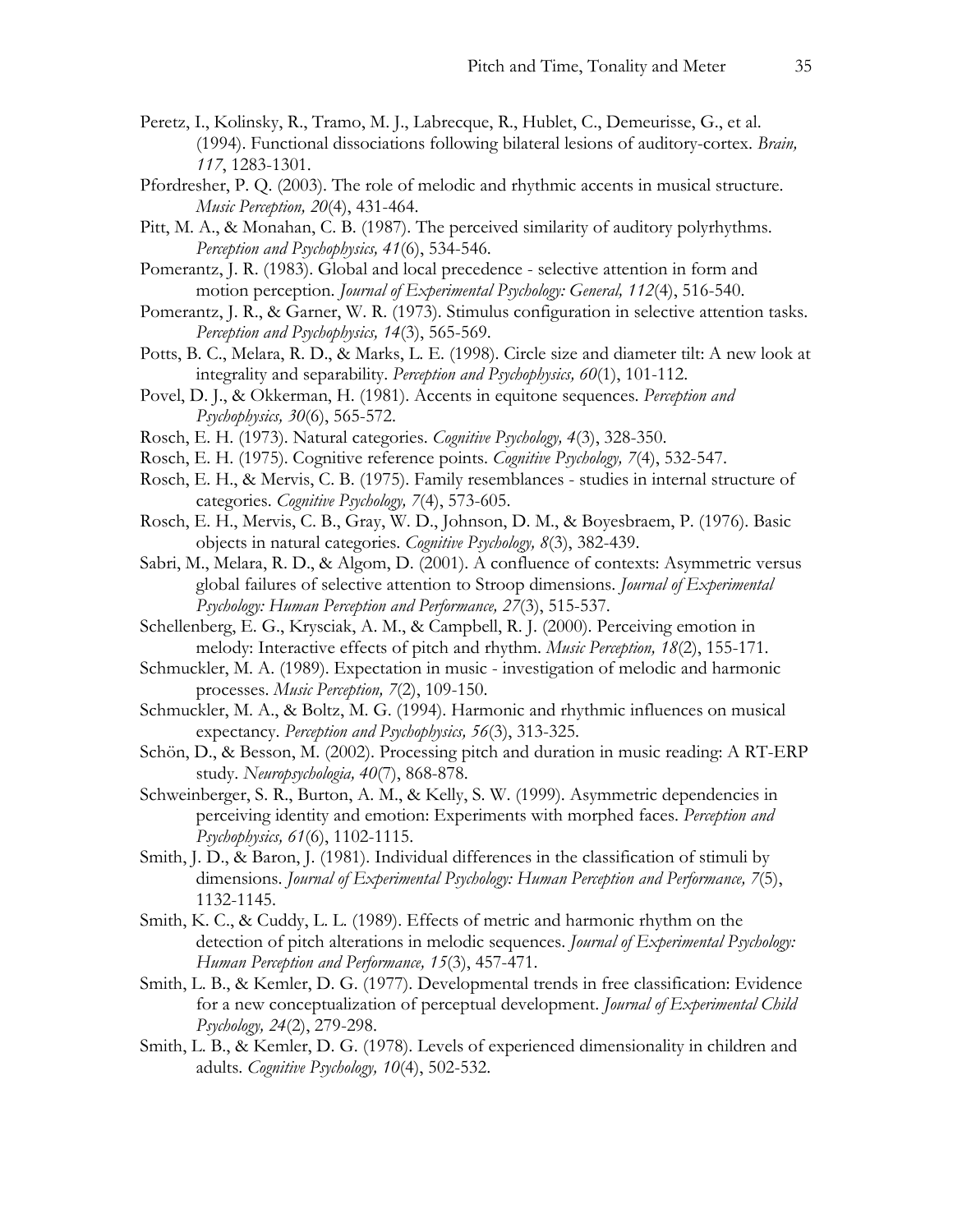- Smith, N. A., & Schmuckler, M. A. (2004). The perception of tonal structure through the differentiation and organization of pitches. *Journal of Experimental Psychology: Human Perception and Performance, 30*(2), 268-286.
- Snyder, J. S., & Krumhansl, C. L. (2001). Tapping to ragtime: Cues to pulse finding. *Music Perception, 18*(4), 455-489.
- Stoffer, T. H. (1985). Representation of phrase structure in the perception of music. *Music Perception, 3*(2), 191-220.
- Stroop, J. R. (1935). Studies of interference in serial verbal reactions. *Journal of Experimental Psychology, 18*(6), 643-662.
- Tekman, H. G. (2001). Accenting and detection of timing variations in tone sequences: Different kinds of accents have different effects. *Perception and Psychophysics, 63*(3), 514-523.
- Tekman, H. G. (2002). Perceptual integration of timing and intensity variations in the perception of musical accents. *Journal of General Psychology, 129*(2), 181-191.
- Thomas, R. D. (2001). Perceptual interactions of facial dimensions in speeded classification and identification. *Perception and Psychophysics, 63*(4), 625-650.
- Thompson, W. F. (1993). Modeling perceived relationships between melody, harmony, and key. *Perception and Psychophysics, 53*(1), 13-24.
- Thompson, W. F. (1994). Sensitivity to combinations of musical parameters: Pitch with duration, and pitch pattern with durational pattern. *Perception and Psychophysics, 56*(3), 363-374.
- Thompson, W. F., Hall, M. D., & Pressing, J. (2001). Illusory conjunctions of pitch and duration in unfamiliar tone sequences. *Journal of Experimental Psychology: Human Perception and Performance, 27*(1), 128-140.
- Tillmann, B., & Lebrun-Guillaud, G. (2006). Influence of tonal and temporal expectations on chord processing and on completion judgments of chord sequences. *Psychological Research, 70*(5), 345-358.
- Tong, Y. X., Francis, A. L., & Gandour, J. T. (2008). Processing dependencies between segmental and suprasegmental features in Mandarin Chinese. *Language and Cognitive Processes, 23*(5), 689-708.
- Tversky, A. (1977). Features of similarity. *Psychological Review, 84*(4), 327-352.
- Vos, P. G., Vandijk, A., & Schomaker, L. (1993). Melodic cues for meter. *Perception, 23*, 965- 976.
- Wood, C. C. (1974). Parallel processing of auditory and phonetic information in speech discrimination. *Perception and Psychophysics, 15*(3), 501-508.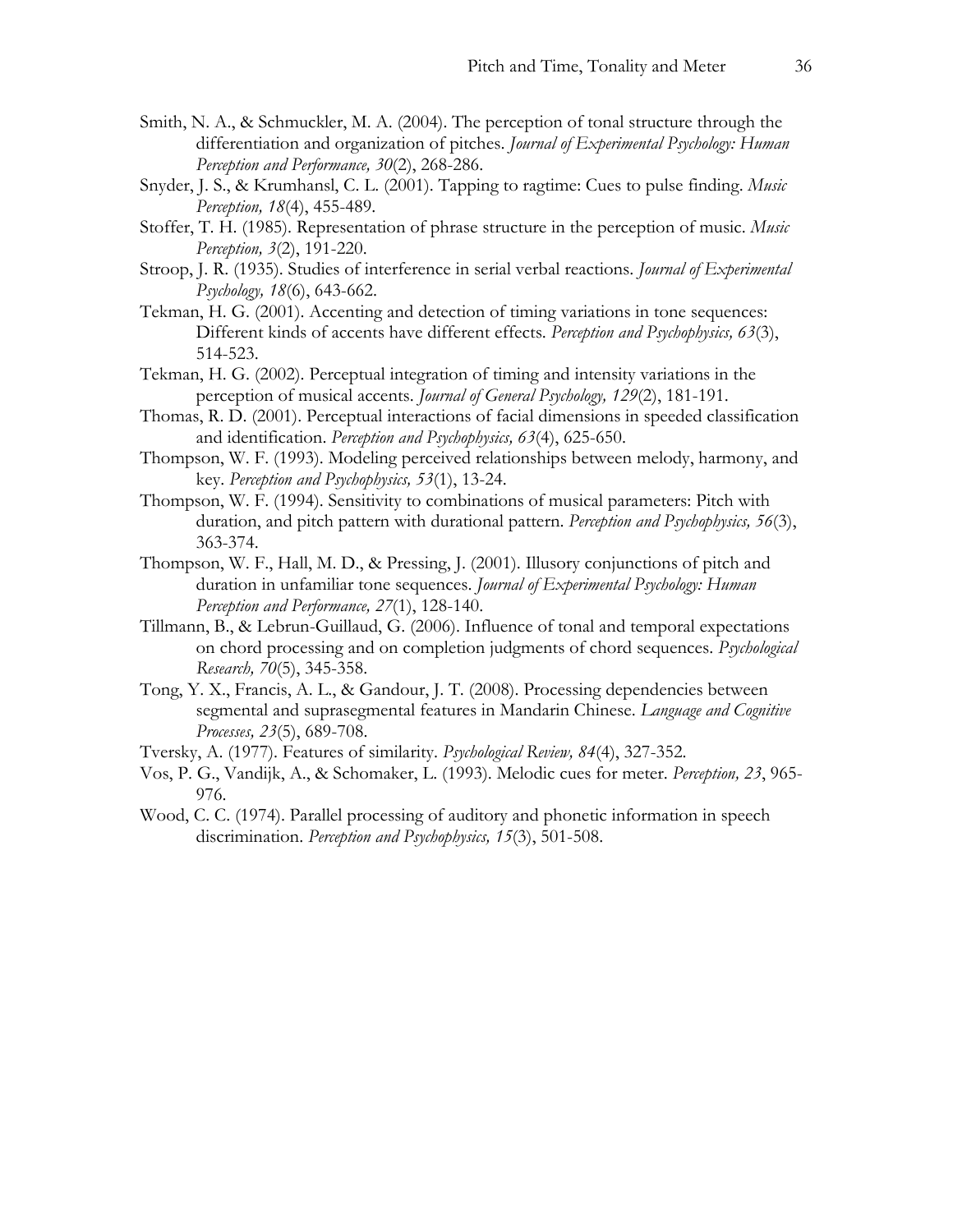## Author Notes

Jon B. Prince, Department of Psychology, University of Toronto Mississauga; William F. Thompson, Department of Psychology, Macquarie University; Mark A. Schmuckler, University of Toronto Scarborough.

Grants from the Natural Sciences and Engineering Council of Canada to William F. Thompson and Mark A. Schmuckler supported this research. Portions of this work were presented at the biennial meetings of the Society for Music Perception and Cognition, Montreal, QC, July 2007. The authors would like to thank Mari Jones and an anonymous reviewer for their exceedingly detailed and helpful comments on previous versions of this manuscript. Please address correspondence concerning this article to Jon B. Prince (jon.prince@utoronto.ca).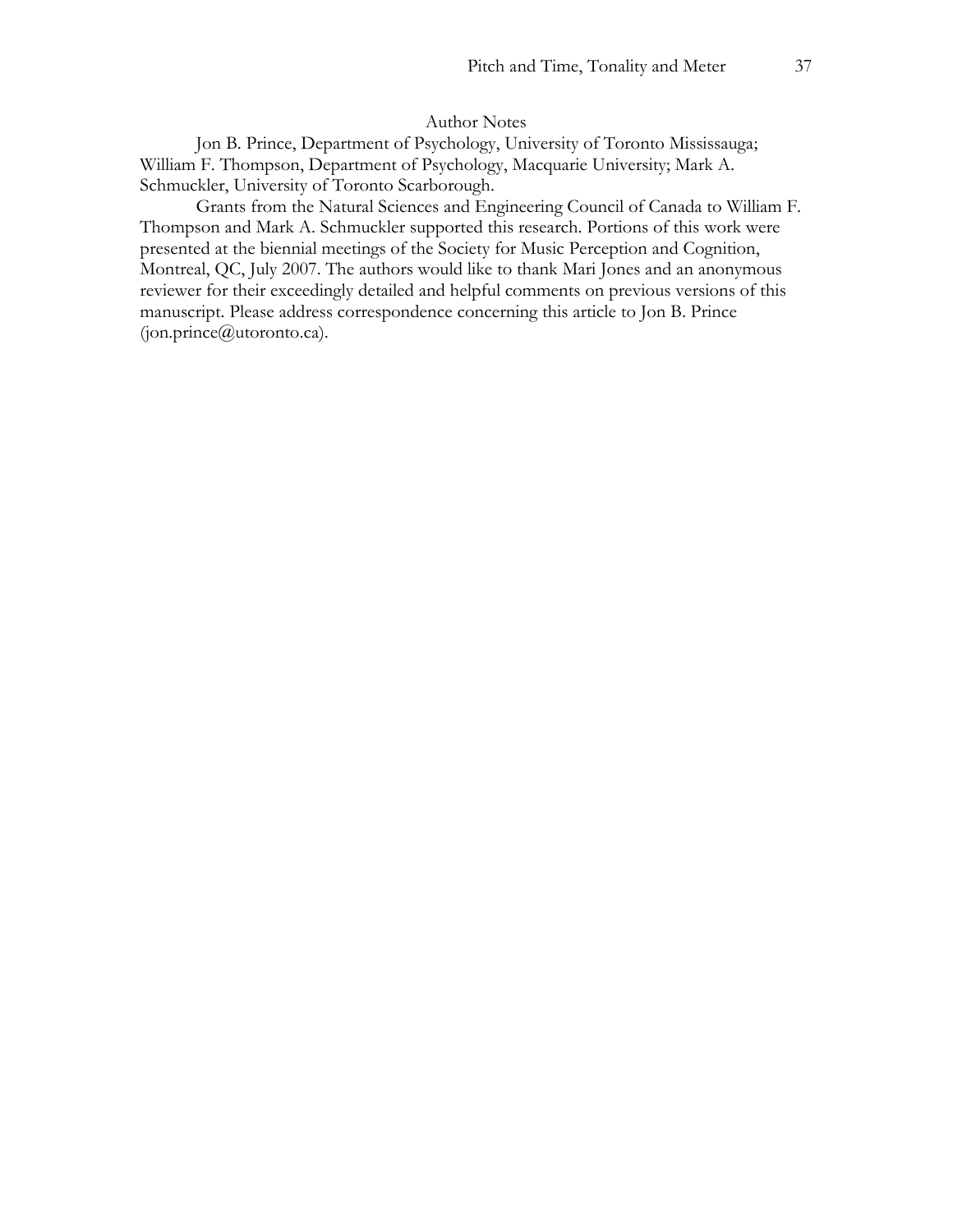## Notes

<span id="page-38-0"></span><sup>1</sup> Correlations with the metric hierarchy were much more variable ( $M = .17$ ,  $SD = .5$ ), thus an exclusion criterion based on them was superfluous.

<span id="page-38-1"></span><sup>2</sup> Experiments 5 and 6 addressed this issue more explicitly and in greater detail.

<span id="page-38-2"></span><sup>3</sup> In this and the next experiment there initially appeared to be two groups of participants based on accuracy. Therefore, there were twice as many participants to obtain sufficient power in each group. However, this dichotomy failed to reach significance as a bimodal distribution (Hartigan dip test  $p > .05$ ), and the results were qualitatively the same between groups. Therefore all participants were analyzed as one group.

<sup>4</sup> We thank an anonymous reviewer for suggesting this idea.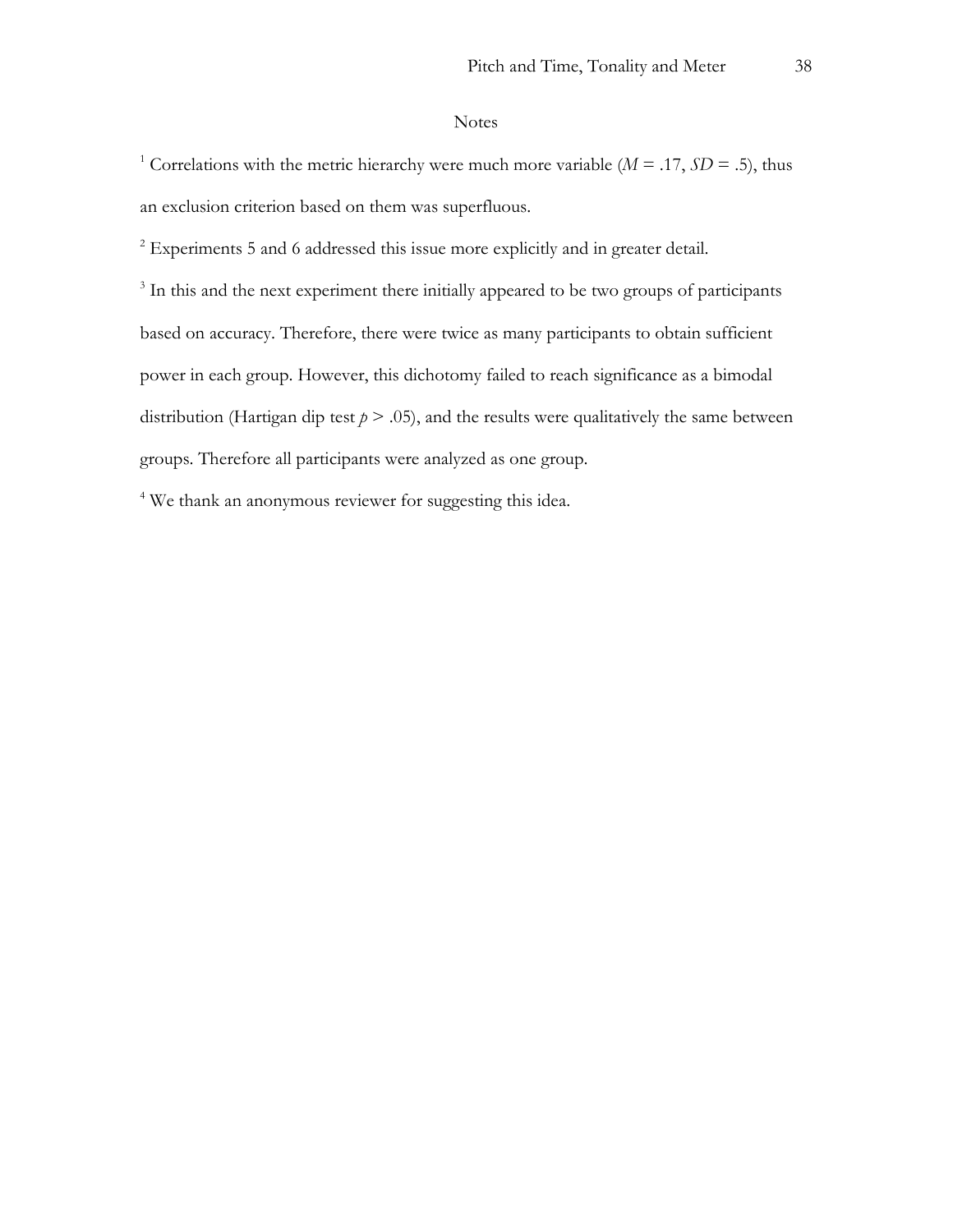| Temporal | Metric    | Experiment 3 | Experiment 4 | Experiment 6          |                    |
|----------|-----------|--------------|--------------|-----------------------|--------------------|
| Position | Stability |              |              | Temporal<br>Condition | Pitch<br>Condition |
|          | High      | 0.68         | 0.77         | 0.75                  | 0.27               |
| 2        | Low       | $-0.52$      | 0.87         | $-0.79$               | 0.42               |
| 3        | Med       | 0.76         | 0.57         | 0.46                  | 0.43               |
| 4        | Low       | $-0.68$      | 0.58         | $-0.34$               | 0.45               |
| 5        | High      | 0.28         | 0.45         | 0.48                  | 0.26               |
| 6        | Low       | $-0.27$      | 0.44         | $-0.59$               | 0.35               |
| 7        | Med       | 0.18         | 0.46         | $-0.12$               | 0.45               |
| 8        | Low       | $-0.45$      | 0.47         | $-0.45$               | 0.42               |

Table 1 *Correlations of accuracy with the tonal hierarchy at each temporal position*

Note: Positive correlations indicate agreement with the tonal hierarchy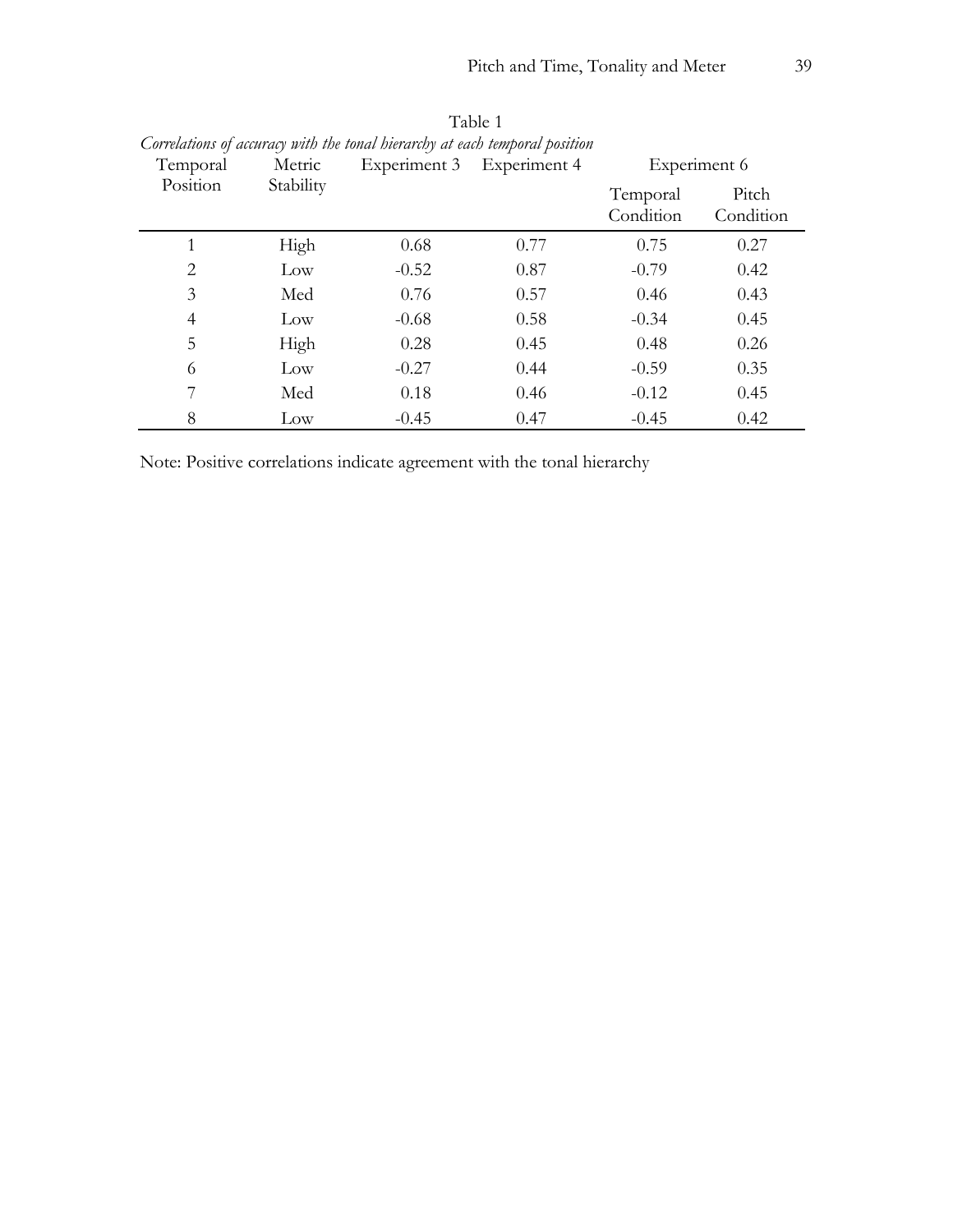| Pitch Class            | Tonal     | Corremandas of accuracy was also meetic literatury at calli pateli aussi | Experiment 3 Experiment 4 | Experiment 6          |                          |
|------------------------|-----------|--------------------------------------------------------------------------|---------------------------|-----------------------|--------------------------|
|                        | Stability |                                                                          |                           | Temporal<br>Condition | Pitch<br>Condition       |
| $\mathsf{C}$           | High      | 0.80                                                                     | 0.36                      | 0.56                  | 0.32                     |
| C#                     | Low       | 0.62                                                                     | 0.37                      |                       | -                        |
| D                      | Med       | 0.43                                                                     | $-0.59$                   | 0.10                  | 0.22                     |
| D#                     | Low       | 0.68                                                                     | 0.36                      |                       |                          |
| Ε                      | High      | 0.90                                                                     | 0.10                      | 0.07                  | 0.07                     |
| $\mathbf{F}$           | Med       | 0.68                                                                     | $-0.58$                   | $-0.52$               | 0.35                     |
| $F#$                   | Low       | 0.73                                                                     | 0.16                      |                       |                          |
| G                      | High      | 0.92                                                                     | 0.08                      | 0.36                  | 0.28                     |
| G#                     | Low       | 0.79                                                                     | 0.06                      |                       | $\overline{\phantom{a}}$ |
| $\mathbf{A}$           | Med       | 0.71                                                                     | 0.32                      | $-0.48$               | 0.08                     |
| A#                     | Low       | 0.44                                                                     | $-0.34$                   |                       |                          |
| B                      | Med       | 0.55                                                                     | $-0.28$                   | $-0.82$               | 0.51                     |
| $\mathcal{C}^{\prime}$ | High      |                                                                          |                           | 0.59                  | $-0.04$                  |

Table 2 *Correlations of accuracy with the metric hierarchy at each pitch class*

Note: Positive correlations indicate agreement with the metric hierarchy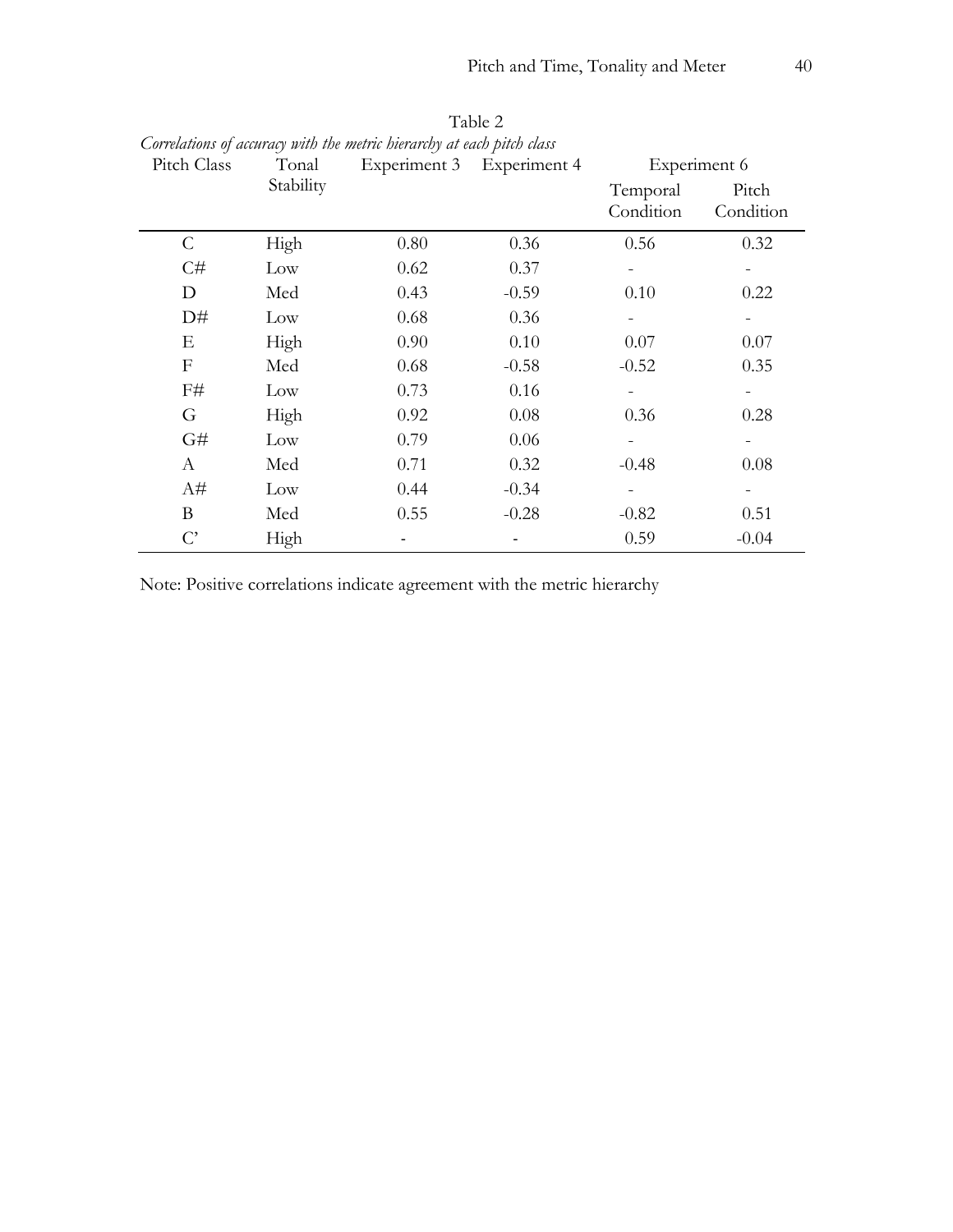| Summary of experimental finalities on classification fuagments (Experiments 5-6) |                     |                          |                 |  |  |  |
|----------------------------------------------------------------------------------|---------------------|--------------------------|-----------------|--|--|--|
| Experiment                                                                       | Main Effect of      | Main Effect of           | Response Bias   |  |  |  |
|                                                                                  | Pitch Class         | <b>Temporal Position</b> | From Irrelevant |  |  |  |
|                                                                                  | on Accuracy         | on Accuracy              | Dimension       |  |  |  |
| 3 Classify                                                                       | <b>Yes</b>          | N <sub>0</sub>           | Yes, Follows    |  |  |  |
| Metric Stability                                                                 |                     |                          | Tonal Hierarchy |  |  |  |
| 4 Classify                                                                       | Yes, Follows        | N <sub>0</sub>           | No              |  |  |  |
| Tonal Stability                                                                  | Tonal Hierarchy     |                          |                 |  |  |  |
| 6 Classify                                                                       | $\overline{N}$      | Yes, Follows             | Yes, Follows    |  |  |  |
| Metric Stability                                                                 |                     | Metric Hierarchy         | Tonal Hierarchy |  |  |  |
| 6 Classify                                                                       | Yes, Weakly Follows | N <sub>0</sub>           | No              |  |  |  |
| Tonal Stability                                                                  | Tonal Hierarchy     |                          |                 |  |  |  |

Table 3 *Summary of experimental findings on classification judgments (Experiments 3-6)*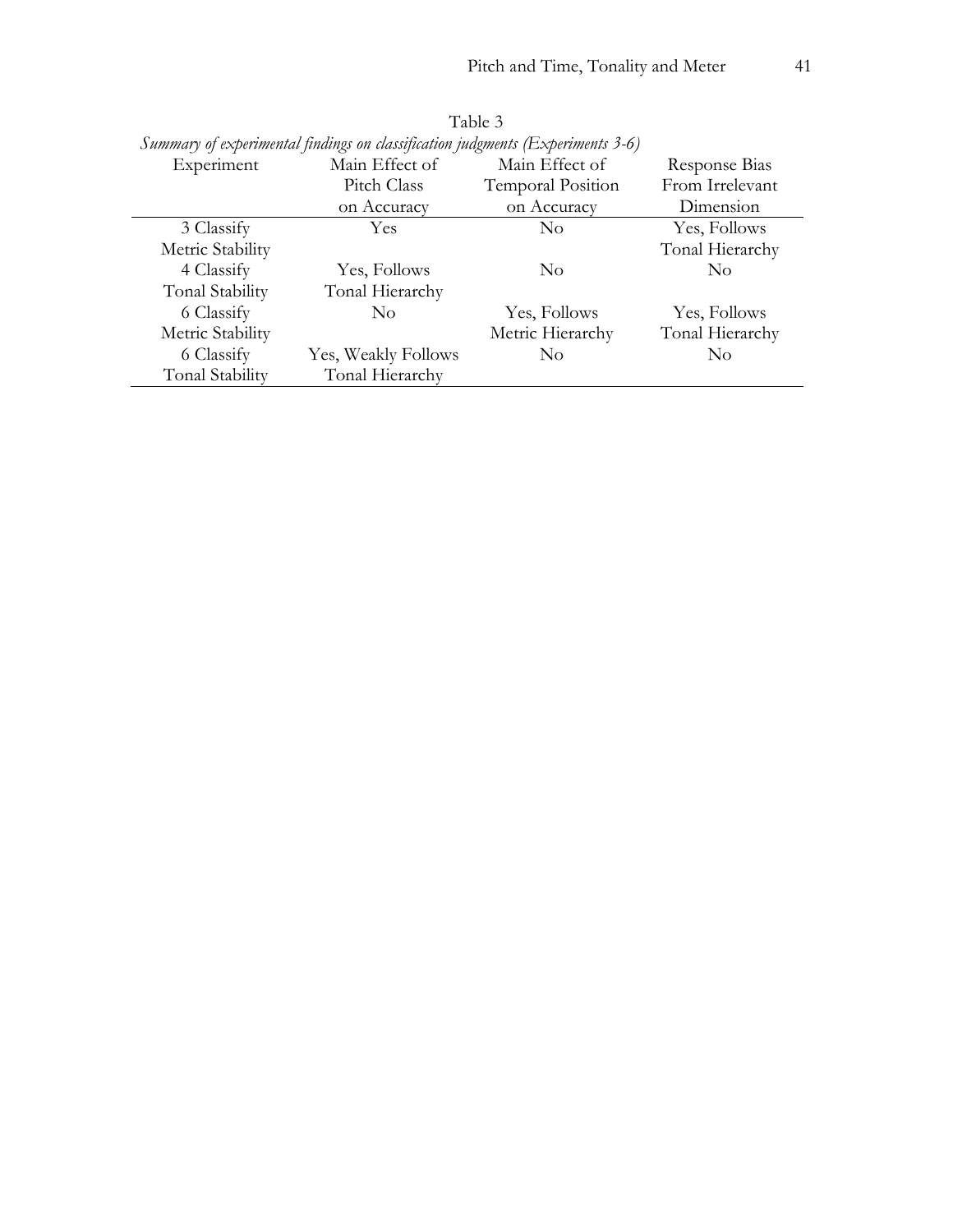

Figure 1 *Tonal and metric hierarchies (Krumhansl & Kessler, 1982; Palmer & Krumhansl, 1990)*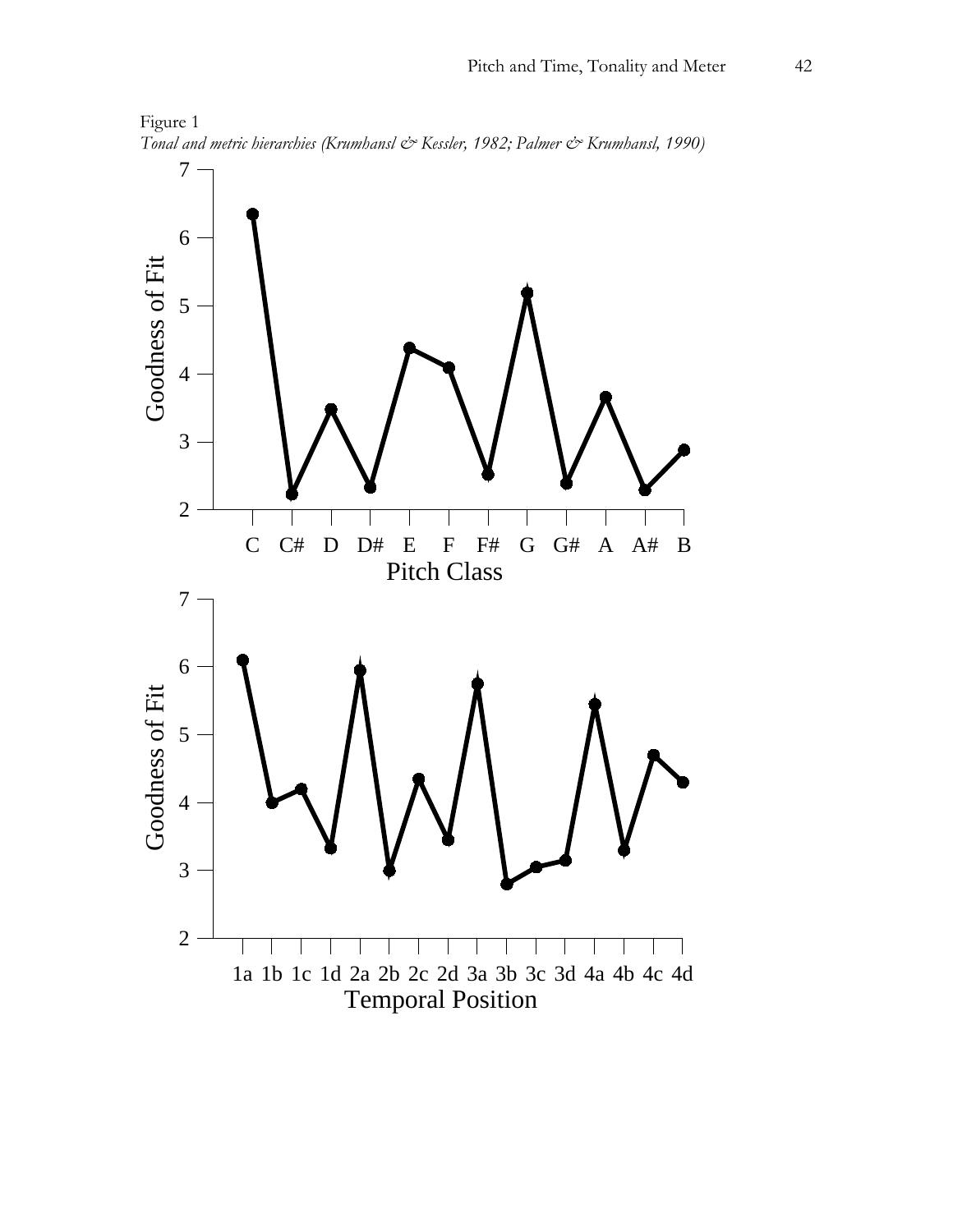

# Figure 2

*Musical context and example probe event rated for goodness of fit in Experiments 1 and 2*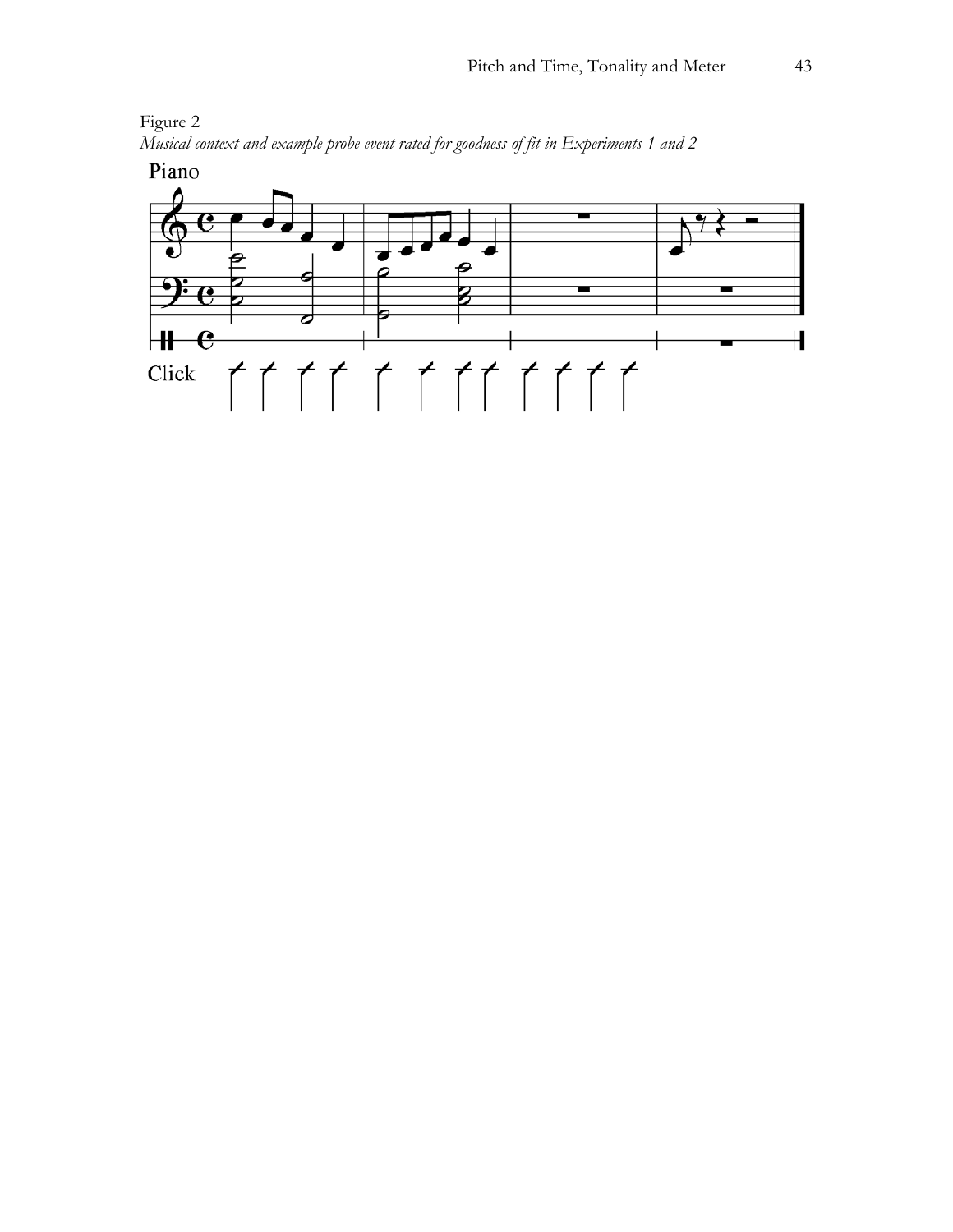Figure 3 *Interaction of the size of the pitch effect and experiment*

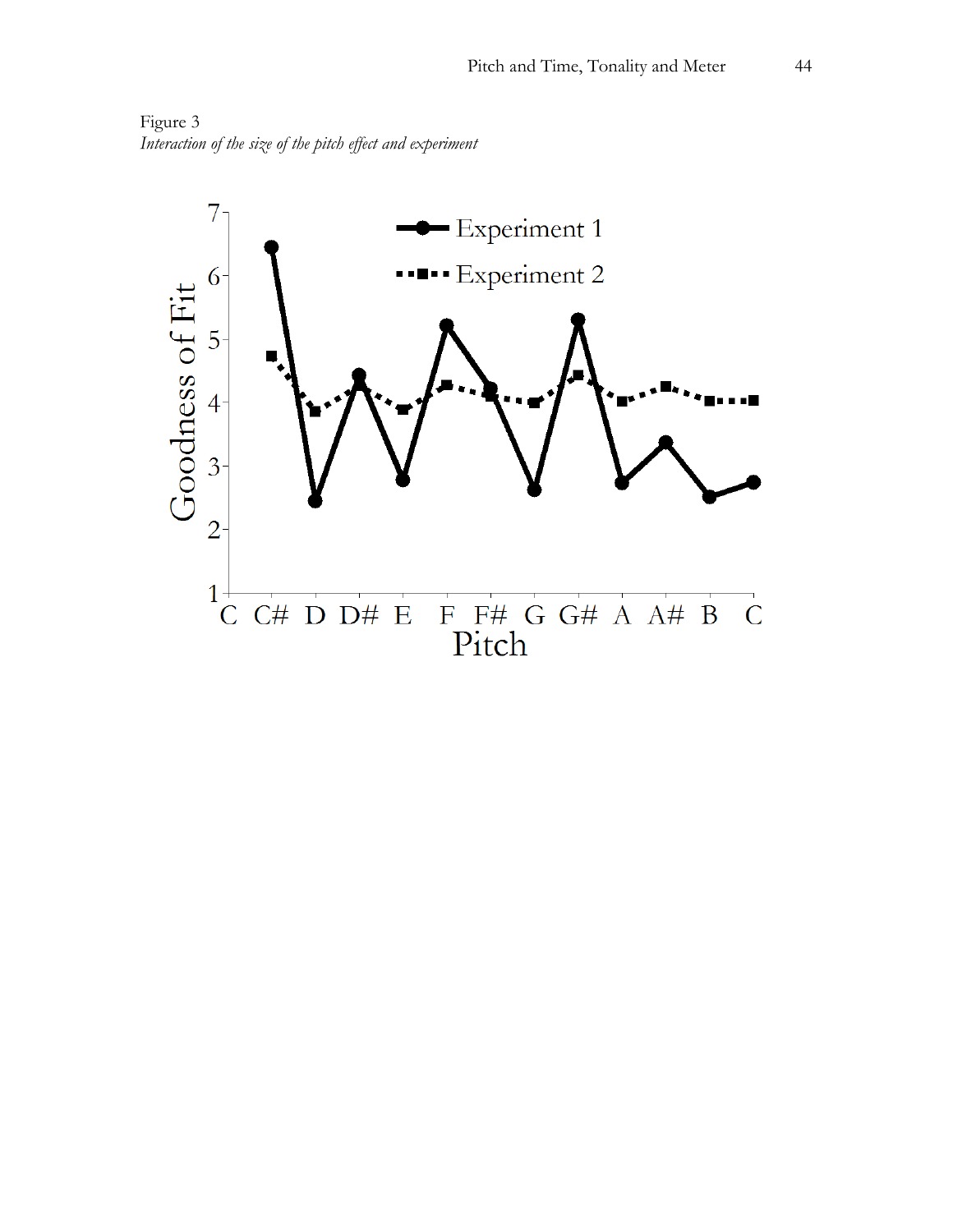Figure 4 *Interaction of the size of the temporal position effect and experiment*

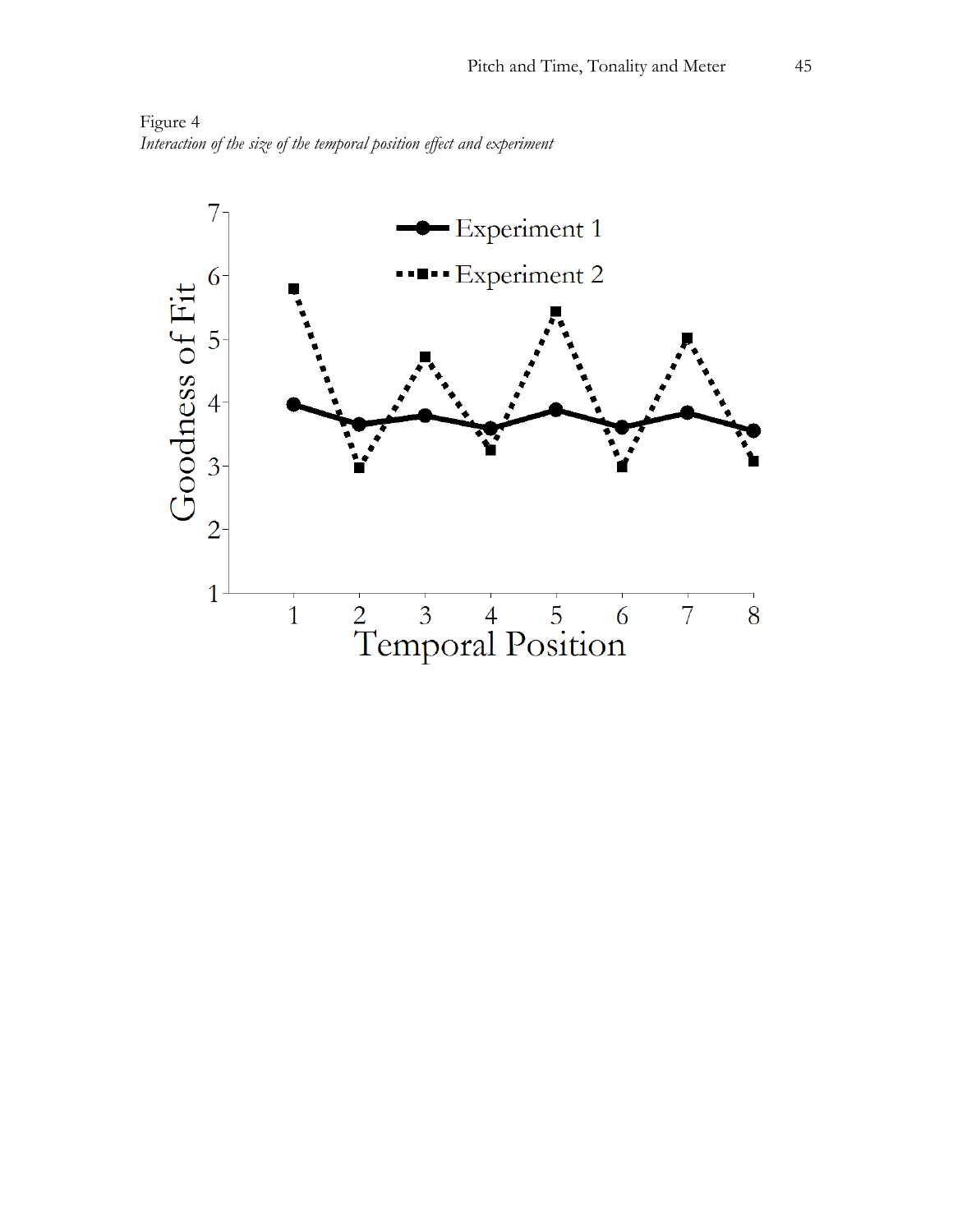

Figure 5 *Musical contexts and example probe event used in Experiments 3 and 4*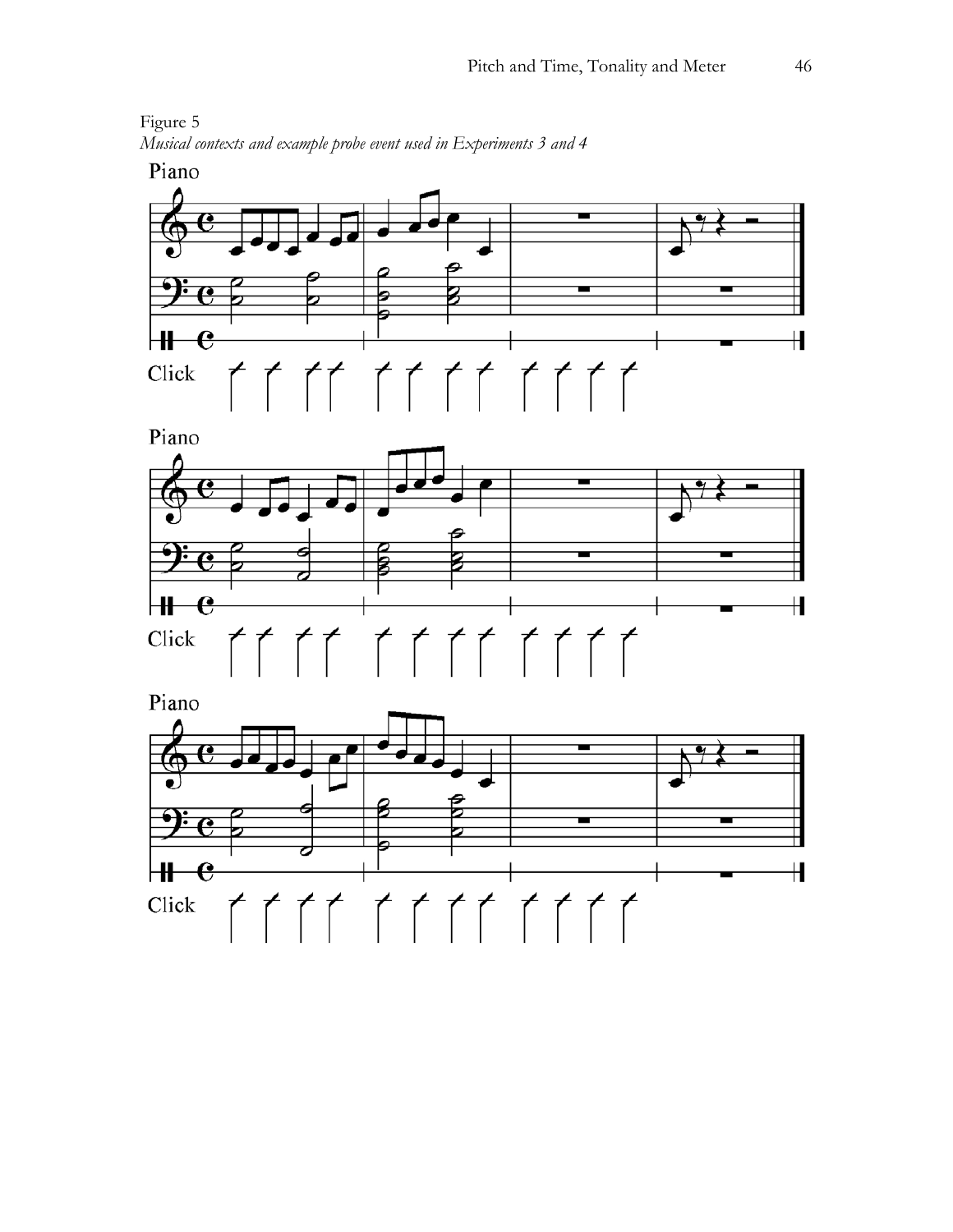Figure 6 *Response bias to respond "on the beat" across pitch for Experiment 3.* 

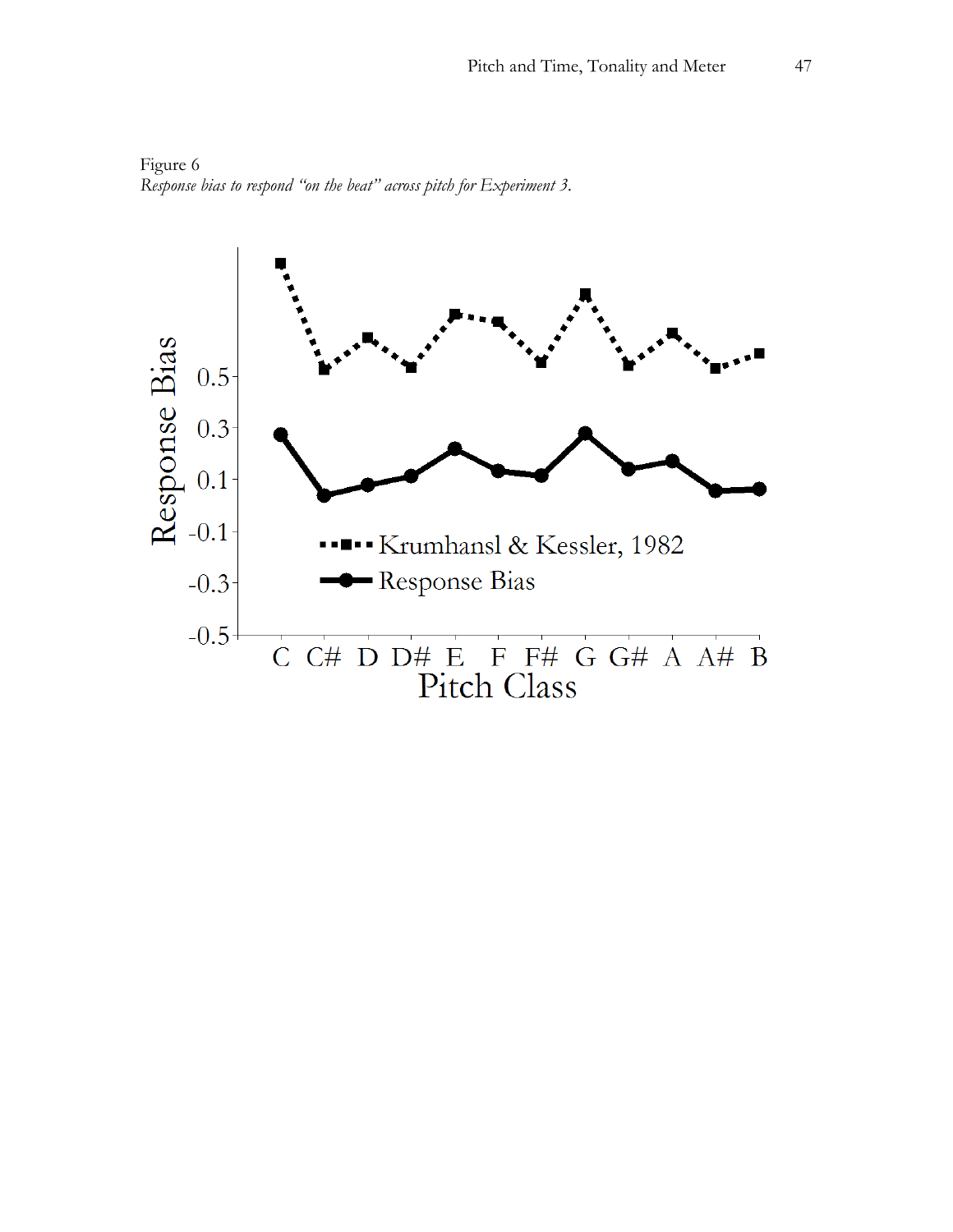Figure 7 *Accuracy for the tonic triad members and nondiatonic pitches across temporal position for Experiment 4*